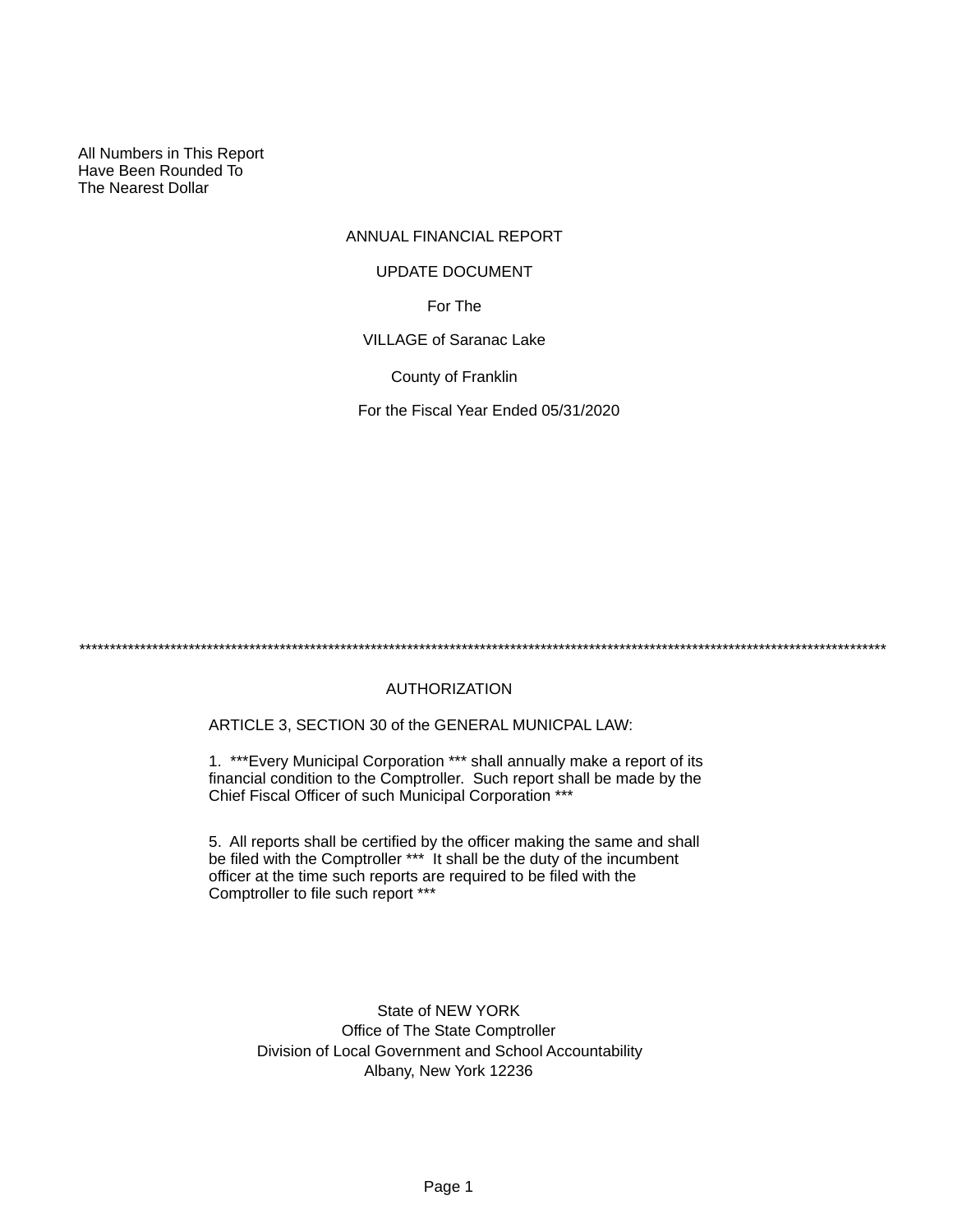### VILLAGE OF Saranac Lake

### \*\*\* FINANCIAL SECTION \*\*\*

Financial Information for the following funds and account groups are included in the Annual Financial Report filed by your government for the fiscal year ended 2019 and has been used by the OSC as the basis for preparing this update document for the fiscal year ended 2020:

> (A) GENERAL (CD) SPECIAL GRANT (FX) WATER (G) SEWER (H) CAPITAL PROJECTS (K) GENERAL FIXED ASSETS (TA) AGENCY (TE) PRIVATE PURPOSE TRUST (W) GENERAL LONG-TERM DEBT

All amounts included in this update document for 2019 represent data filed by your government with OSC as reviewed and adjusted where necessary.

### \*\*\* SUPPLEMENTAL SECTION \*\*\*

The Supplemental Section includes the following sections:

- 1) Statement of Indebtedness
- 2) Schedule of Time Deposits and Investments
- 3) Bank Reconciliation
- 4) Local Government Questionnaire
- 5) Schedule of Employee and Retiree Benefits
- 6) Schedule of Energy Costs and Consumption

All numbers in this report will be rounded to the nearest dollar.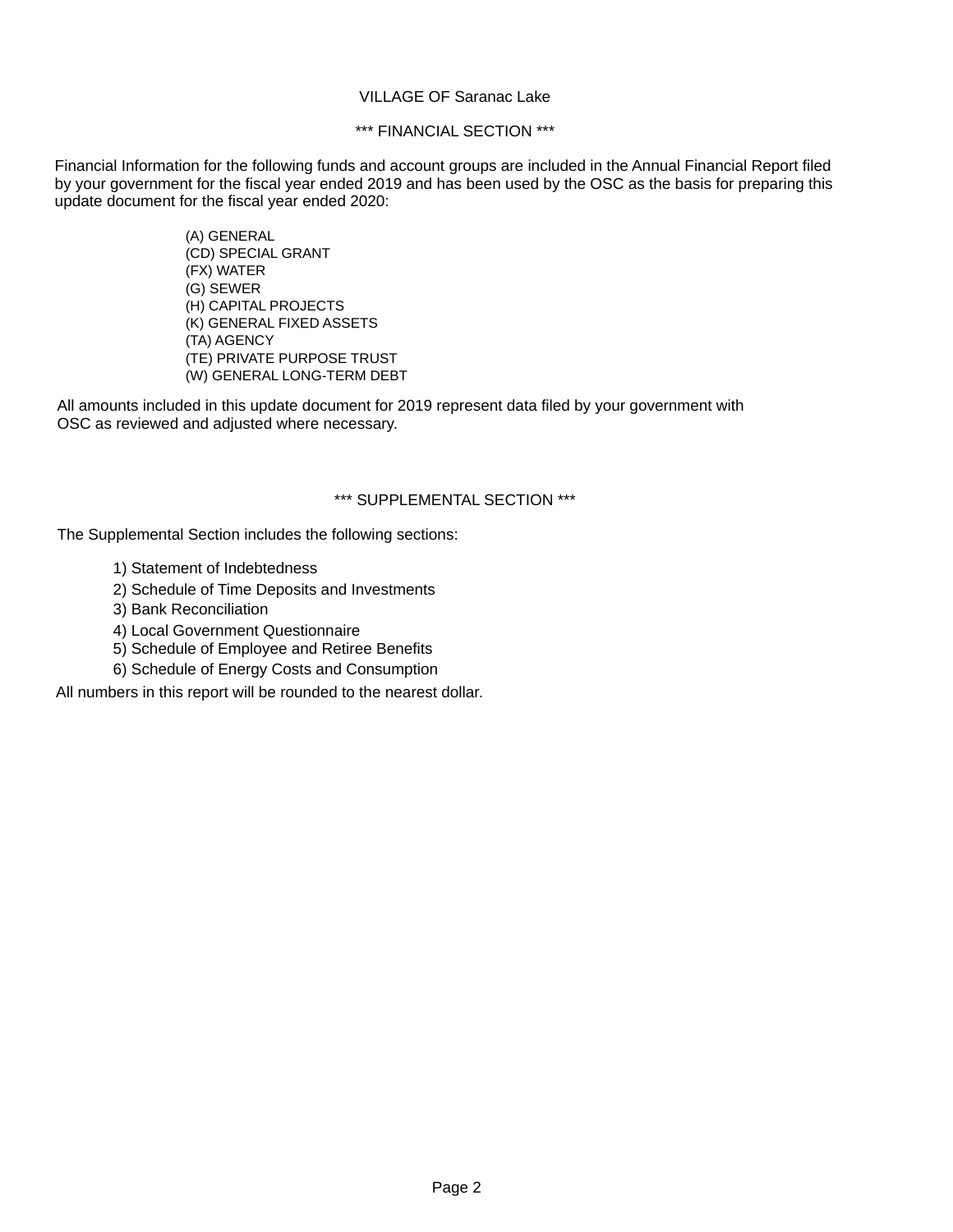(A) GENERAL

Balance Sheet

| <b>Code Description</b>                                | 2019      | EdpCode | 2020      |
|--------------------------------------------------------|-----------|---------|-----------|
| <b>Assets</b>                                          |           |         |           |
| Cash                                                   | 3,406,550 | A200    | 2,382,857 |
| Cash In Time Deposits                                  | 1,029,317 | A201    | 1,021,783 |
| Petty Cash                                             | 900       | A210    | 900       |
| <b>TOTAL Cash</b>                                      | 4,436,767 |         | 3,405,540 |
| Taxes Receivable, Current                              | 1,375     | A250    | 1,375     |
| <b>TOTAL Taxes Receivable (net)</b>                    | 1,375     |         | 1,375     |
| <b>Accounts Receivable</b>                             | 43,039    | A380    | 30,167    |
| <b>TOTAL Other Receivables (net)</b>                   | 43,039    |         | 30,167    |
| Due From Other Funds                                   | 775,684   | A391    | 1,698,755 |
| <b>TOTAL Due From Other Funds</b>                      | 775,684   |         | 1,698,755 |
| <b>Prepaid Expenses</b>                                | 1,725     | A480    | 2,280     |
| <b>TOTAL Prepaid Expenses</b>                          | 1,725     |         | 2,280     |
| <b>Cash Special Reserves</b>                           | 869,074   | A230    | 961,728   |
| <b>TOTAL Restricted Assets</b>                         | 869,074   |         | 961,728   |
| <b>TOTAL Assets and Deferred Outflows of Resources</b> | 6,127,664 |         | 6,099,845 |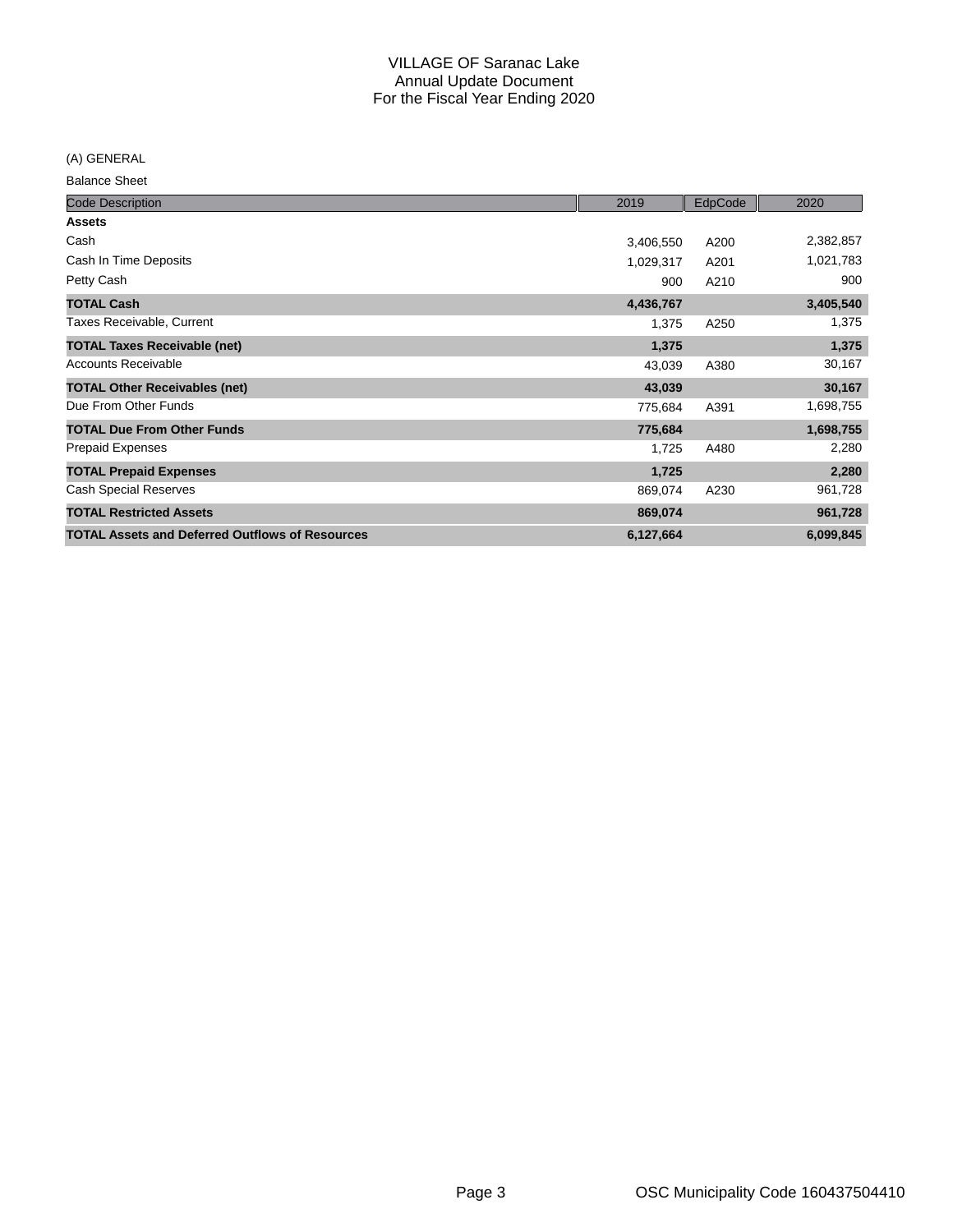## (A) GENERAL

Balance Sheet

| <b>Code Description</b>                                     | 2019      | EdpCode | 2020      |
|-------------------------------------------------------------|-----------|---------|-----------|
| <b>Accounts Payable</b>                                     | 49,790    | A600    | 65,189    |
| <b>TOTAL Accounts Payable</b>                               | 49,790    |         | 65,189    |
| Overpayments & Clearing Account                             | 4,100     | A690    | 4,100     |
| <b>TOTAL Other Liabilities</b>                              | 4,100     |         | 4,100     |
| Due To Other Funds                                          | 436,006   | A630    | 62,454    |
| <b>TOTAL Due To Other Funds</b>                             | 436,006   |         | 62,454    |
| <b>TOTAL Liabilities</b>                                    | 489,896   |         | 131,743   |
| <b>Deferred Inflows of Resources</b>                        |           |         |           |
| Deferred Inflow of Resources                                | 263,201   | A691    | 281,920   |
| <b>TOTAL Deferred Inflows of Resources</b>                  | 263,201   |         | 281,920   |
| <b>TOTAL Deferred Inflows of Resources</b>                  | 263,201   |         | 281,920   |
| <b>Fund Balance</b>                                         |           |         |           |
| Not in Spendable Form                                       | 1,725     | A806    | 2,280     |
| <b>TOTAL Nonspendable Fund Balance</b>                      | 1,725     |         | 2,280     |
| <b>Capital Reserve</b>                                      | 869,074   | A878    | 961,728   |
| <b>TOTAL Restricted Fund Balance</b>                        | 869,074   |         | 961,728   |
| Unassigned Fund Balance                                     | 4,503,768 | A917    | 4,722,174 |
| <b>TOTAL Unassigned Fund Balance</b>                        | 4,503,768 |         | 4,722,174 |
| <b>TOTAL Fund Balance</b>                                   | 5,374,567 |         | 5,686,182 |
| <b>TOTAL Liabilities, Deferred Inflows And Fund Balance</b> | 6,127,664 |         | 6,099,845 |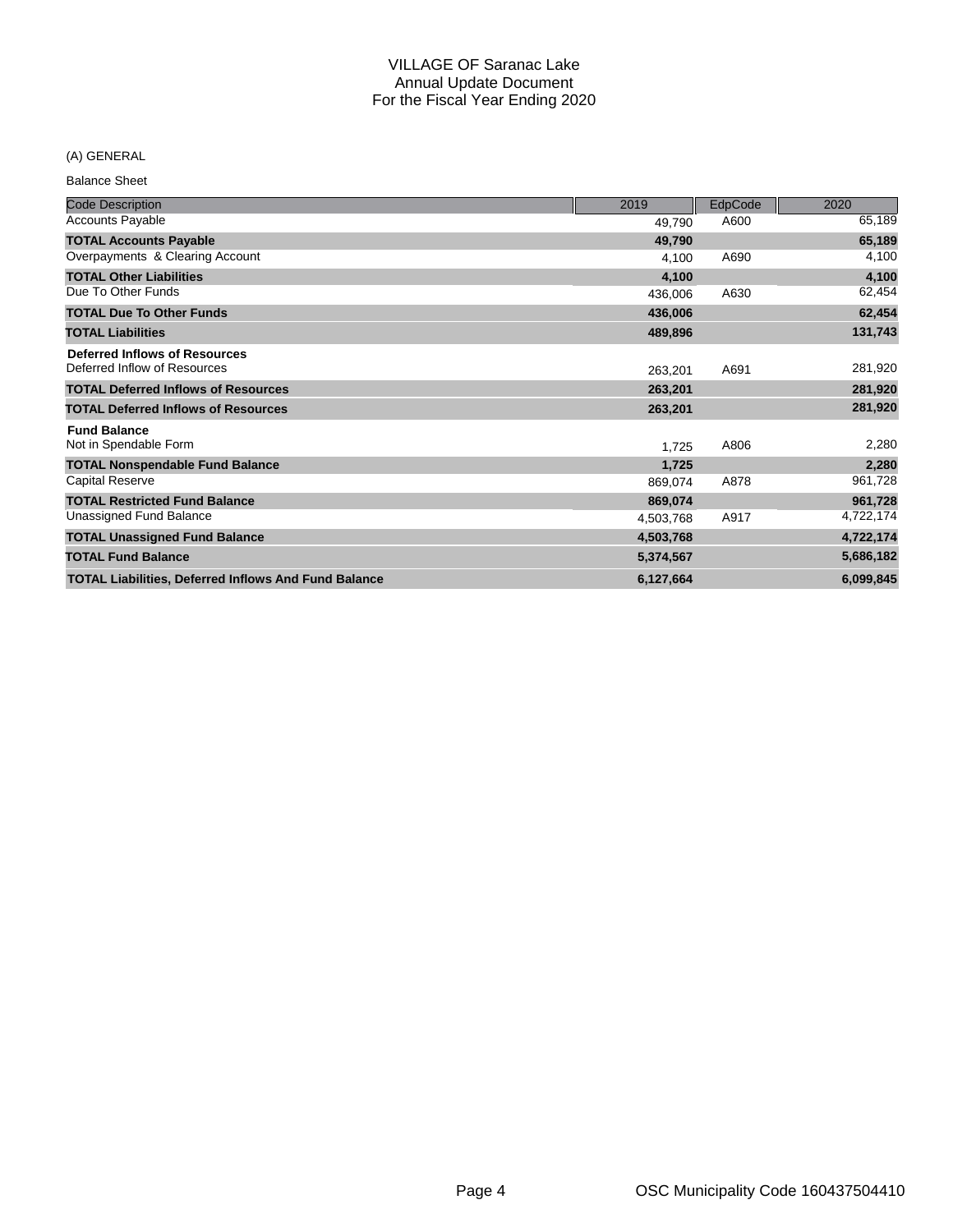(A) GENERAL

| <b>Code Description</b>                                 | 2019      | EdpCode | 2020      |
|---------------------------------------------------------|-----------|---------|-----------|
| <b>Revenues</b>                                         |           |         |           |
| Real Property Taxes                                     | 3,744,774 | A1001   | 3,818,315 |
| <b>TOTAL Real Property Taxes</b>                        | 3,744,774 |         | 3,818,315 |
| Other Payments In Lieu of Taxes                         | 31,616    | A1081   | 36,526    |
| Interest & Penalties On Real Prop Taxes                 | 38,329    | A1090   | 35,579    |
| <b>TOTAL Real Property Tax Items</b>                    | 69,945    |         | 72,105    |
| Non Prop Tax Dist By County                             | 27,373    | A1120   | 27,114    |
| Utilities Gross Receipts Tax                            | 39,063    | A1130   | 39,034    |
| Franchises                                              | 87,735    | A1170   | 85,898    |
| <b>TOTAL Non Property Tax Items</b>                     | 154,171   |         | 152,046   |
| <b>Clerk Fees</b>                                       | 20        | A1255   | 9         |
| Police Fees                                             | 4,715     | A1520   | 2,812     |
| Other Public Safety Departmental Income                 |           | A1589   | 1,415     |
| <b>Vital Statistics Fees</b>                            | 9,665     | A1603   | 9,965     |
| Ambulance Charges                                       | 181,982   | A1640   | 197,534   |
| Park And Recreational Charges                           | 103,252   | A2001   | 91,058    |
| <b>Zoning Fees</b>                                      | 4,700     | A2110   | 8,275     |
| <b>Planning Board Fees</b>                              | 2,900     | A2115   |           |
| Sale of Electrical Power                                | 11,653    | A2150   | 3,301     |
| <b>TOTAL Departmental Income</b>                        | 318,887   |         | 314,369   |
| <b>Fire Protection Services Other Govts</b>             | 351,255   | A2262   | 381,921   |
| <b>TOTAL Intergovernmental Charges</b>                  | 351,255   |         | 381,921   |
| Interest And Earnings                                   | 16,853    | A2401   | 18,481    |
| Rental of Real Property                                 | 92,203    | A2410   | 84,716    |
| <b>TOTAL Use of Money And Property</b>                  | 109,056   |         | 103,197   |
| Games of Chance                                         | 2,319     | A2530   | 1,512     |
| <b>Building And Alteration Permits</b>                  | 37,676    | A2555   | 18,588    |
| <b>Street Opening Permits</b>                           | 4,362     | A2560   | 3,734     |
| <b>TOTAL Licenses And Permits</b>                       | 44,357    |         | 23,834    |
| Sales of Scrap & Excess Materials                       | 1,945     | A2650   | 9,847     |
| Sales of Equipment                                      | 63,530    | A2665   | 44,891    |
| <b>Insurance Recoveries</b>                             | 16,970    | A2680   | 22,538    |
| Other Compensation For Loss                             | 500       | A2690   |           |
| <b>TOTAL Sale of Property And Compensation For Loss</b> | 82,945    |         | 77,276    |
| Refunds of Prior Year's Expenditures                    | 229       | A2701   |           |
| <b>Gifts And Donations</b>                              | 15,545    | A2705   | 14,049    |
| <b>AIM Related Payments</b>                             |           | A2750   | 50,288    |
| Unclassified (specify)                                  | 8,637     | A2770   | 568       |
| <b>TOTAL Miscellaneous Local Sources</b>                | 24,411    |         | 64,905    |
| Interfund Revenues                                      | 90,000    | A2801   | 90,000    |
| <b>TOTAL Interfund Revenues</b>                         | 90,000    |         | 90,000    |
| St Aid, Revenue Sharing                                 | 50,288    | A3001   |           |
| St Aid, Mortgage Tax                                    | 22,053    | A3005   | 24,771    |
| St Aid, Consolidated Highway Aid                        | 286,953   | A3501   | 120,966   |
| St Aid-Other Cul & Rec St Aid                           | 66,399    | A3889   |           |
| St Aid Emergency Disaster Assistance                    | 2,700     | A3960   |           |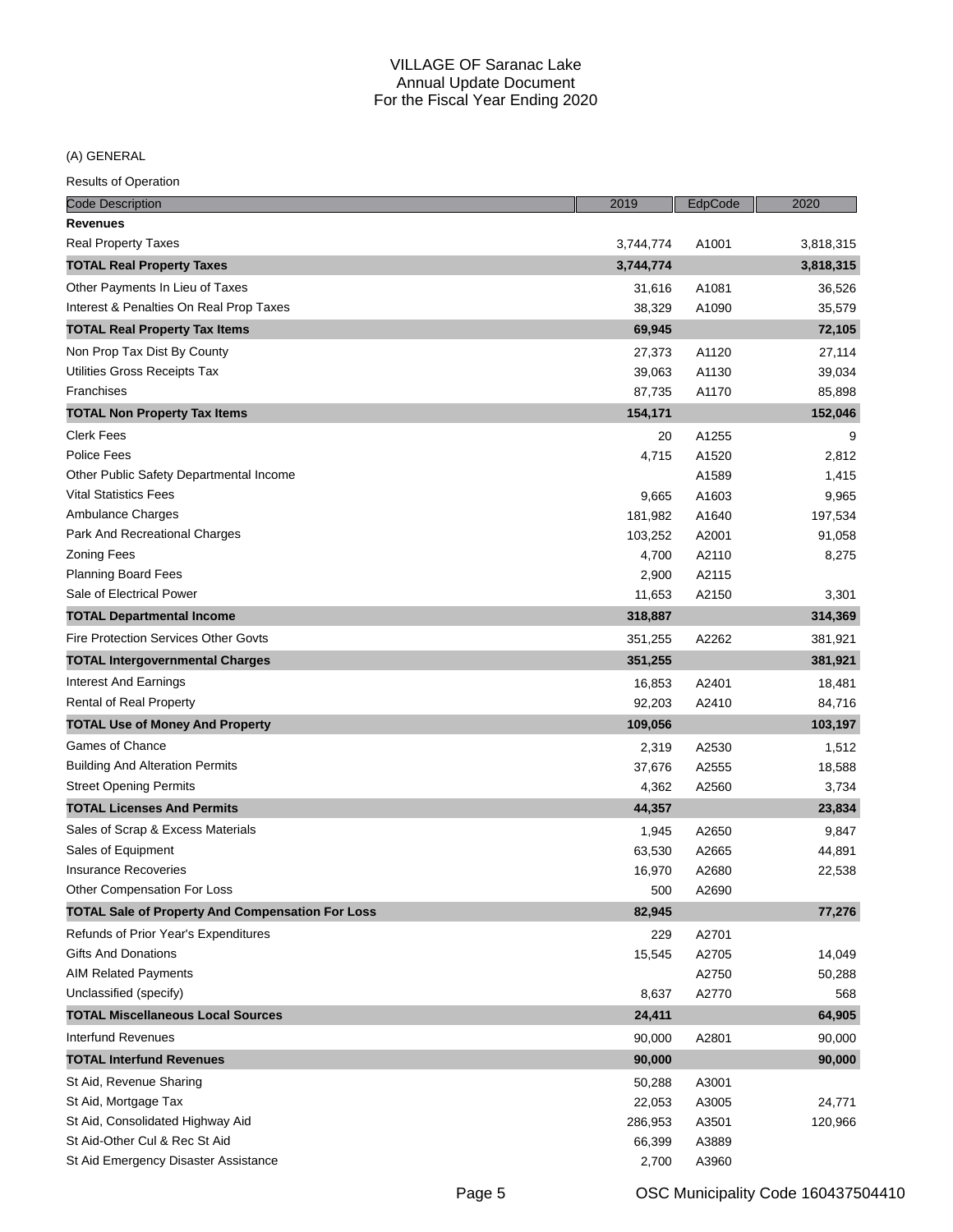(A) GENERAL

| <b>Results of Operation</b> |  |
|-----------------------------|--|
|-----------------------------|--|

| <b>Code Description</b>                        | 2019      | EdpCode | 2020      |
|------------------------------------------------|-----------|---------|-----------|
| <b>Revenues</b>                                |           |         |           |
| St Aid, Code Enforcement                       |           | A3995   |           |
| <b>TOTAL State Aid</b>                         | 428.393   |         | 145,737   |
| <b>TOTAL Revenues</b>                          | 5,418,194 |         | 5,243,705 |
| <b>TOTAL Detail Revenues And Other Sources</b> | 5,418,194 |         | 5,243,705 |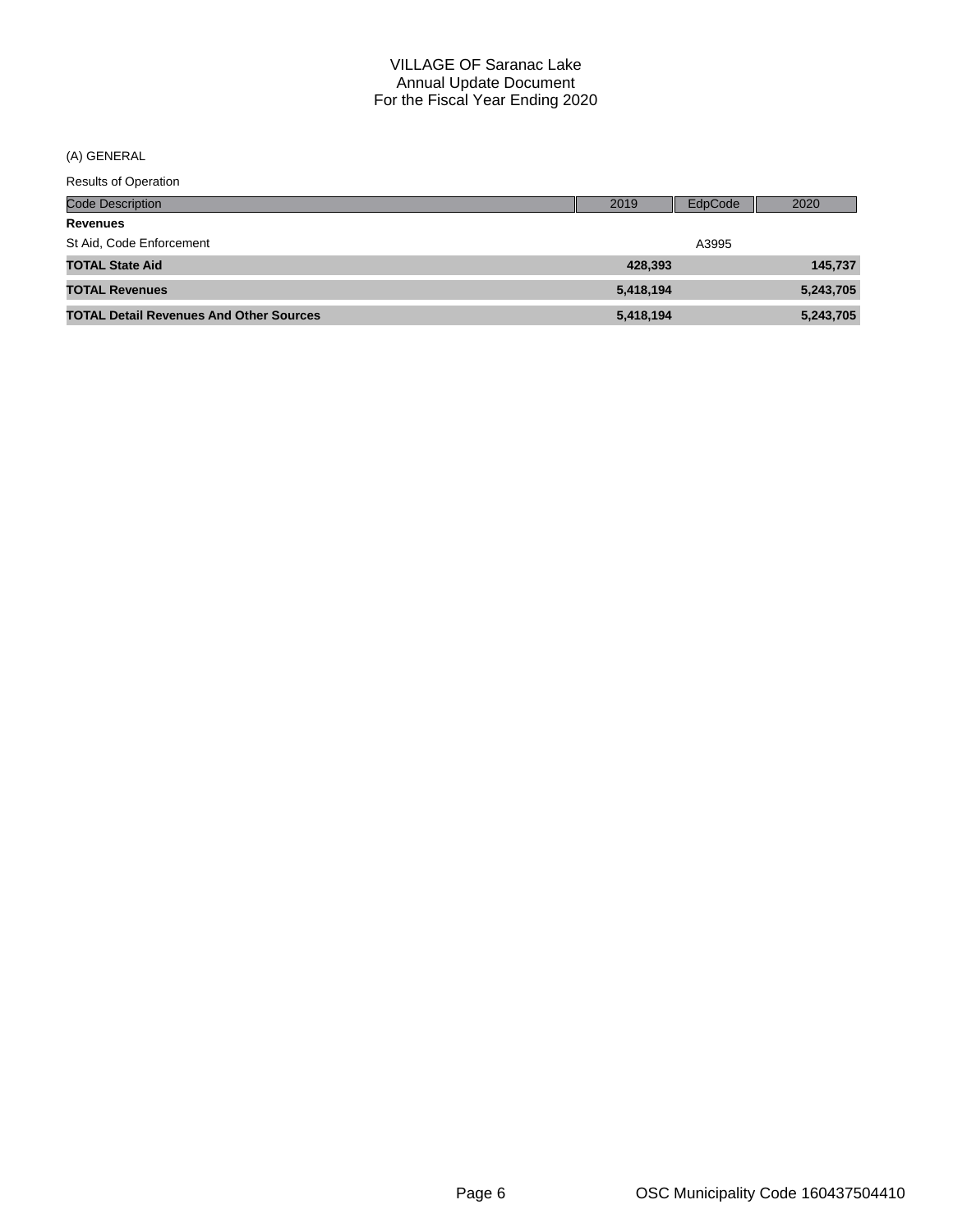(A) GENERAL

| <b>Code Description</b>                      | 2019     | EdpCode | 2020     |
|----------------------------------------------|----------|---------|----------|
| <b>Expenditures</b>                          |          |         |          |
| Legislative Board, Pers Serv                 | 6,800    | A10101  | 6,800    |
| Legislative Board, Contr Expend              | 1,485    | A10104  | 5,738    |
| <b>TOTAL Legislative Board</b>               | 8,285    |         | 12,538   |
| Mayor, Pers Serv                             | 3,400    | A12101  | 3,400    |
| Mayor, Contr Expend                          | 1,405    | A12104  | 449      |
| <b>TOTAL Mayor</b>                           | 4,805    |         | 3,849    |
| Municipal Exec, Pers Serv                    | 30,555   | A12301  | 31,330   |
| Municipal Exec, Contr Expend                 | 865      | A12304  | 469      |
| <b>TOTAL Municipal Exec</b>                  | 31,420   |         | 31,799   |
| Auditor, Contr Expend                        |          | A13204  |          |
| <b>TOTAL Auditor</b>                         | $\bf{0}$ |         | $\bf{0}$ |
| Treasurer, Pers Serv                         | 18,463   | A13251  | 19,030   |
| Treasurer, Contr Expend                      | 587      | A13254  | 200      |
| <b>TOTAL Treasurer</b>                       | 19,050   |         | 19,230   |
| Fiscal Agents Fees, Contr Expend             | 1,838    | A13804  | 1,882    |
| <b>TOTAL Fiscal Agents Fees</b>              | 1,838    |         | 1,882    |
| Clerk, pers Serv                             | 19,968   | A14101  | 20,797   |
| Clerk, contr Expend                          | 3,359    | A14104  | 355      |
| <b>TOTAL Clerk</b>                           | 23,327   |         | 21,152   |
| Law, Pers Serv                               | 9,197    | A14201  | 9,501    |
| Law, Contr Expend                            | 7,344    | A14204  | 7,556    |
| <b>TOTAL Law</b>                             | 16,541   |         | 17,057   |
| Engineer, Contr Expend                       | 14,846   | A14404  | 30,272   |
| <b>TOTAL Engineer</b>                        | 14,846   |         | 30,272   |
| Elections, Contr Expend                      |          | A14504  | 1,700    |
| <b>TOTAL Elections</b>                       | $\bf{0}$ |         | 1,700    |
| Records Mgmt, Contr Expend                   | 133      | A14604  | 336      |
| <b>TOTAL Records Mgmt</b>                    | 133      |         | 336      |
| Public Works Admin, Pers Serv                | 23,319   | A14901  | 24,963   |
| Public Works Admin, Contr Expend             | 2,566    | A14904  | 1,988    |
| <b>TOTAL Public Works Admin</b>              | 25,885   |         | 26,951   |
| Central Services Admin, pers Serv            | 38,358   | A16101  | 40,892   |
| Central Services Admin, contr Expend         | 23,243   | A16104  | 26,115   |
| <b>TOTAL Central Services Admin</b>          | 61,601   |         | 67,007   |
| Operation of Plant Equip & Cap Outlay        |          | A16202  | 2,290    |
| Operation of Plant Contr Expend              | 64,801   | A16204  | 29,361   |
| <b>TOTAL Operation of Plant Contr Expend</b> | 64,801   |         | 31,651   |
| Central Garage Pers Serv                     | 43,632   | A16401  | 49,060   |
| Central Garage Equip & Cap Outlay            |          | A16402  | 16,975   |
| Central Garage Contr Expend                  | 12,732   | A16404  | 12,746   |
| <b>TOTAL Central Garage Contr Expend</b>     | 56,364   |         | 78,781   |
| Central Data Process, Contr Expend           | 14,947   | A16804  | 13,670   |
| <b>TOTAL Central Data Process</b>            | 14,947   |         | 13,670   |
| Unallocated Insurance, Contr Expend          | 39,522   | A19104  | 42,694   |
| <b>TOTAL Unallocated Insurance</b>           | 39,522   |         | 42,694   |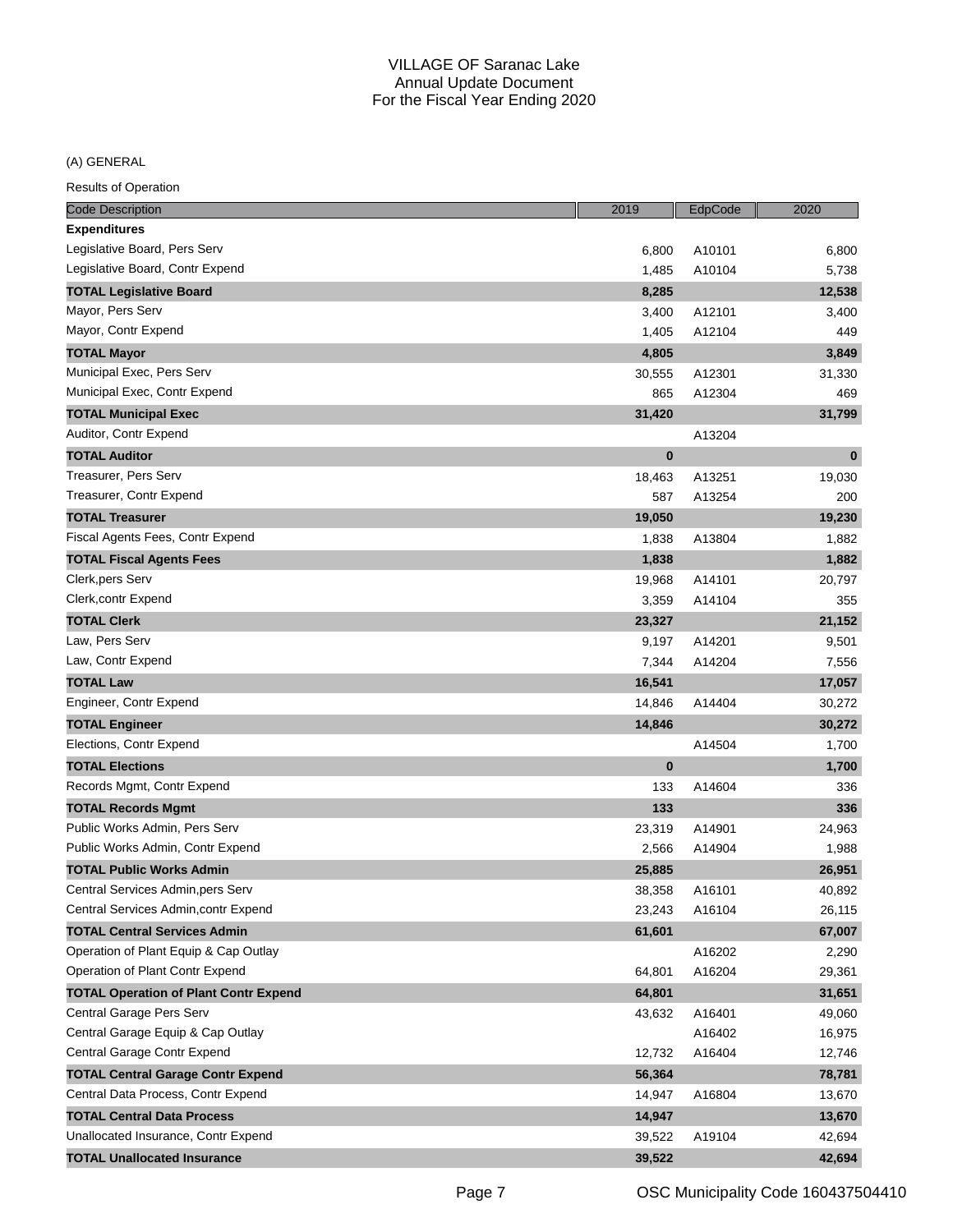(A) GENERAL

| Code Description                                  | 2019      | EdpCode | 2020      |
|---------------------------------------------------|-----------|---------|-----------|
| <b>Expenditures</b>                               |           |         |           |
| Municipal Assn Dues, Contr Expend                 |           | A19204  | 2,764     |
| <b>TOTAL Municipal Assn Dues</b>                  | $\bf{0}$  |         | 2,764     |
| Pur of Land/right of Way, equip & Cap Out         | 2,000     | A19402  |           |
| <b>TOTAL Pur of Land/right of Way</b>             | 2,000     |         | $\bf{0}$  |
| Taxes & Assess On Munic Prop, Contr Expend        | 10,794    | A19504  | 11,491    |
| <b>TOTAL Taxes &amp; Assess On Munic Prop</b>     | 10,794    |         | 11,491    |
| <b>TOTAL General Government Support</b>           | 396,159   |         | 414,824   |
| Police, Pers Serv                                 | 714,837   | A31201  | 952,888   |
| Police, Equip & Cap Outlay                        | 42,308    | A31202  | 34,007    |
| Police, Contr Expend                              | 130,882   | A31204  | 104,626   |
| Police, Empl Bnfts                                | 520,638   | A31208  | 485,160   |
| <b>TOTAL Police</b>                               | 1,408,665 |         | 1,576,681 |
| Fire, Pers Serv                                   | 262,299   | A34101  | 322,300   |
| Fire, Equip & Cap Outlay                          | 14,800    | A34102  | 25,519    |
| Fire, Contr Expend                                | 164,838   | A34104  | 174,992   |
| Fire, Empl Bnfts                                  | 87,355    | A34108  | 107,419   |
| <b>TOTAL Fire</b>                                 | 529,292   |         | 630,230   |
| Control of Animals, Contr Expend                  | 7,090     | A35104  | 7,230     |
| <b>TOTAL Control of Animals</b>                   | 7,090     |         | 7,230     |
| Safety Inspection, Pers Serv                      | 99,605    | A36201  | 103,740   |
| Safety Inspection, Contr Expend                   | 3,353     | A36204  | 6,984     |
| <b>TOTAL Safety Inspection</b>                    | 102,958   |         | 110,724   |
| Rescue Squad, Contr Expend                        | 38,612    | A36254  | 40,907    |
| <b>TOTAL Rescue Squad</b>                         | 38,612    |         | 40,907    |
| TOTAL Public Safety                               | 2,086,617 |         | 2,365,772 |
| Public Health, Contr Expend                       | 850       | A40104  | 850       |
| <b>TOTAL Public Health</b>                        | 850       |         | 850       |
| Registrar of Vital Statistics, Pers Serv          | 4,793     | A40201  | 4,945     |
| Registrar of Vital Stat Contr Expend              |           | A40204  | 286       |
| <b>TOTAL Registrar of Vital Stat Contr Expend</b> | 4,793     |         | 5,231     |
| <b>TOTAL Health</b>                               | 5,643     |         | 6,081     |
| Maint of Streets, Pers Serv                       | 138,194   | A51101  | 160,020   |
| Maint of Streets, Equip & Cap Outlay              | 7,664     | A51102  | 19,629    |
| Maint of Streets, Contr Expend                    | 97,482    | A51104  | 107,318   |
| <b>TOTAL Maint of Streets</b>                     | 243,340   |         | 286,967   |
| Perm Improve Highway, Equip & Cap Outlay          | 287,031   | A51122  | 122,386   |
| <b>TOTAL Perm Improve Highway</b>                 | 287,031   |         | 122,386   |
| Garage, Contr Expend                              | 22,990    | A51324  | 17,890    |
| <b>TOTAL Garage</b>                               | 22,990    |         | 17,890    |
| Snow Removal, Pers Serv                           | 147,117   | A51421  | 171,252   |
| Snow Removal, Equip & Cap Outlay                  |           | A51422  | 6,500     |
| Snow Removal, Contr Expend                        | 172,451   | A51424  | 127,948   |
| <b>TOTAL Snow Removal</b>                         | 319,568   |         | 305,700   |
| Street Lighting, Contr Expend                     | 110,930   | A51824  | 114,404   |
| <b>TOTAL Street Lighting</b>                      | 110,930   |         | 114,404   |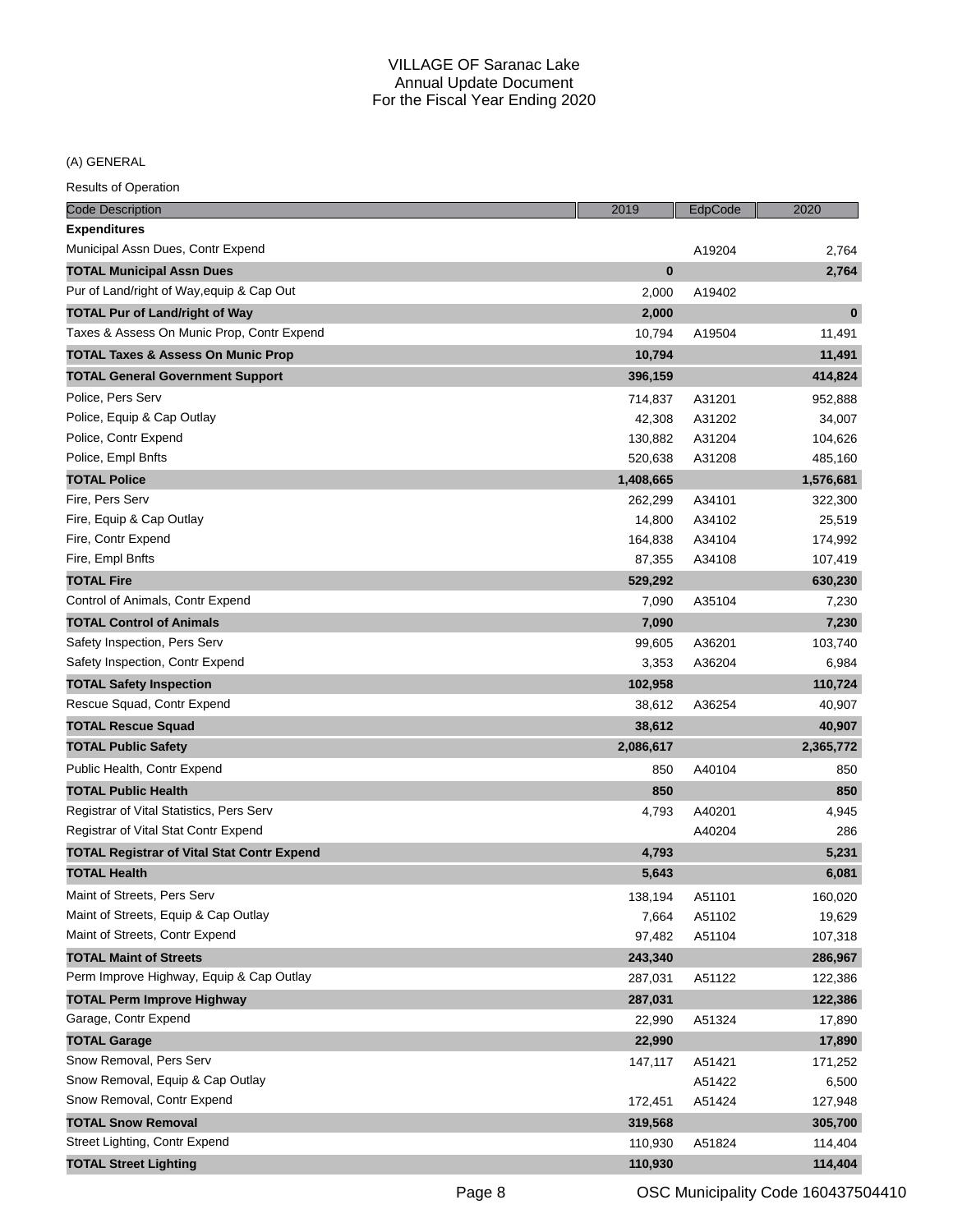(A) GENERAL

| Code Description                                 | 2019      | EdpCode | 2020     |
|--------------------------------------------------|-----------|---------|----------|
| <b>Expenditures</b>                              |           |         |          |
| Sidewalks, Pers Serv                             | 49,207    | A54101  | 53,688   |
| Sidewalks, Contr Expend                          |           | A54104  | 45,713   |
| <b>TOTAL Sidewalks</b>                           | 49,207    |         | 99,401   |
| Off-Street Parking, Contr Expend                 | 4,563     | A56504  | 6,894    |
| <b>TOTAL Off-Street Parking</b>                  | 4,563     |         | 6,894    |
| <b>TOTAL Transportation</b>                      | 1,037,629 |         | 953,642  |
| Publicity, Contr Expend                          | 32,397    | A64104  | 33,143   |
| <b>TOTAL Publicity</b>                           | 32,397    |         | 33,143   |
| Other Eco & Dev, Contr Expend                    |           | A69894  |          |
| <b>TOTAL Other Eco &amp; Dev</b>                 | $\bf{0}$  |         | $\bf{0}$ |
| <b>TOTAL Economic Assistance And Opportunity</b> | 32,397    |         | 33,143   |
| Parks, Pers Serv                                 | 23,938    | A71101  | 9,366    |
| Parks, Equip & Cap Outlay                        | 4,101     | A71102  | 11,503   |
| Parks, Contr Expend                              | 20,868    | A71104  | 20,637   |
| <b>TOTAL Parks</b>                               | 48,907    |         | 41,506   |
| Playgr & Rec Centers, Contr Expend               | 846       | A71404  | 956      |
| <b>TOTAL Playgr &amp; Rec Centers</b>            | 846       |         | 956      |
| Special Rec Facility, Pers Serv                  | 101,021   | A71801  | 122,000  |
| Special Rec Facility, Equip & Cap Outlay         | 24,656    | A71802  | 39,047   |
| Special Rec Facility, Contr Expend               | 96,374    | A71804  | 94,208   |
| <b>TOTAL Special Rec Facility</b>                | 222,051   |         | 255,255  |
| Youth Prog, Contr Expend                         | 8,500     | A73104  | 8,500    |
| <b>TOTAL Youth Prog</b>                          | 8,500     |         | 8,500    |
| Celebrations, Contr Expend                       | 9,751     | A75504  | 12,157   |
| <b>TOTAL Celebrations</b>                        | 9,751     |         | 12,157   |
| <b>TOTAL Culture And Recreation</b>              | 290,055   |         | 318,374  |
| Zoning, Contr Expend                             | 1,755     | A80104  | 1,792    |
| <b>TOTAL Zoning</b>                              | 1,755     |         | 1,792    |
| Planning, Contr Expend                           | 5         | A80204  |          |
| <b>TOTAL Planning</b>                            | 5         |         | $\bf{0}$ |
| Refuse & Garbage, Contr Expend                   | 7,241     | A81604  | 7,847    |
| <b>TOTAL Refuse &amp; Garbage</b>                | 7,241     |         | 7,847    |
| Landfill Clos-Post Clos, contr Exp               | 50,596    | A81614  | 3,287    |
| <b>TOTAL Landfill Clos-Post Clos</b>             | 50,596    |         | 3,287    |
| Street Cleaning, Pers Serv                       | 26,909    | A81701  | 36,758   |
| Street Cleaning, Contr Expend                    | 12,658    | A81704  | 19,353   |
| <b>TOTAL Street Cleaning</b>                     | 39,567    |         | 56,111   |
| Urban Renewal Agency, Pers Serv                  | 24,616    | A86201  | 34,318   |
| Urban Renewal Agency, Contr Expend               | 5,372     | A86204  | 6,029    |
| <b>TOTAL Urban Renewal Agency</b>                | 29,988    |         | 40,347   |
| Misc Home & Comm Serv, Contr Expend              | 604       | A89894  | 74,732   |
| <b>TOTAL Misc Home &amp; Comm Serv</b>           | 604       |         | 74,732   |
| <b>TOTAL Home And Community Services</b>         | 129,756   |         | 184,116  |
| <b>State Retirement System</b>                   | 106,977   | A90108  | 111,990  |
| Social Security, Employer Cont                   | 57,193    | A90308  | 64,197   |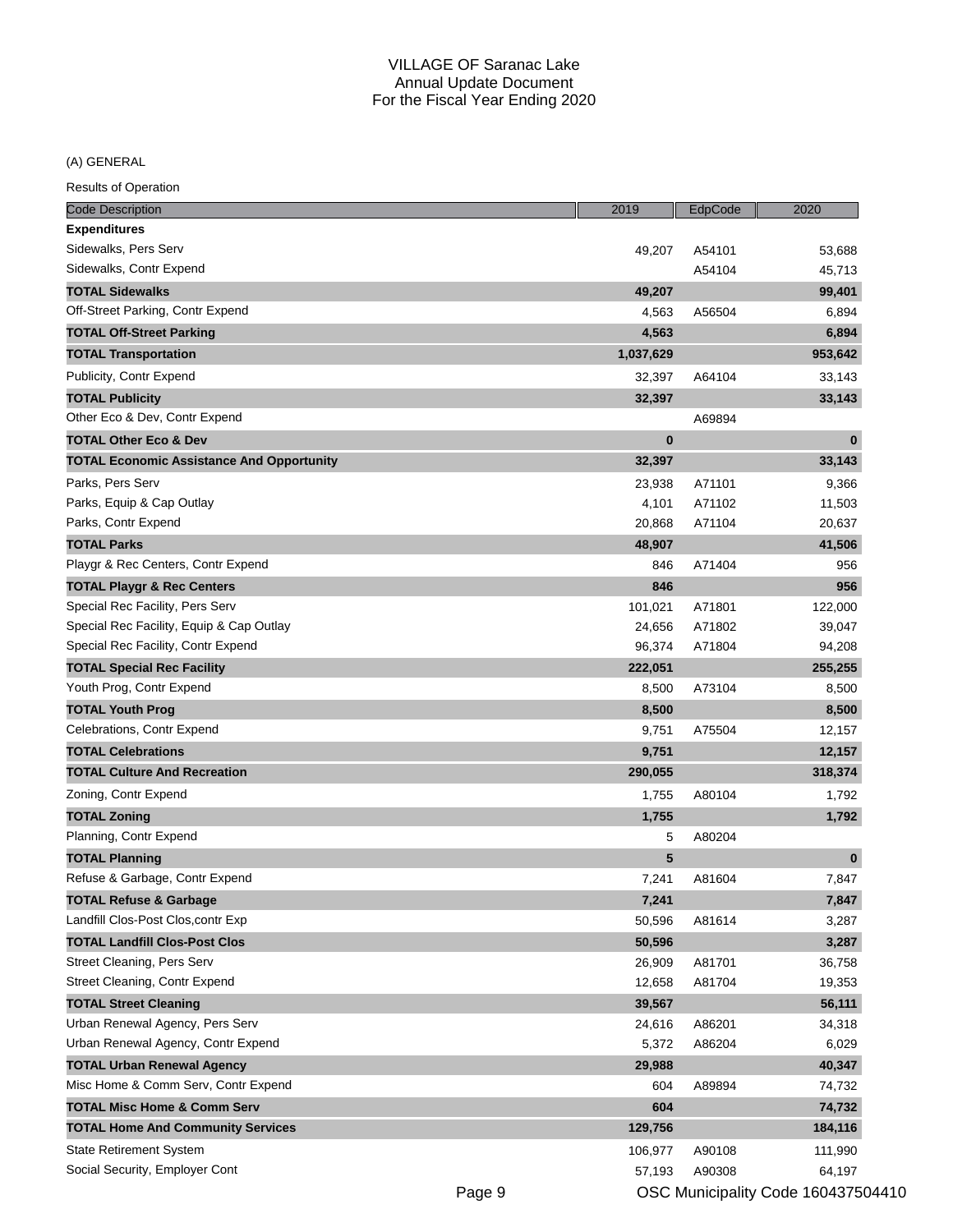## (A) GENERAL

| <b>Code Description</b>                         | 2019      | EdpCode | 2020      |
|-------------------------------------------------|-----------|---------|-----------|
| <b>Expenditures</b>                             |           |         |           |
| Worker's Compensation, Empl Bnfts               | 5,301     | A90408  | 8,940     |
| Life Insurance, Empl Bnfts                      | 111       | A90458  |           |
| Disability Insurance, Empl Bnfts                |           | A90558  | 199       |
| Hospital & Medical (dental) Ins, Empl Bnft      | 59,775    | A90608  | 94,393    |
| <b>Union Welfare Benefits</b>                   | 5,265     | A90708  | 5,023     |
|                                                 |           |         |           |
| <b>TOTAL Employee Benefits</b>                  | 234,622   |         | 284,742   |
| Debt Principal, Serial Bonds                    | 180,000   | A97106  | 180,000   |
|                                                 |           |         |           |
| <b>TOTAL Debt Principal</b>                     | 180,000   |         | 180,000   |
| Debt Interest, Serial Bonds                     | 14,813    | A97107  | 11,063    |
|                                                 |           |         |           |
| <b>TOTAL Debt Interest</b>                      | 14,813    |         | 11,063    |
| <b>TOTAL Expenditures</b>                       | 4,407,691 |         | 4,751,757 |
| Transfers, Capital Projects Fund                | 221,333   | A99509  | 180,333   |
|                                                 |           |         |           |
| <b>TOTAL Operating Transfers</b>                | 221,333   |         | 180,333   |
| <b>TOTAL Other Uses</b>                         | 221,333   |         | 180,333   |
| <b>TOTAL Detail Expenditures And Other Uses</b> | 4,629,024 |         | 4,932,090 |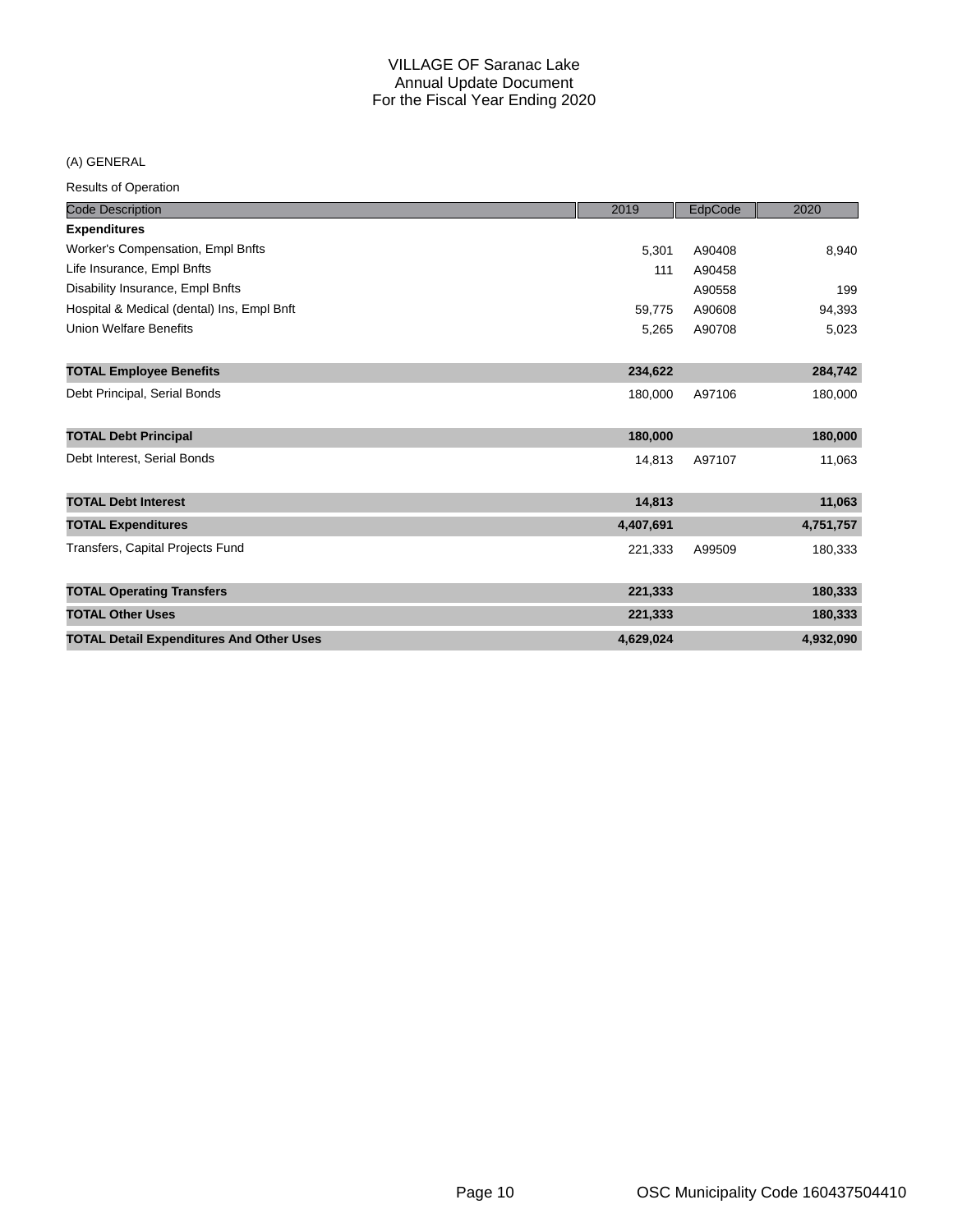(A) GENERAL

**Analysis of Changes in Fund Balance**

| <b>Code Description</b>                    | 2019      | EdpCode | 2020      |
|--------------------------------------------|-----------|---------|-----------|
| Analysis of Changes in Fund Balance        |           |         |           |
| <b>Fund Balance - Beginning of Year</b>    | 4.585.397 | A8021   | 5,374,567 |
| <b>Restated Fund Balance - Beg of Year</b> | 4.585.397 | A8022   | 5,374,567 |
| ADD - REVENUES AND OTHER SOURCES           | 5.418.194 |         | 5,243,705 |
| DEDUCT - EXPENDITURES AND OTHER USES       | 4.629.024 |         | 4,932,090 |
| <b>Fund Balance - End of Year</b>          | 5.374.567 | A8029   | 5,686,182 |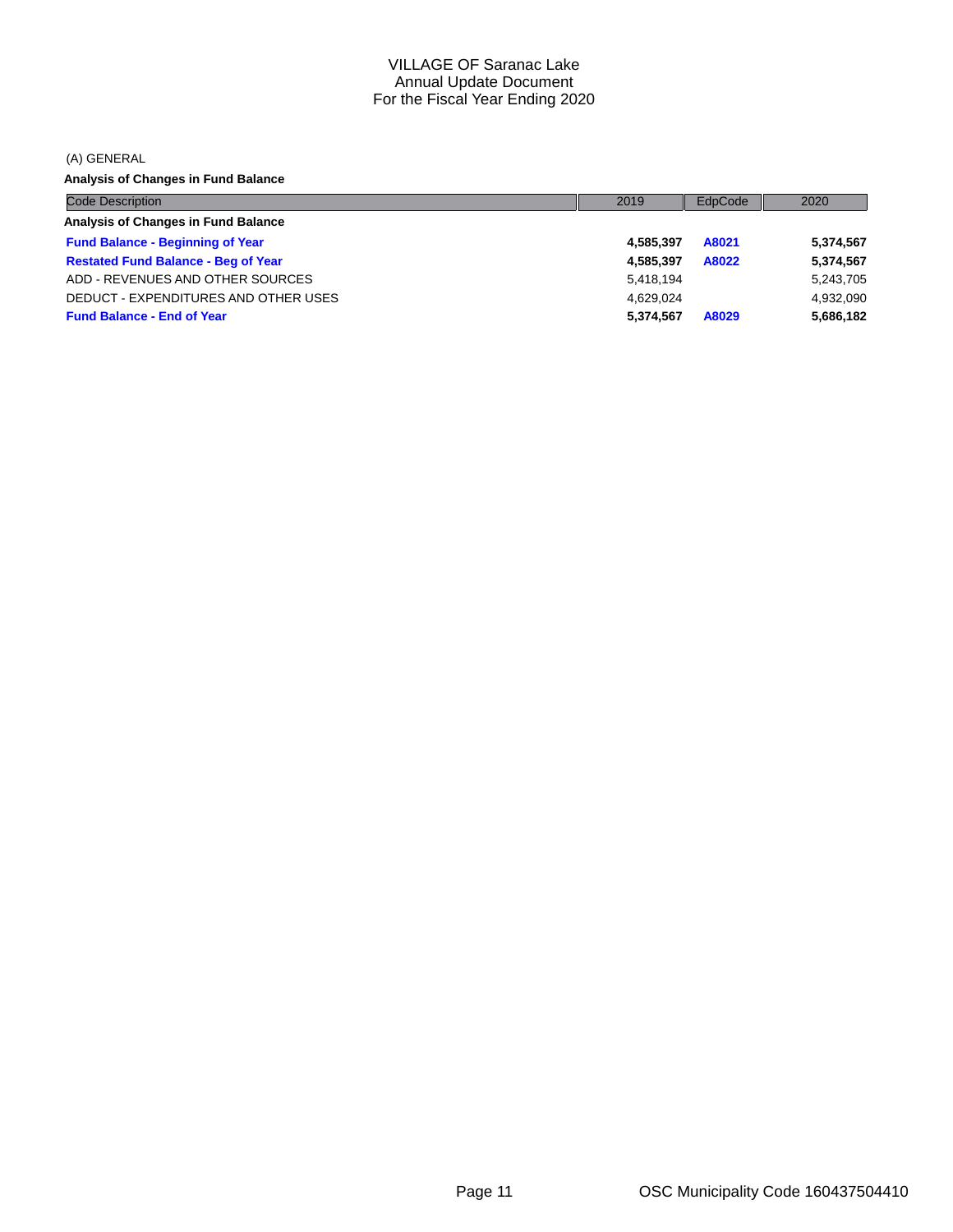## (A) GENERAL

#### Budget Summary

| <b>Code Description</b>                           | 2020      | EdpCode | 2021      |
|---------------------------------------------------|-----------|---------|-----------|
| <b>Estimated Revenues</b>                         |           |         |           |
| Est Rev - Real Property Taxes                     | 3,750,000 | A1049N  | 3,900,000 |
| Est Rev - Real Property Tax Items                 | 50,000    | A1099N  | 50,000    |
| Est Rev - Non Property Tax Items                  | 150,000   | A1199N  | 150,000   |
| Est Rev - Departmental Income                     | 330,000   | A1299N  | 350,000   |
| Est Rev - Intergovernmental Charges               | 300,000   | A2399N  | 325,000   |
| Est Rev - Use of Money And Property               | 50,000    | A2499N  | 50,000    |
| Est Rev - Miscellaneous Local Sources             | 50,000    | A2799N  | 50,000    |
| Est Rev - Interfund Revenues                      | 90,000    | A2801N  | 90,000    |
| Est Rev - State Aid                               | 250,000   | A3099N  | 250,000   |
| <b>TOTAL Estimated Revenues</b>                   | 5,020,000 |         | 5,215,000 |
| <b>TOTAL Estimated Revenues And Other Sources</b> | 5,020,000 |         | 5,215,000 |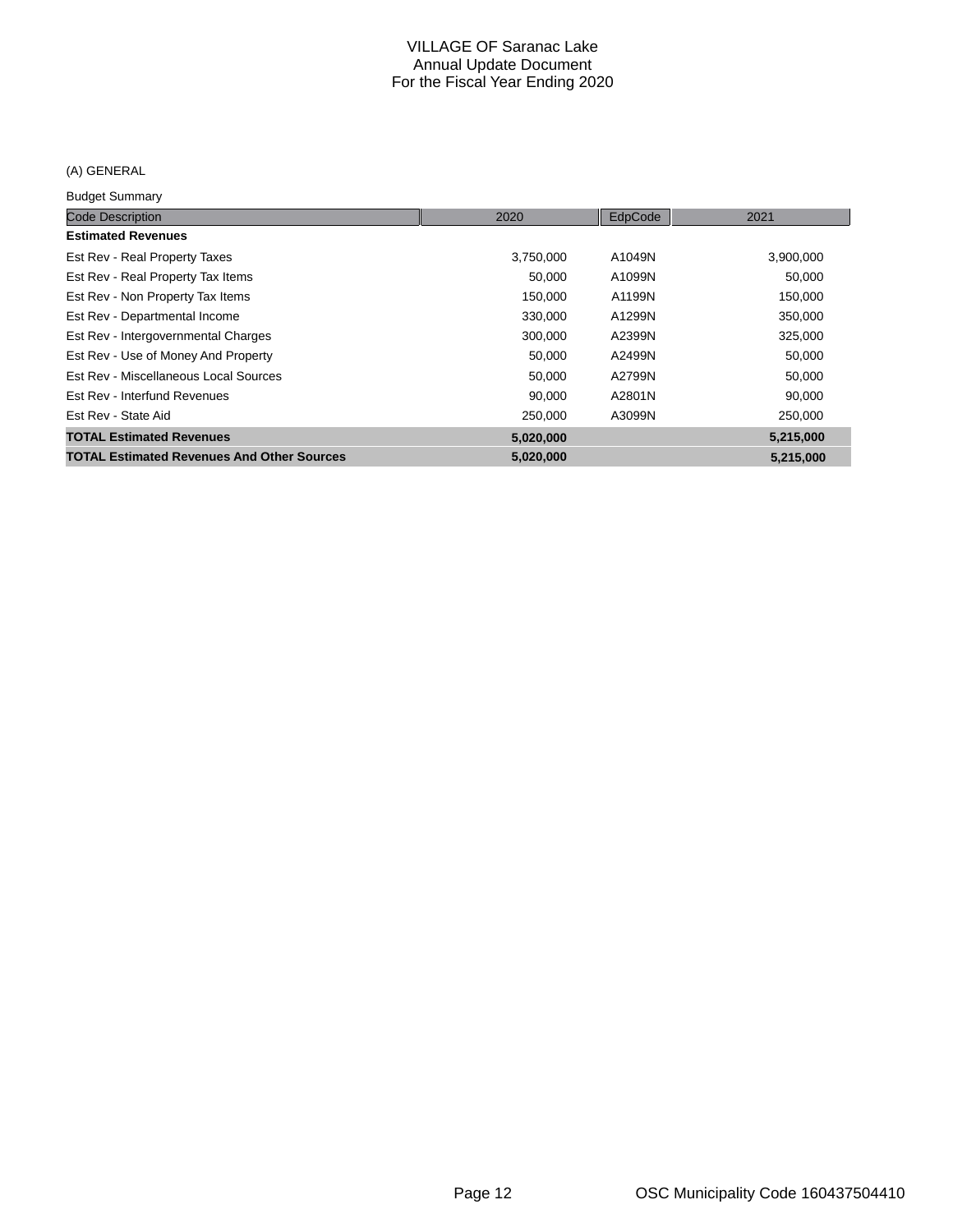## (A) GENERAL

Budget Summary

| <b>Code Description</b>                    | 2020      | EdpCode | 2021      |
|--------------------------------------------|-----------|---------|-----------|
| Appropriations                             |           |         |           |
| App - General Government Support           | 600,000   | A1999N  | 625,000   |
| App - Public Safety                        | 2,400,000 | A3999N  | 2,500,000 |
| App - Health                               | 6,000     | A4999N  | 6,000     |
| App - Transportation                       | 1,100,000 | A5999N  | 1,109,000 |
| App - Economic Assistance And Opportunity  | 34,000    | A6999N  | 35,000    |
| App - Culture And Recreation               | 300,000   | A7999N  | 325,000   |
| App - Home And Community Services          | 150,000   | A8999N  | 175,000   |
| App - Employee Benefits                    | 250,000   | A9199N  | 250,000   |
| App - Debt Service                         | 180,000   | A9899N  | 190,000   |
| <b>TOTAL Appropriations</b>                | 5,020,000 |         | 5,215,000 |
| App - Interfund Transfer                   |           | A9999N  |           |
| <b>TOTAL Other Uses</b>                    | $\bf{0}$  |         | $\bf{0}$  |
| <b>TOTAL Appropriations And Other Uses</b> | 5,020,000 |         | 5,215,000 |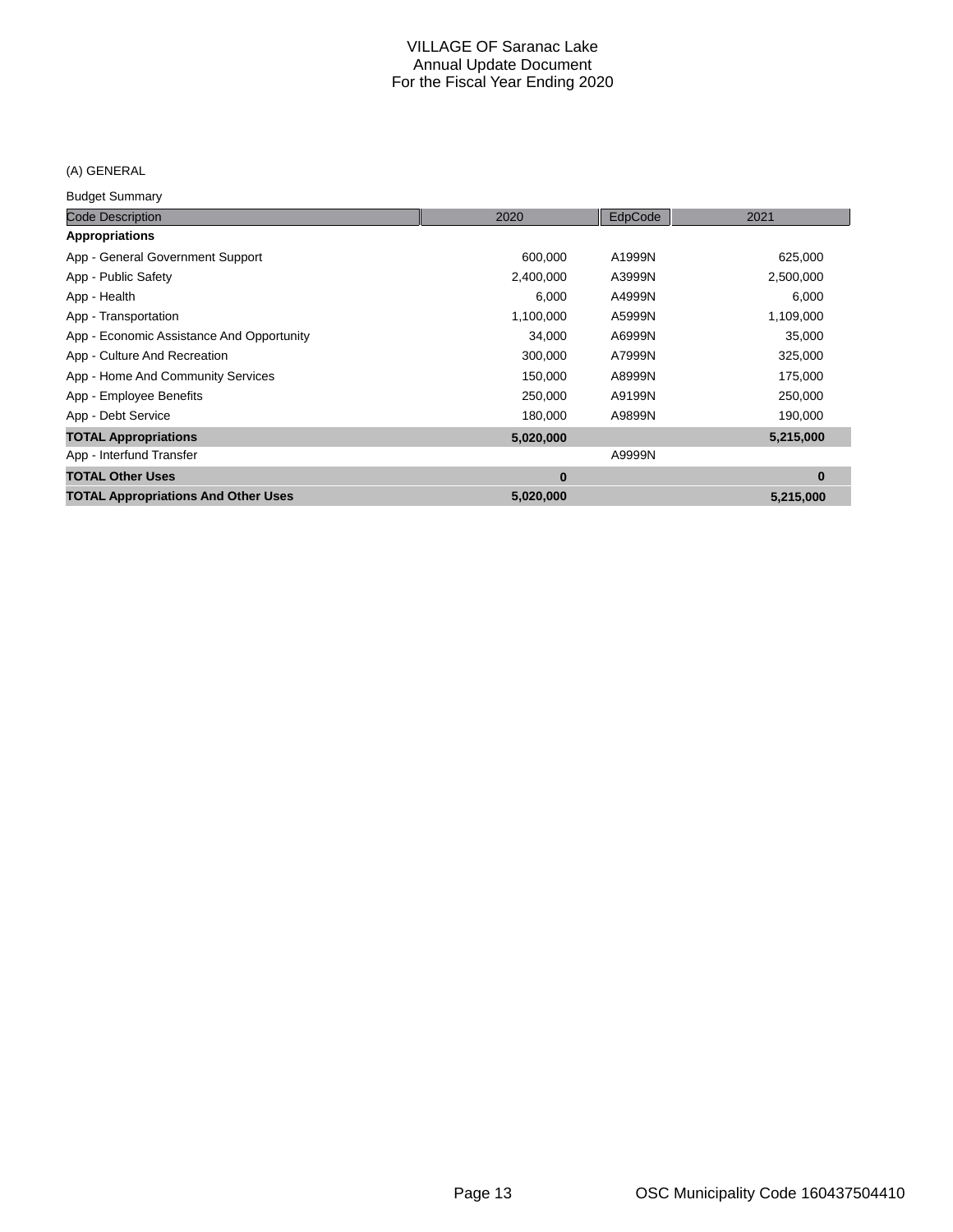#### (CD) SPECIAL GRANT

Balance Sheet

| <b>Code Description</b>                                | 2019      | EdpCode           | 2020      |
|--------------------------------------------------------|-----------|-------------------|-----------|
| <b>Assets</b>                                          |           |                   |           |
| Cash                                                   | 979.545   | CD <sub>200</sub> | 916,500   |
| <b>TOTAL Cash</b>                                      | 979,545   |                   | 916,500   |
| <b>Rehabilitation Loan Receivable</b>                  | 26.591    | CD390             | 21,974    |
| <b>TOTAL Other Receivables (net)</b>                   | 26,591    |                   | 21,974    |
| Due From Other Funds                                   | 71.304    | CD391             | 71,304    |
| <b>TOTAL Due From Other Funds</b>                      | 71,304    |                   | 71,304    |
| <b>TOTAL Assets and Deferred Outflows of Resources</b> | 1,077,440 |                   | 1,009,778 |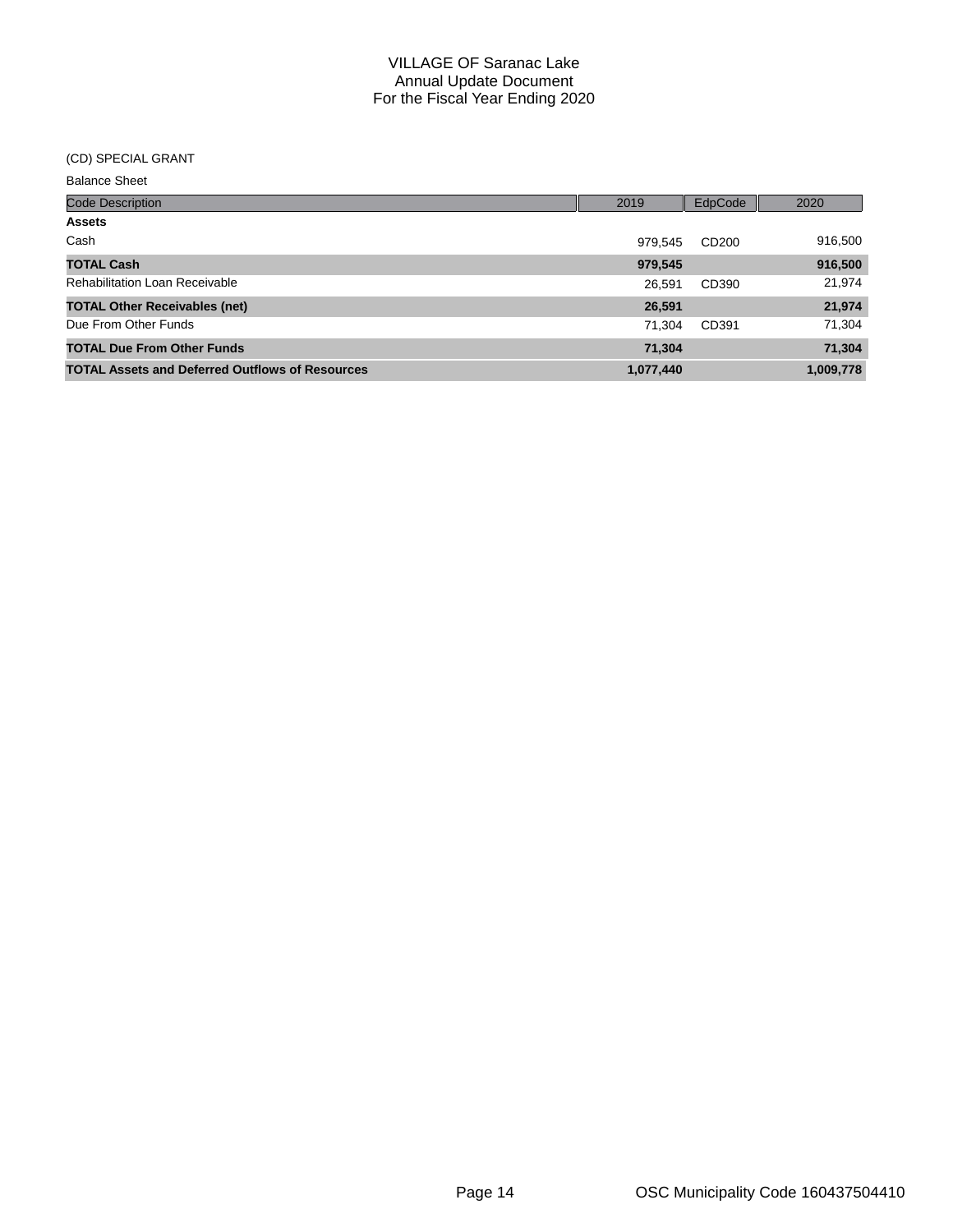## (CD) SPECIAL GRANT

| <b>Balance Sheet</b>                                          |           |                |           |
|---------------------------------------------------------------|-----------|----------------|-----------|
| <b>Code Description</b>                                       | 2019      | <b>EdpCode</b> | 2020      |
| <b>Accounts Payable</b>                                       |           | CD600          | 7,588     |
| <b>TOTAL Accounts Payable</b>                                 | $\bf{0}$  |                | 7,588     |
| Due To Other Funds                                            | 113,249   | CD630          | 55,000    |
| <b>TOTAL Due To Other Funds</b>                               | 113,249   |                | 55,000    |
| <b>TOTAL Liabilities</b>                                      | 113,249   |                | 62,588    |
| Deferred Inflows of Resources<br>Deferred Inflow of Resources | 26.591    | CD691          | 21,974    |
| <b>TOTAL Deferred Inflows of Resources</b>                    | 26,591    |                | 21,974    |
| <b>TOTAL Deferred Inflows of Resources</b>                    | 26,591    |                | 21,974    |
| <b>Fund Balance</b><br>Assigned Unappropriated Fund Balance   | 937,600   | CD915          | 925,216   |
| <b>TOTAL Assigned Fund Balance</b>                            | 937,600   |                | 925,216   |
| <b>TOTAL Fund Balance</b>                                     | 937,600   |                | 925,216   |
| <b>TOTAL Liabilities, Deferred Inflows And Fund Balance</b>   | 1,077,440 |                | 1,009,778 |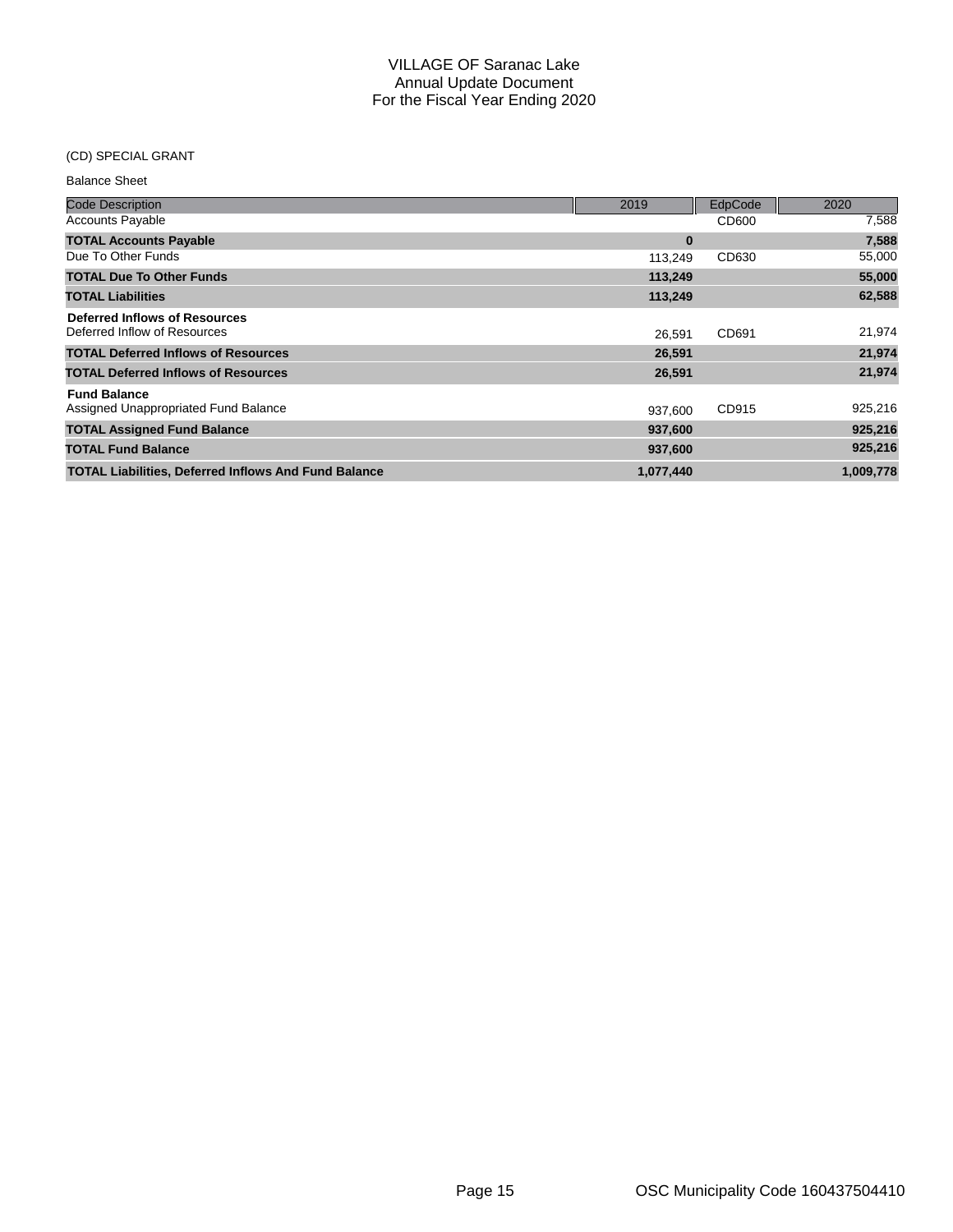### (CD) SPECIAL GRANT

| <b>Code Description</b>                        | 2019    | EdpCode | 2020     |
|------------------------------------------------|---------|---------|----------|
| <b>Revenues</b>                                |         |         |          |
| Community Development Income                   | 263,698 | CD2170  | 4,617    |
| <b>TOTAL Departmental Income</b>               | 263,698 |         | 4,617    |
| Interest And Earnings                          | 54      | CD2401  | 134      |
| <b>TOTAL Use of Money And Property</b>         | 54      |         | 134      |
| Unclassified (specify)                         | 1,600   | CD2770  |          |
| <b>TOTAL Miscellaneous Local Sources</b>       | 1,600   |         | $\bf{0}$ |
| Econ Dev Zone Admin Grant                      | 114,997 | CD3787  |          |
| <b>TOTAL State Aid</b>                         | 114,997 |         | $\bf{0}$ |
| Fed Aid, Community Development Act             | 183,097 | CD4910  |          |
| <b>TOTAL Federal Aid</b>                       | 183,097 |         | $\bf{0}$ |
| <b>TOTAL Revenues</b>                          | 563,446 |         | 4,751    |
| <b>TOTAL Detail Revenues And Other Sources</b> | 563,446 |         | 4,751    |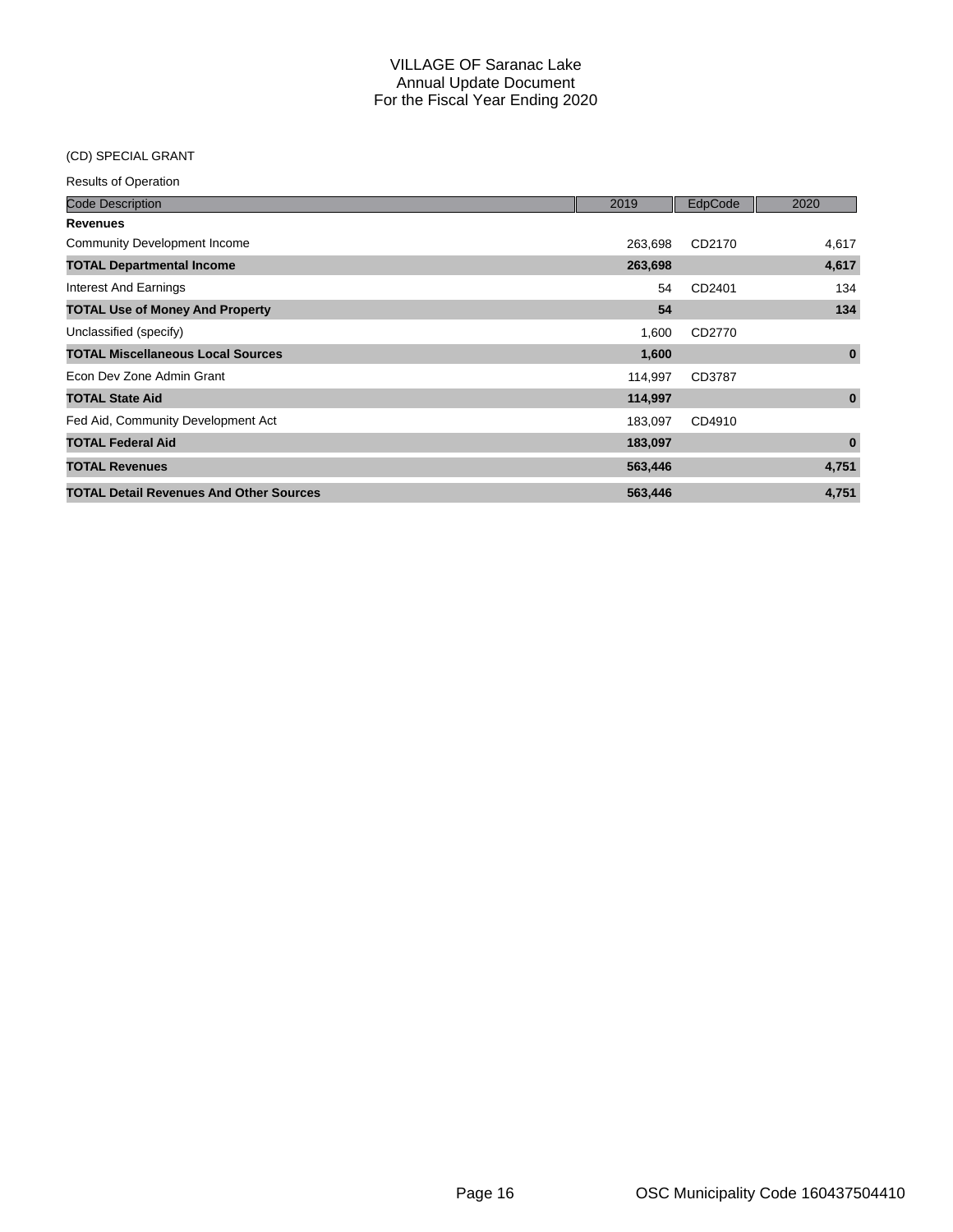## (CD) SPECIAL GRANT

| <b>Code Description</b>                             | 2019     | EdpCode | 2020         |
|-----------------------------------------------------|----------|---------|--------------|
| <b>Expenditures</b>                                 |          |         |              |
| Assessment                                          |          | CD13552 |              |
| <b>TOTAL Assessment</b>                             | $\bf{0}$ |         | $\bf{0}$     |
| <b>TOTAL General Government Support</b>             | $\bf{0}$ |         | $\bf{0}$     |
| Public Works Fac Site, Contr Expend                 |          | CD86624 | 1,525        |
| <b>TOTAL Public Works Fac Site</b>                  | $\bf{0}$ |         | 1,525        |
| Rehab Loans & Grant, Contr Expend                   | 96,333   | CD86684 |              |
| <b>TOTAL Rehab Loans &amp; Grant</b>                | 96,333   |         | $\mathbf{0}$ |
| Prov of Public Service, Contr Expen                 | 1,303    | CD86764 |              |
| <b>TOTAL Prov of Public Service</b>                 | 1,303    |         | $\bf{0}$     |
| Comp U/r Project, Equip & Cap Outlay                | 5,035    | CD86802 | 5,206        |
| Complet of Urban Ren Proj, Contr Ex                 | 7,300    | CD86804 |              |
| <b>TOTAL Complet of Urban Ren Proj</b>              | 12,335   |         | 5,206        |
| Administration, Equip & Cap Outlay                  |          | CD86862 | 35,425       |
| Administration, Contr Expend                        | 108,249  | CD86864 | 28,500       |
| <b>TOTAL Administration</b>                         | 108,249  |         | 63,925       |
| Econ Dev Zone - Equip & Cap Outlay                  |          | CD86872 | 4,730        |
| <b>TOTAL Econ Dev Zone - Equip &amp; Cap Outlay</b> | $\bf{0}$ |         | 4,730        |
| <b>TOTAL Home And Community Services</b>            | 218,220  |         | 75,386       |
| <b>TOTAL Expenditures</b>                           | 218,220  |         | 75,386       |
| <b>TOTAL Detail Expenditures And Other Uses</b>     | 218,220  |         | 75,386       |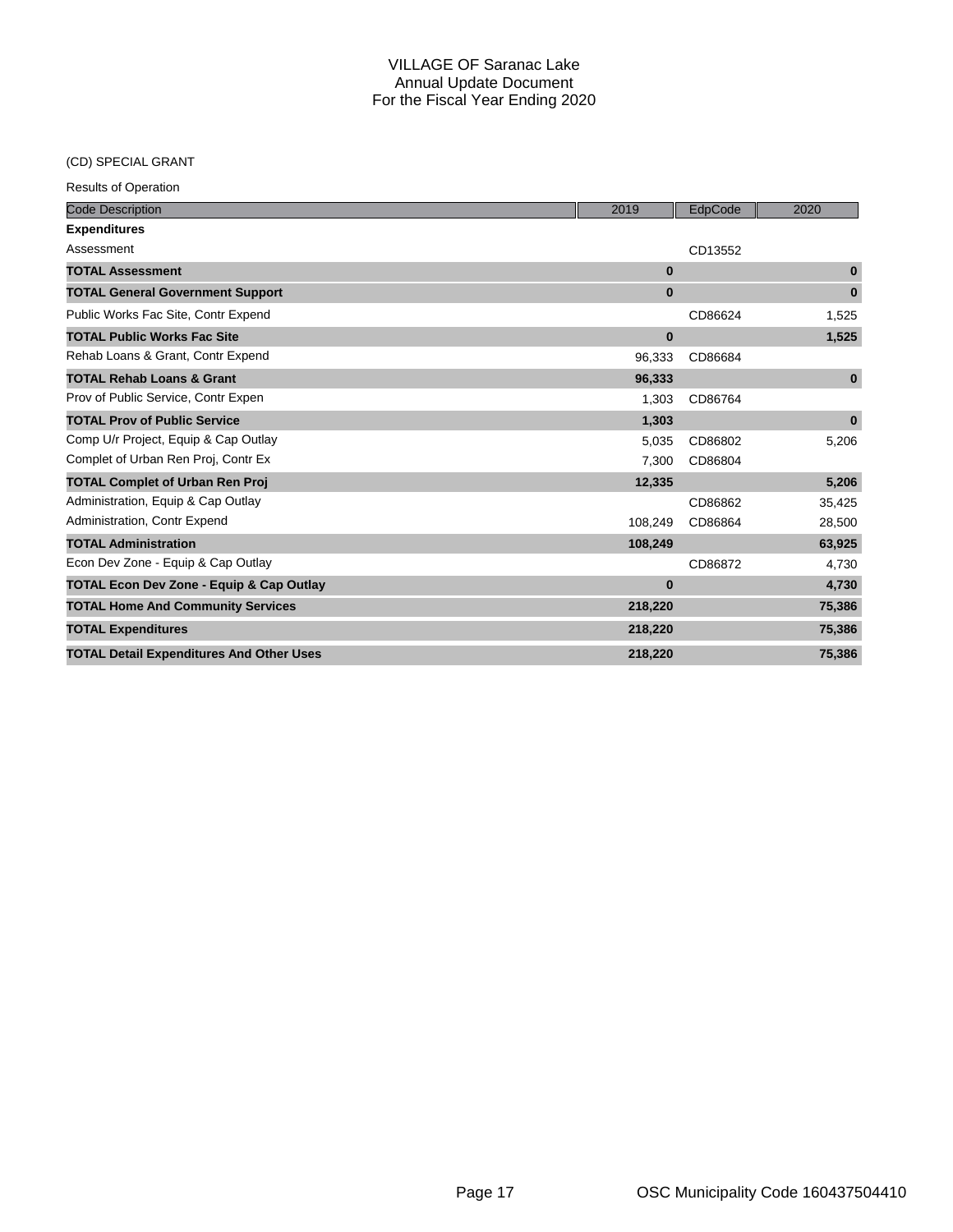#### (CD) SPECIAL GRANT

## **Analysis of Changes in Fund Balance**

| <b>Code Description</b>                    | 2019    | EdpCode       | 2020    |
|--------------------------------------------|---------|---------------|---------|
| Analysis of Changes in Fund Balance        |         |               |         |
| <b>Fund Balance - Beginning of Year</b>    | 537.472 | CD8021        | 937,600 |
| Prior Period Adj -Increase In Fund Balance | 54.902  | CD8012        | 58.251  |
| <b>Restated Fund Balance - Beg of Year</b> | 592.374 | <b>CD8022</b> | 995,851 |
| ADD - REVENUES AND OTHER SOURCES           | 563.446 |               | 4.751   |
| DEDUCT - EXPENDITURES AND OTHER USES       | 218.220 |               | 75.386  |
| <b>Fund Balance - End of Year</b>          | 937.600 | <b>CD8029</b> | 925,216 |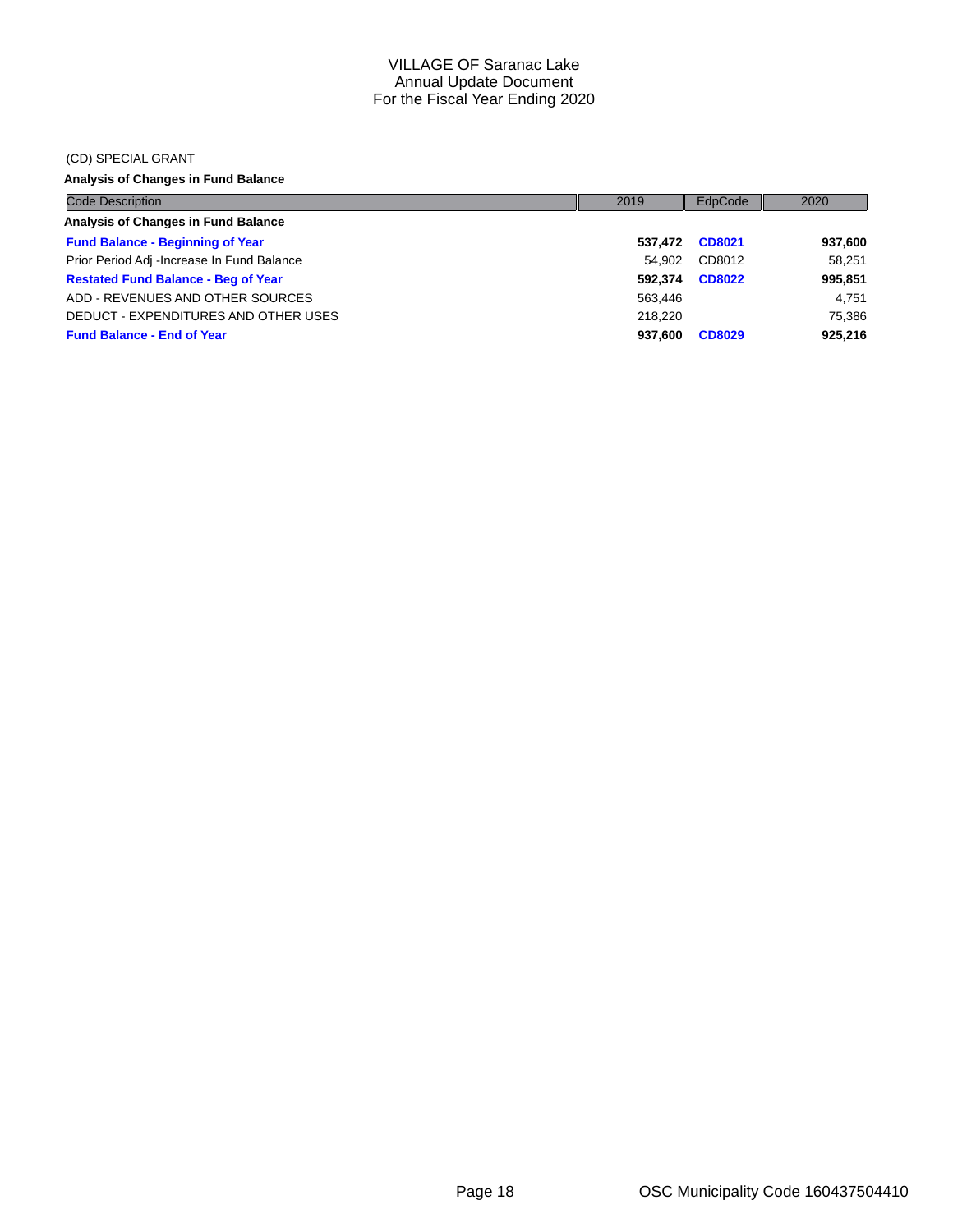(FX) WATER

Balance Sheet

| <b>Code Description</b>                                | 2019      | EdpCode      | 2020      |
|--------------------------------------------------------|-----------|--------------|-----------|
| <b>Assets</b>                                          |           |              |           |
| Cash                                                   | 1,323,202 | <b>FX200</b> | 1,296,040 |
| <b>TOTAL Cash</b>                                      | 1,323,202 |              | 1,296,040 |
| Water Rents Receivable                                 | 249,360   | FX350        | 264,778   |
| <b>TOTAL Other Receivables (net)</b>                   | 249,360   |              | 264,778   |
| Due From Other Funds                                   | 11,519    | FX391        | 11,519    |
| <b>TOTAL Due From Other Funds</b>                      | 11,519    |              | 11,519    |
| <b>Prepaid Expenses</b>                                | 525       | <b>FX480</b> | 525       |
| <b>TOTAL Prepaid Expenses</b>                          | 525       |              | 525       |
| <b>Cash Special Reserves</b>                           | 1,378,770 | FX230        | 1,501,522 |
| <b>TOTAL Restricted Assets</b>                         | 1,378,770 |              | 1,501,522 |
| <b>TOTAL Assets and Deferred Outflows of Resources</b> | 2,963,376 |              | 3,074,384 |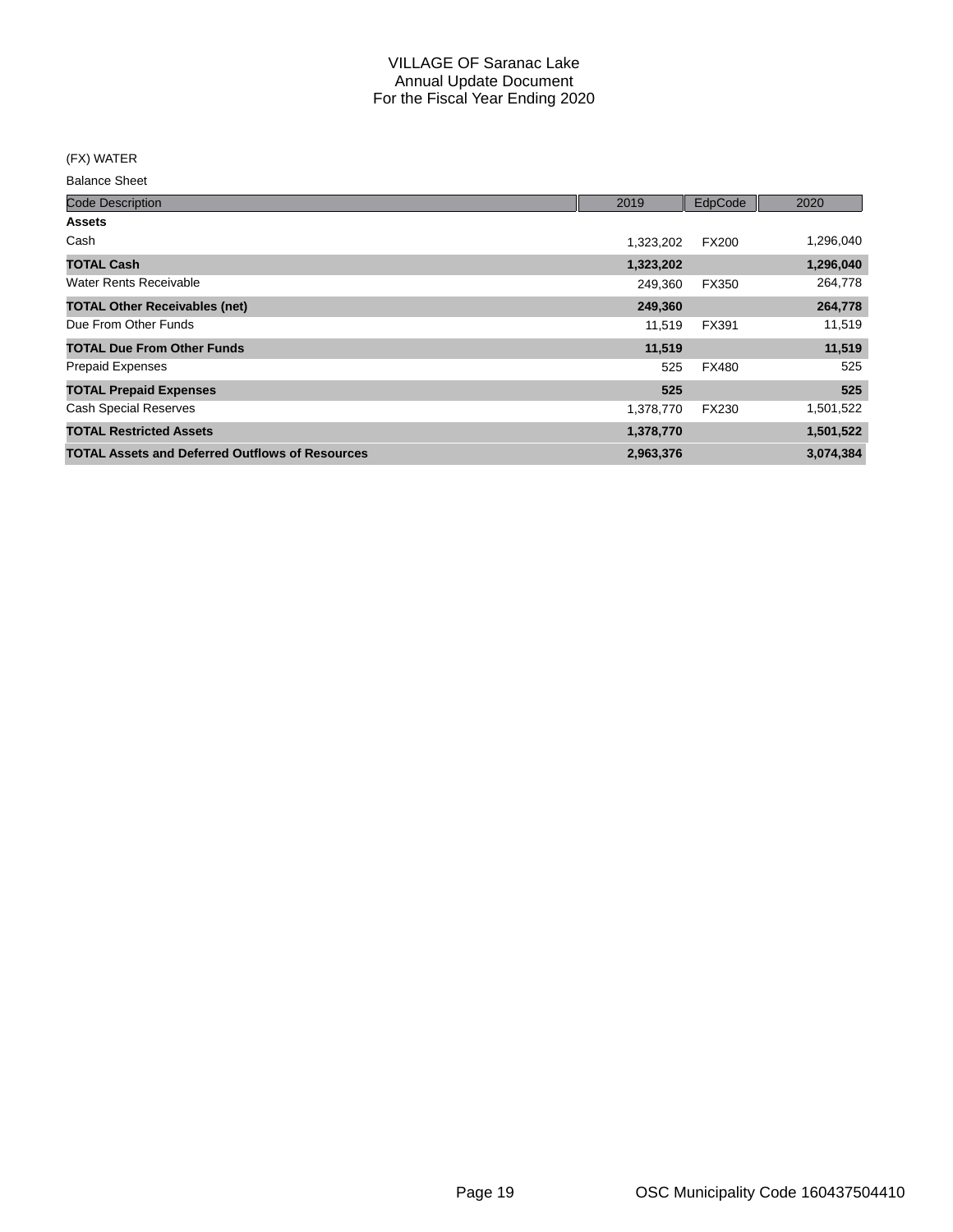### (FX) WATER

Balance Sheet

| <b>Code Description</b>                                     | 2019      | EdpCode      | 2020      |
|-------------------------------------------------------------|-----------|--------------|-----------|
| <b>Accounts Payable</b>                                     | 15.280    | <b>FX600</b> | 26,260    |
| <b>TOTAL Accounts Payable</b>                               | 15.280    |              | 26,260    |
| <b>TOTAL Liabilities</b>                                    | 15,280    |              | 26,260    |
| <b>Fund Balance</b>                                         |           |              |           |
| Not in Spendable Form                                       | 525       | <b>FX806</b> | 525       |
| <b>TOTAL Nonspendable Fund Balance</b>                      | 525       |              | 525       |
| <b>Capital Reserve</b>                                      | 1,378,770 | <b>FX878</b> | 1,501,522 |
| <b>TOTAL Restricted Fund Balance</b>                        | 1,378,770 |              | 1,501,522 |
| Assigned Unappropriated Fund Balance                        | 1,568,801 | FX915        | 1,546,077 |
| <b>TOTAL Assigned Fund Balance</b>                          | 1,568,801 |              | 1,546,077 |
| <b>TOTAL Fund Balance</b>                                   | 2,948,096 |              | 3,048,124 |
| <b>TOTAL Liabilities, Deferred Inflows And Fund Balance</b> | 2,963,376 |              | 3,074,384 |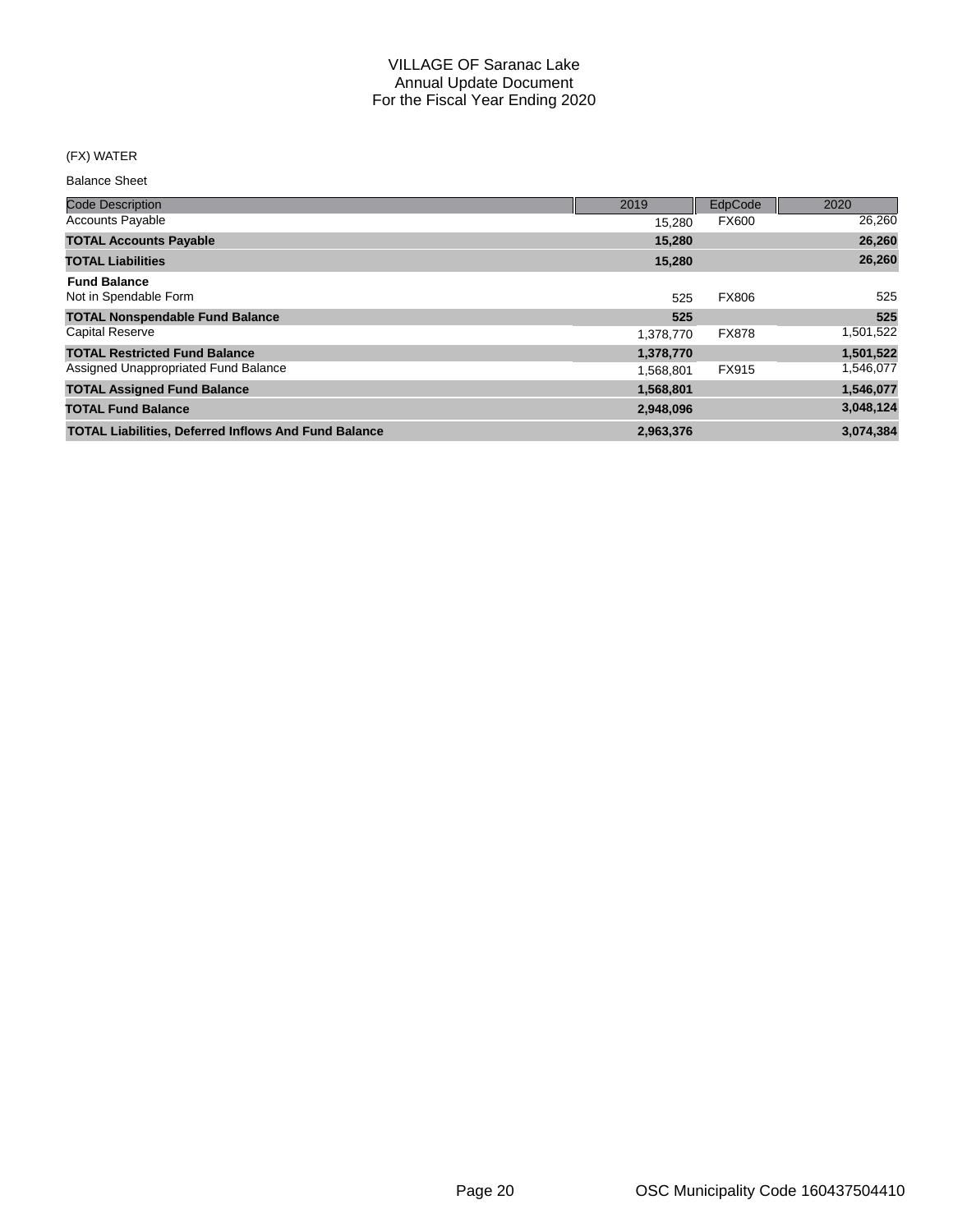### (FX) WATER

| <b>Code Description</b>                        | 2019      | EdpCode | 2020      |
|------------------------------------------------|-----------|---------|-----------|
| <b>Revenues</b>                                |           |         |           |
| Metered Water Sales                            | 1,829,241 | FX2140  | 1,634,964 |
| <b>Unmetered Water Sales</b>                   | 42.750    | FX2142  | 41.229    |
| <b>Water Service Charges</b>                   | 7.931     | FX2144  | 22,466    |
| Interest & Penalties On Water Rents            | 22.205    | FX2148  | 25,015    |
| <b>TOTAL Departmental Income</b>               | 1,902,127 |         | 1,723,674 |
| Interest And Earnings                          | 1.615     | FX2401  | 1,850     |
| Rental of Real Property, Individuals           | 17.304    | FX2410  | 8,700     |
| <b>TOTAL Use of Money And Property</b>         | 18,919    |         | 10,550    |
| <b>TOTAL Revenues</b>                          | 1,921,046 |         | 1,734,224 |
| <b>TOTAL Detail Revenues And Other Sources</b> | 1,921,046 |         | 1,734,224 |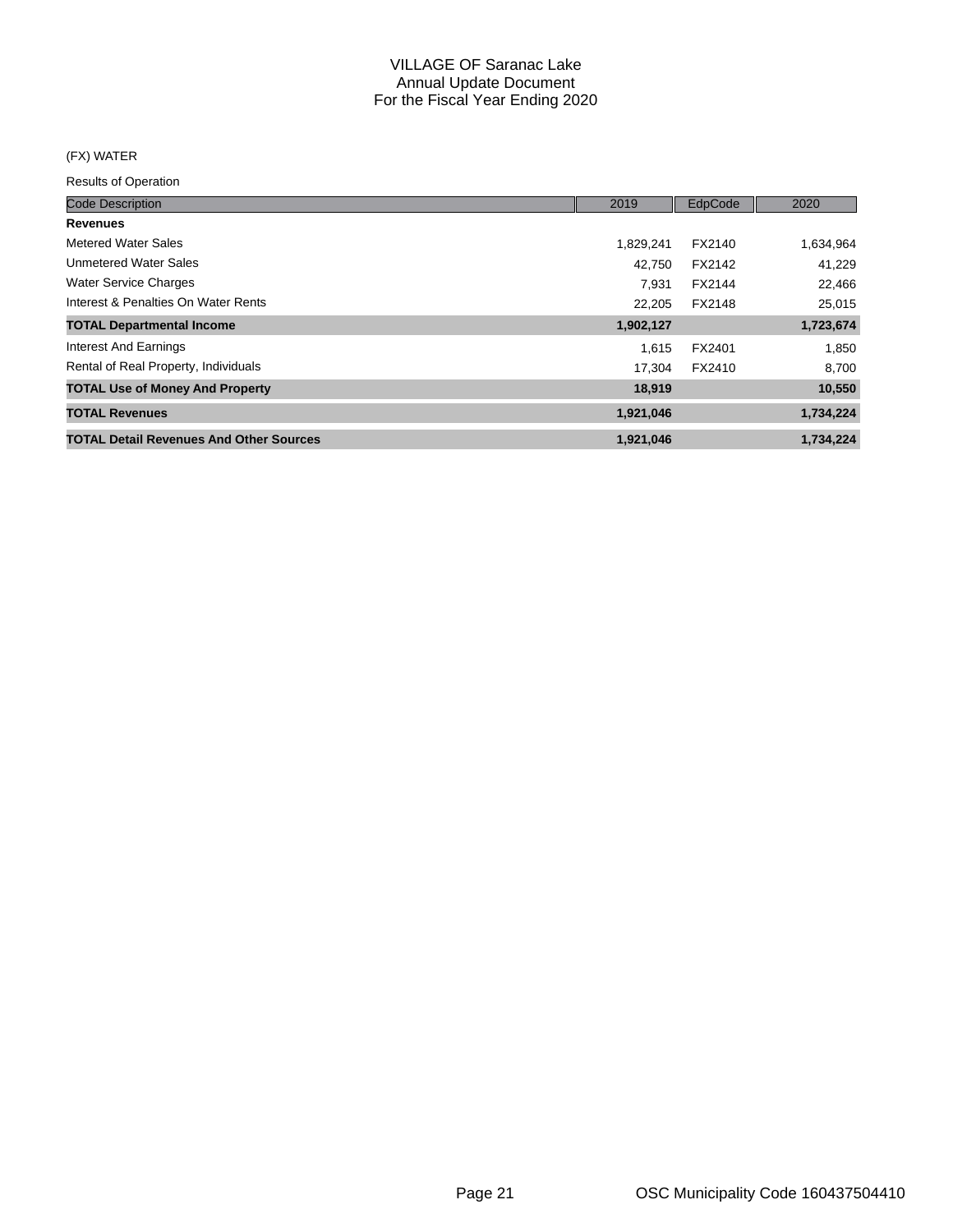(FX) WATER

| <b>Code Description</b>                         | 2019      | EdpCode | 2020      |
|-------------------------------------------------|-----------|---------|-----------|
| <b>Expenditures</b>                             |           |         |           |
| Law, Contr Expend                               | 7,128     | FX14204 | 7.334     |
| <b>TOTAL Law</b>                                | 7,128     |         | 7,334     |
| Central Garage, Pers Serv                       | 42,311    | FX16401 | 47,574    |
| Central Garage, Equip & Cap Outlay              |           | FX16402 | 16,876    |
| Central Garage, Contr Expend                    | 12,358    | FX16404 | 12,179    |
| <b>TOTAL Central Garage</b>                     | 54,669    |         | 76,629    |
| Unallocated Insurance, Contr Expend             | 29,984    | FX19104 | 28,643    |
| <b>TOTAL Unallocated Insurance</b>              | 29,984    |         | 28,643    |
| Taxes & Assess On Munic Prop, Contr Expend      | 7,202     | FX19504 | 7,176     |
| TOTAL Taxes & Assess On Munic Prop              | 7,202     |         | 7,176     |
| <b>TOTAL General Government Support</b>         | 98,983    |         | 119,782   |
| Water Administration, Pers Serv                 | 170,193   | FX83101 | 186,315   |
| Water Administration, Contr Expend              | 40,707    | FX83104 | 41,935    |
| <b>TOTAL Water Administration</b>               | 210,900   |         | 228,250   |
| Source Supply Pwr & Pump, Pers Serv             | 101,403   | FX83201 | 100,623   |
| Source Supply Pwr & Pump, Contr Expend          | 78,770    | FX83204 | 160,665   |
| <b>TOTAL Source Supply Pwr &amp; Pump</b>       | 180,173   |         | 261,288   |
| Water Purification, Contr Expend                | 19,489    | FX83304 | 28,660    |
| <b>TOTAL Water Purification</b>                 | 19,489    |         | 28,660    |
| Water Trans & Distrib, Pers Serv                | 150,180   | FX83401 | 167,114   |
| Water Trans & Distrib, Equip & Cap Outlay       | 21,249    | FX83402 | 59,379    |
| Water Trans & Distrib, Contr Expend             | 187,861   | FX83404 | 158,462   |
| <b>TOTAL Water Trans &amp; Distrib</b>          | 359,290   |         | 384,955   |
| <b>TOTAL Home And Community Services</b>        | 769,852   |         | 903,153   |
| State Retirement, Empl Bnfts                    | 56,163    | FX90108 | 59,458    |
| Social Security, Empl Bnfts                     | 33,999    | FX90308 | 36,910    |
| <b>Workers Compensation, Empl Bnfts</b>         | 5,301     | FX90408 | 4,764     |
| Life Insurance, Empl Bnfts                      | 1,150     | FX90458 | 865       |
| Disability Insurance, Empl Bnfts                |           | FX90558 | 193       |
| Hospital & Medical (dental) Ins, Empl Bnft      | 82,475    | FX90608 | 115,048   |
| <b>Union Welfare Benefits</b>                   | 5,914     | FX90708 | 5,623     |
| <b>TOTAL Employee Benefits</b>                  | 185,002   |         | 222,861   |
| Debt Principal, Installment Bonds               | 360,400   | FX97206 | 362,400   |
| Debt Principal, Bond Anticipation Notes         |           | FX97306 |           |
|                                                 |           |         |           |
| <b>TOTAL Debt Principal</b>                     | 360,400   |         | 362,400   |
| <b>TOTAL Expenditures</b>                       | 1,414,237 |         | 1,608,196 |
| <b>Transfers, Other Funds</b>                   | 26,000    | FX99019 | 26,000    |
| <b>TOTAL Operating Transfers</b>                | 26,000    |         | 26,000    |
| <b>TOTAL Other Uses</b>                         | 26,000    |         | 26,000    |
| <b>TOTAL Detail Expenditures And Other Uses</b> | 1,440,237 |         | 1,634,196 |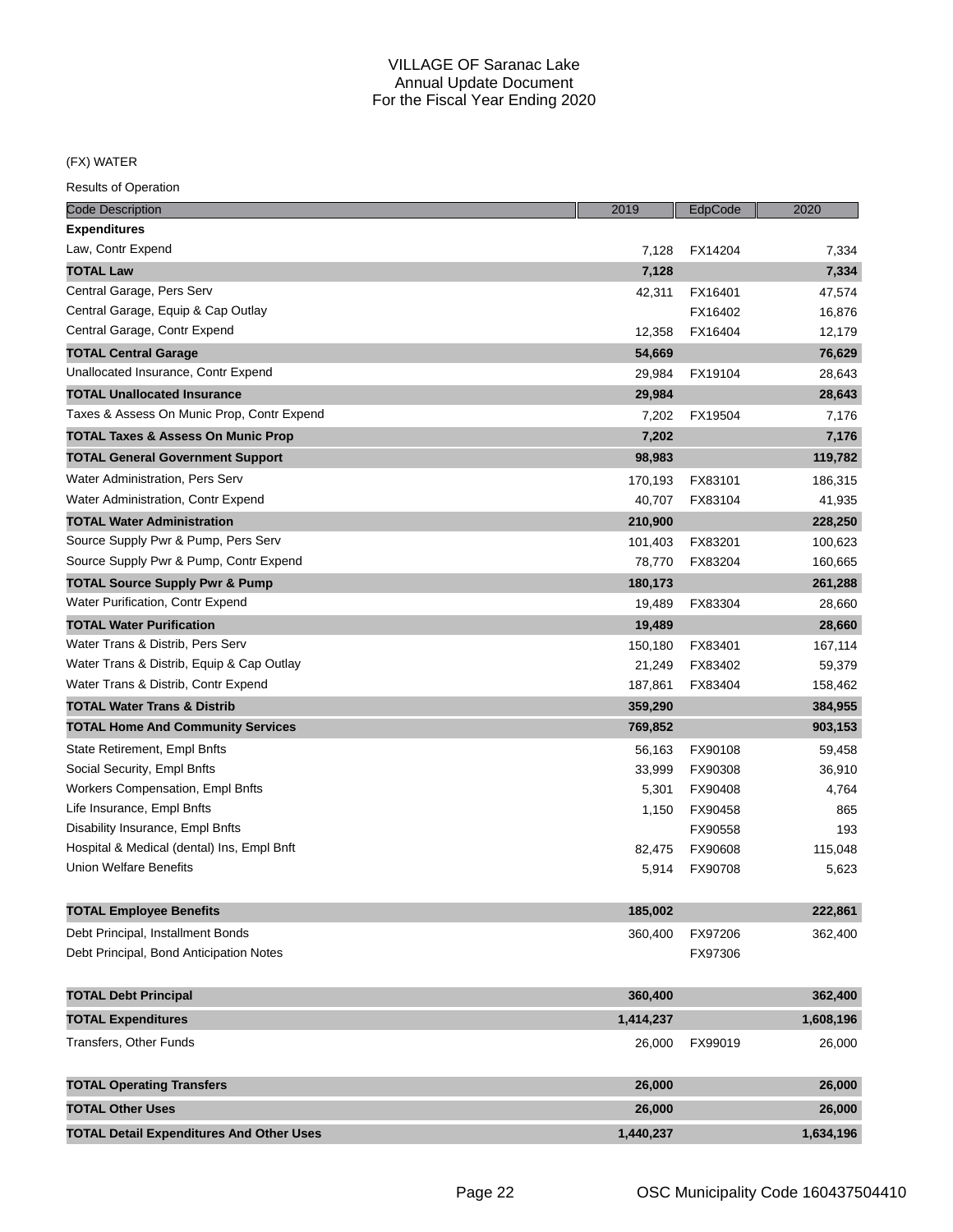#### (FX) WATER

**Analysis of Changes in Fund Balance**

| <b>Code Description</b>                    | 2019      | EdpCode       | 2020      |
|--------------------------------------------|-----------|---------------|-----------|
| Analysis of Changes in Fund Balance        |           |               |           |
| <b>Fund Balance - Beginning of Year</b>    | 2.467.287 | <b>FX8021</b> | 2,948,096 |
| <b>Restated Fund Balance - Beg of Year</b> | 2.467.287 | <b>FX8022</b> | 2,948,096 |
| ADD - REVENUES AND OTHER SOURCES           | 1.921.046 |               | 1,734,224 |
| DEDUCT - EXPENDITURES AND OTHER USES       | 1.440.237 |               | 1,634,196 |
| <b>Fund Balance - End of Year</b>          | 2.948.096 | <b>FX8029</b> | 3,048,124 |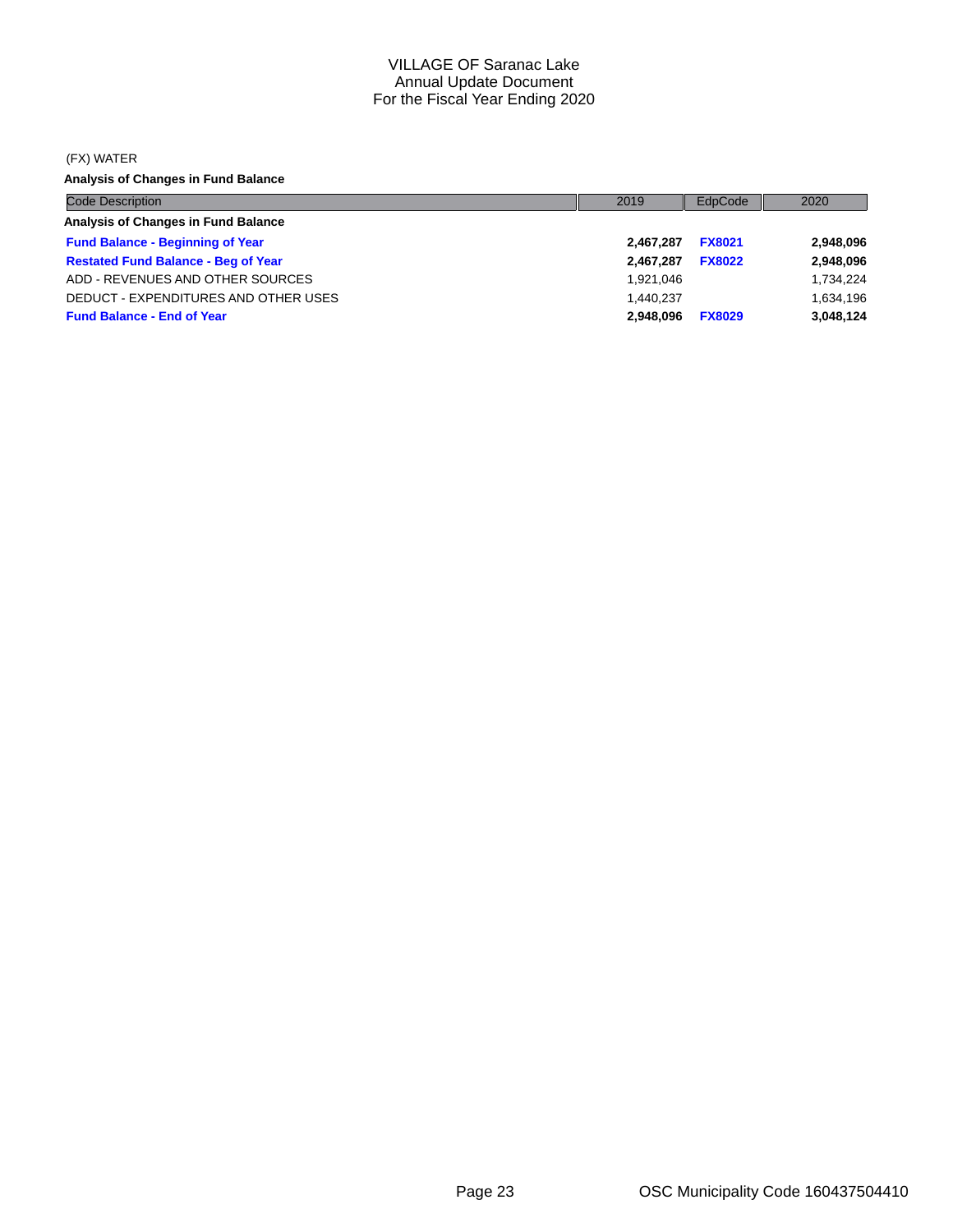## (FX) WATER

Budget Summary

| <b>DUUYUL OUITHIULY</b>                           |           |                |           |
|---------------------------------------------------|-----------|----------------|-----------|
| <b>Code Description</b>                           | 2020      | EdpCode        | 2021      |
| <b>Estimated Revenues</b>                         |           |                |           |
| Est Rev - Departmental Income                     | 1.800.000 | <b>FX1299N</b> | 1,800,000 |
| Est Rev - Use of Money And Property               | 15.000    | <b>FX2499N</b> | 15.000    |
| <b>TOTAL Estimated Revenues</b>                   | 1.815.000 |                | 1,815,000 |
| <b>TOTAL Estimated Revenues And Other Sources</b> | 1.815.000 |                | 1,815,000 |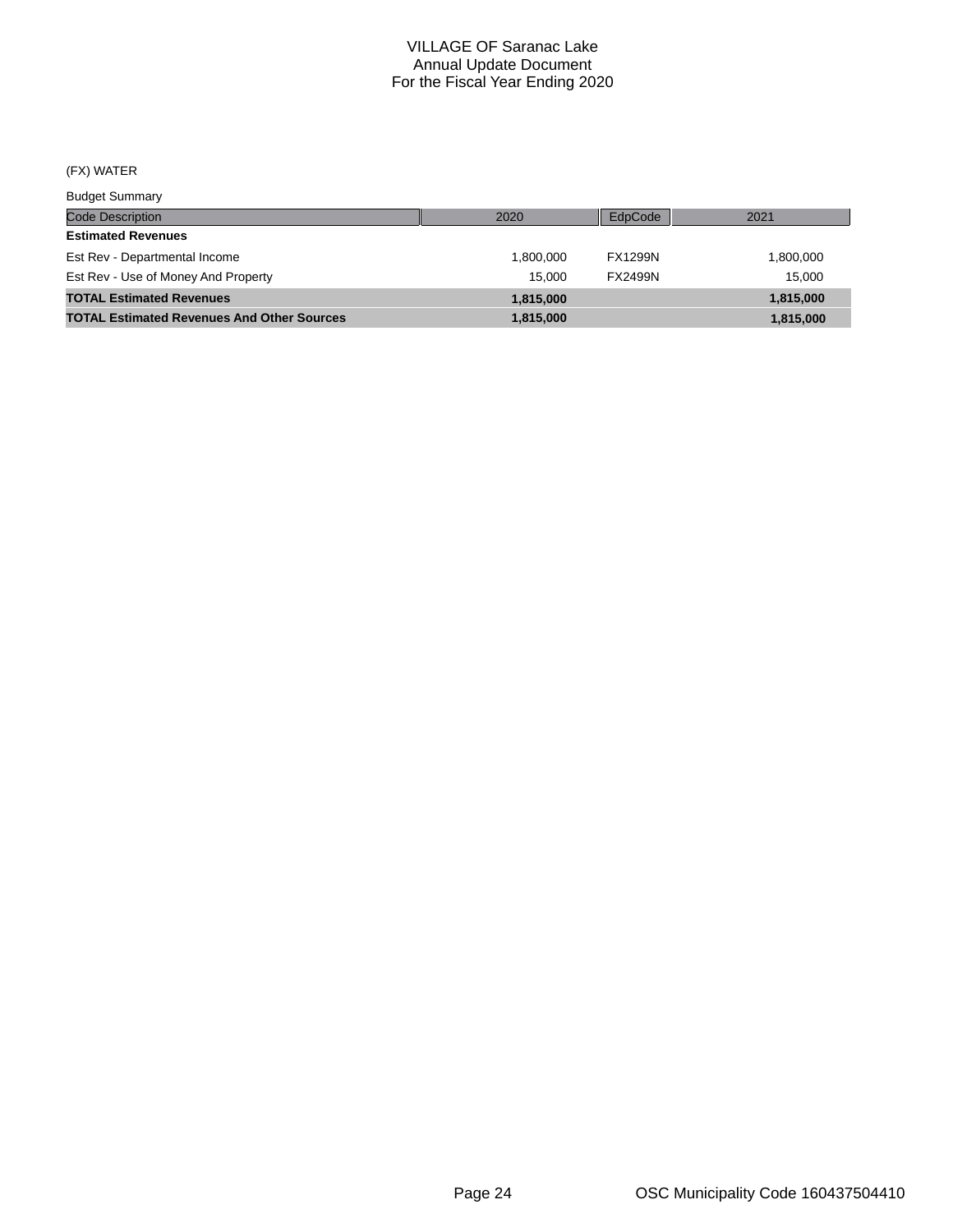## (FX) WATER

Budget Summary

| <b>Code Description</b>                    | 2020      | EdpCode        | 2021      |
|--------------------------------------------|-----------|----------------|-----------|
| <b>Appropriations</b>                      |           |                |           |
| App - General Government Support           | 200,000   | <b>FX1999N</b> | 224,000   |
| App - Home And Community Services          | 975.000   | <b>FX8999N</b> | 975,000   |
| App - Employee Benefits                    | 225,000   | FX9199N        | 225,000   |
| App - Debt Service                         | 360,000   | <b>FX9899N</b> | 365,000   |
| <b>TOTAL Appropriations</b>                | 1,760,000 |                | 1,789,000 |
| App - Interfund Transfer                   | 55,000    | <b>FX9999N</b> | 26,000    |
| <b>TOTAL Other Uses</b>                    | 55,000    |                | 26,000    |
| <b>TOTAL Appropriations And Other Uses</b> | 1,815,000 |                | 1,815,000 |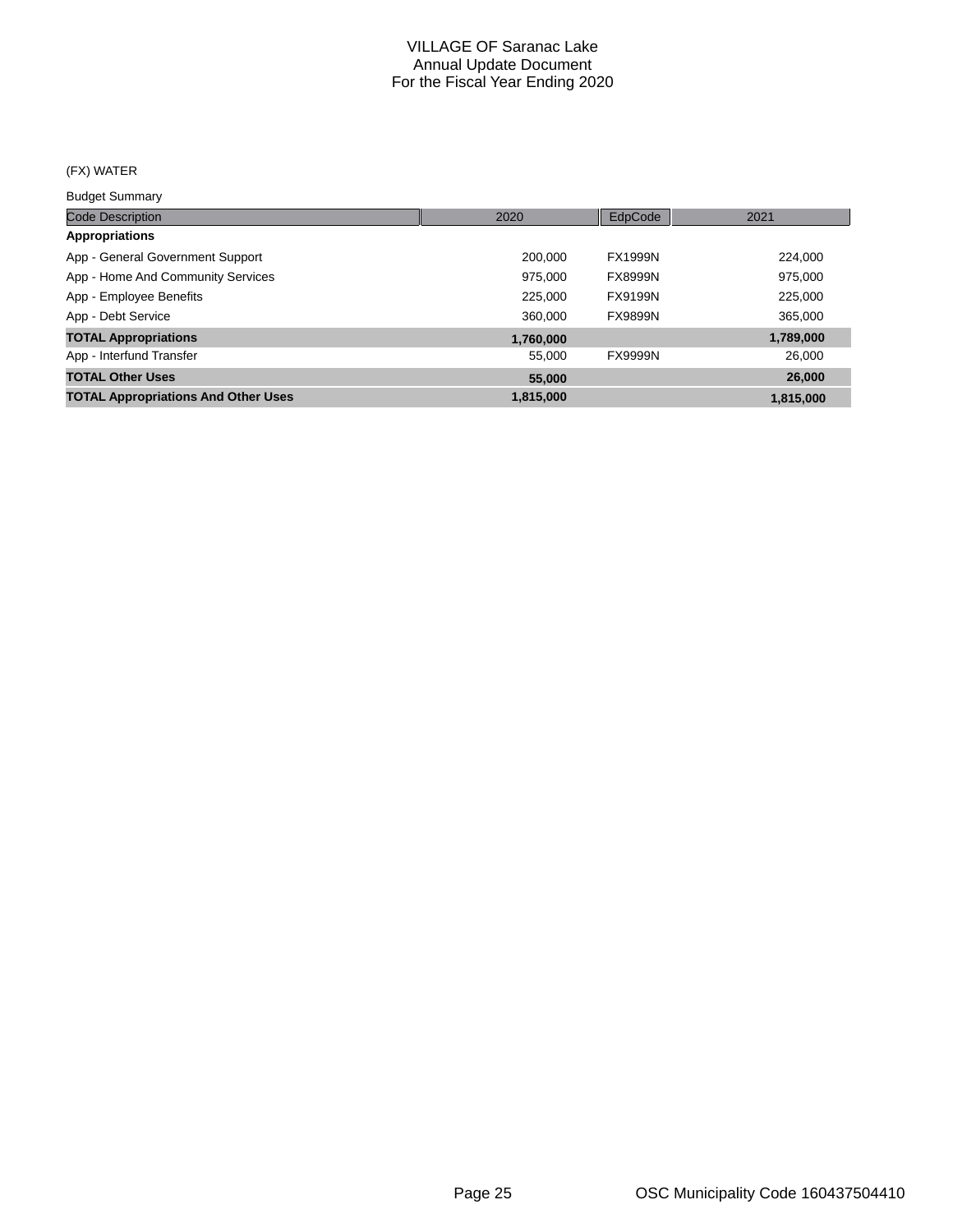(G) SEWER

Balance Sheet

| <b>Code Description</b>                                | 2019      | EdpCode | 2020      |
|--------------------------------------------------------|-----------|---------|-----------|
| <b>Assets</b>                                          |           |         |           |
| Cash                                                   | 1,009,838 | G200    | 1,085,763 |
| <b>TOTAL Cash</b>                                      | 1,009,838 |         | 1,085,763 |
| Sewer Rents Receivable                                 | 391,000   | G360    | 443,755   |
| <b>TOTAL Other Receivables (net)</b>                   | 391,000   |         | 443,755   |
| Due From Other Funds                                   | 38,419    | G391    | 38,419    |
| <b>TOTAL Due From Other Funds</b>                      | 38,419    |         | 38,419    |
| Due From Other Governments                             |           | G440    | 430       |
| <b>TOTAL Due From Other Governments</b>                | $\bf{0}$  |         | 430       |
| <b>Prepaid Expenses</b>                                | 525       | G480    | 525       |
| <b>TOTAL Prepaid Expenses</b>                          | 525       |         | 525       |
| <b>Cash Special Reserves</b>                           | 1,292,530 | G230    | 1,448,041 |
| <b>TOTAL Restricted Assets</b>                         | 1,292,530 |         | 1,448,041 |
| <b>TOTAL Assets and Deferred Outflows of Resources</b> | 2,732,312 |         | 3,016,933 |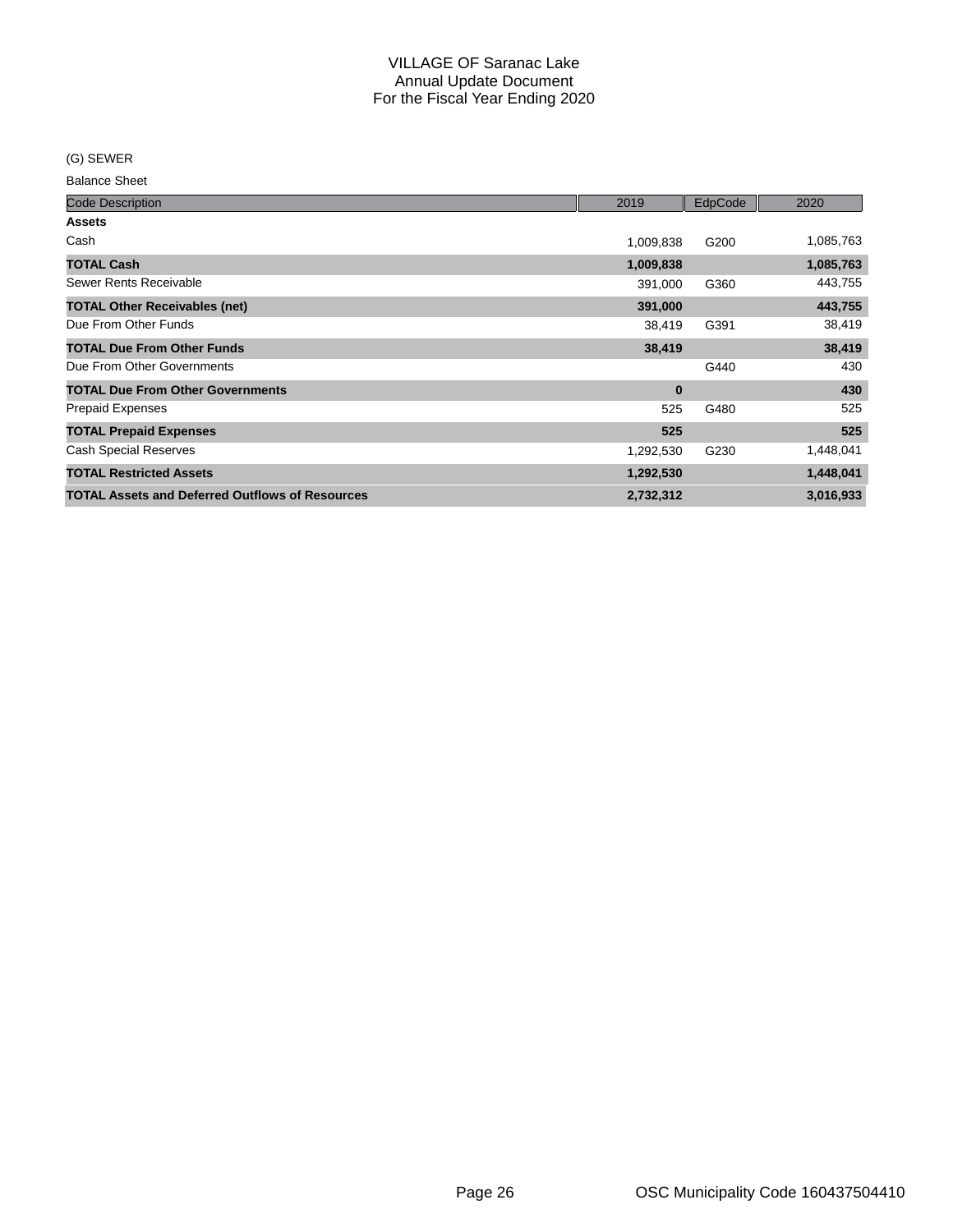### (G) SEWER

Balance Sheet

| <b>Code Description</b>                                     | 2019      | EdpCode | 2020      |
|-------------------------------------------------------------|-----------|---------|-----------|
| <b>Accounts Payable</b>                                     | 23.270    | G600    | 34,961    |
|                                                             |           |         | 34,961    |
| <b>TOTAL Accounts Payable</b>                               | 23,270    |         |           |
| Due To Other Funds                                          | 675,000   | G630    | 675,000   |
| <b>TOTAL Due To Other Funds</b>                             | 675,000   |         | 675,000   |
| <b>TOTAL Liabilities</b>                                    | 698,270   |         | 709,961   |
| <b>Fund Balance</b>                                         |           |         |           |
| Not in Spendable Form                                       | 525       | G806    | 525       |
| <b>TOTAL Nonspendable Fund Balance</b>                      | 525       |         | 525       |
| <b>Capital Reserve</b>                                      | 1,292,530 | G878    | 1,448,041 |
| <b>TOTAL Restricted Fund Balance</b>                        | 1,292,530 |         | 1,448,041 |
| Assigned Unappropriated Fund Balance                        | 740.987   | G915    | 858,406   |
| <b>TOTAL Assigned Fund Balance</b>                          | 740,987   |         | 858,406   |
| <b>TOTAL Fund Balance</b>                                   | 2,034,042 |         | 2,306,972 |
| <b>TOTAL Liabilities, Deferred Inflows And Fund Balance</b> | 2,732,312 |         | 3,016,933 |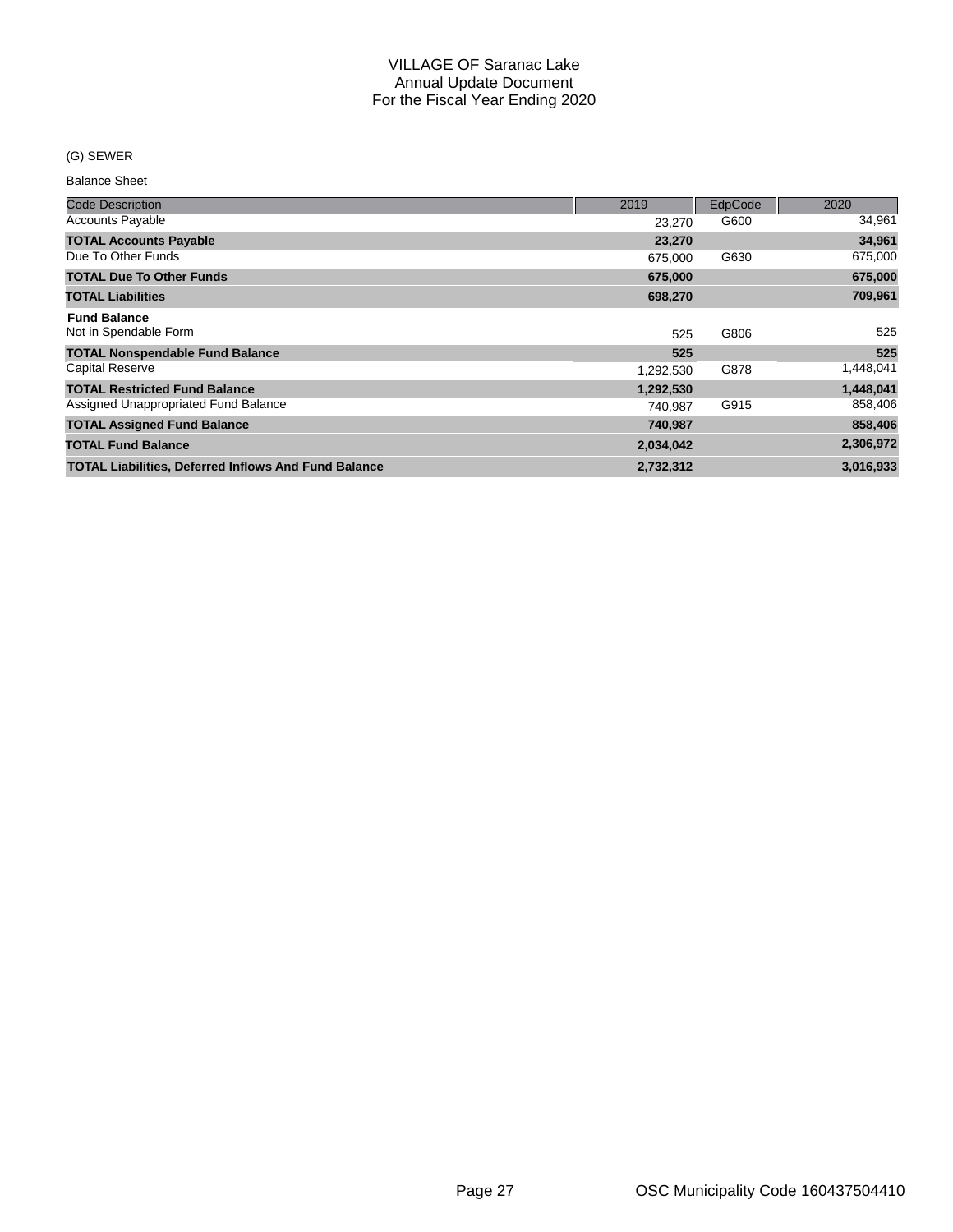### (G) SEWER

| <b>Code Description</b>                                                | 2019      | EdpCode | 2020      |
|------------------------------------------------------------------------|-----------|---------|-----------|
| <b>Revenues</b>                                                        |           |         |           |
| <b>Sewer Rents</b>                                                     | 1,280,974 | G2120   | 1,316,720 |
| Sewer Charges                                                          | 250       | G2122   |           |
| Interest & Penalties On Sewer Accts                                    | 16,427    | G2128   | 22,761    |
| <b>TOTAL Departmental Income</b>                                       | 1,297,651 |         | 1,339,481 |
| Sewer Serv Other Govts                                                 | 853,109   | G2374   | 806,729   |
| <b>TOTAL Intergovernmental Charges</b>                                 | 853,109   |         | 806,729   |
| Interest And Earnings                                                  | 1,451     | G2401   | 1,748     |
| <b>TOTAL Use of Money And Property</b>                                 | 1,451     |         | 1,748     |
| Unclassified (specify)<br><b>Additional Description Septic Hauling</b> | 56,960    | G2770   | 45,534    |
| <b>TOTAL Miscellaneous Local Sources</b>                               | 56,960    |         | 45,534    |
| <b>TOTAL Revenues</b>                                                  | 2,209,171 |         | 2,193,492 |
| <b>TOTAL Detail Revenues And Other Sources</b>                         | 2,209,171 |         | 2,193,492 |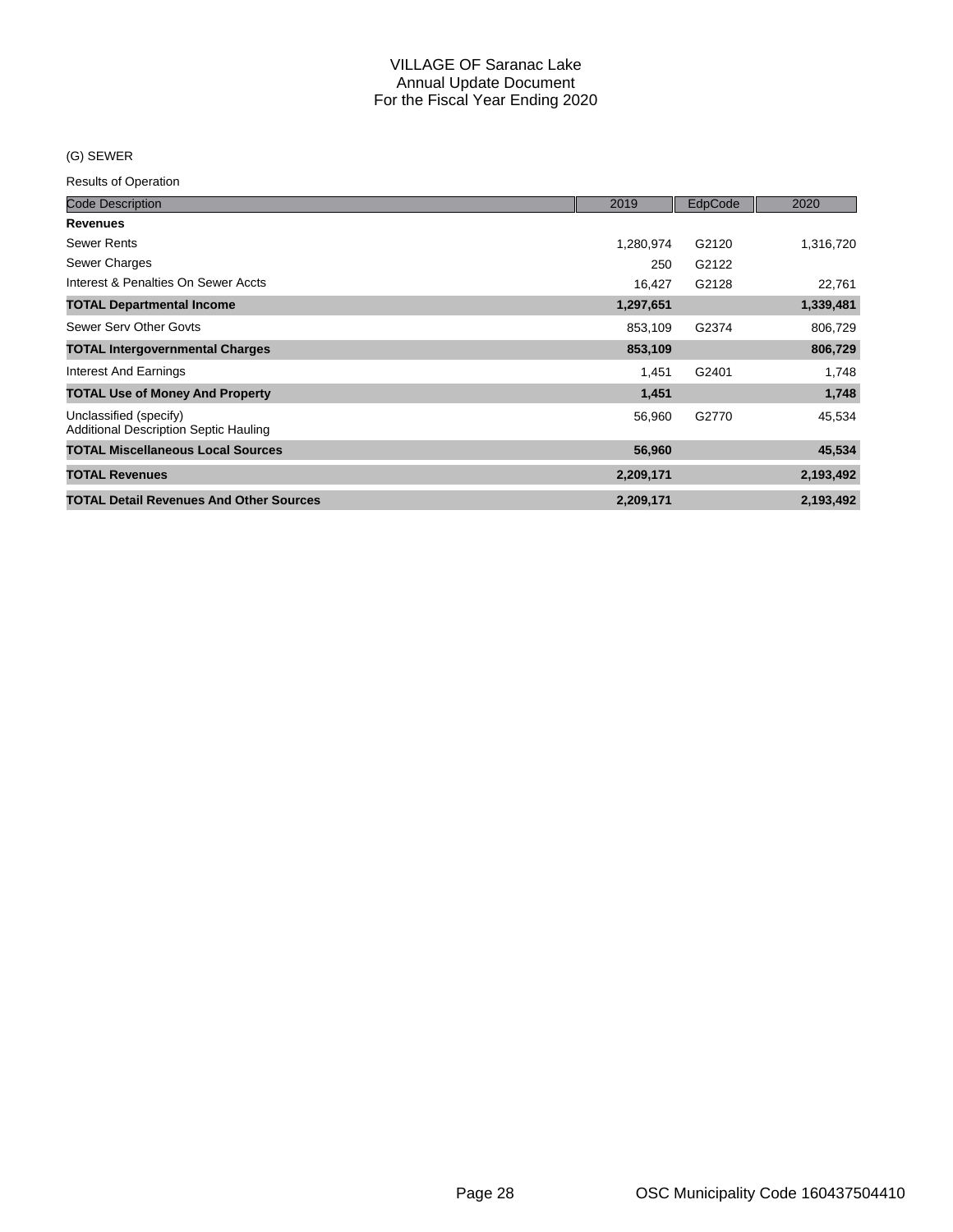(G) SEWER

| <b>Code Description</b>                         | 2019      | EdpCode | 2020      |
|-------------------------------------------------|-----------|---------|-----------|
| <b>Expenditures</b>                             |           |         |           |
| Unallocated Insurance, Contr Expend             | 55,984    | G19104  | 57,051    |
| <b>TOTAL Unallocated Insurance</b>              | 55,984    |         | 57,051    |
| Taxes & Assess On Munic Prop, Contr Expend      | 3,773     | G19504  | 3,682     |
| <b>TOTAL Taxes &amp; Assess On Munic Prop</b>   | 3,773     |         | 3,682     |
| Other General Govt Support, Personal Serv       | 42,311    | G19891  | 47,574    |
| Other General Govt Support, Equip⋒ Out          |           | G19892  | 16,876    |
| Other General Govt Support, Contract Exp        | 12,363    | G19894  | 12,234    |
| <b>TOTAL Other General Govt Support</b>         | 54,674    |         | 76,684    |
| <b>TOTAL General Government Support</b>         | 114,431   |         | 137,417   |
| Sewer Administration, Pers Serv                 | 173,465   | G81101  | 186,311   |
| Sewer Administration, Contr Expend              | 89,264    | G81104  | 86,721    |
| <b>TOTAL Sewer Administration</b>               | 262,729   |         | 273,032   |
| Sanitary Sewers, Pers Serv                      | 185,071   | G81201  | 180,798   |
| Sanitary Sewers, Equip & Cap Outlay             | 13,697    | G81202  | 30,614    |
| Sanitary Sewers, Contr Expend                   | 115,039   | G81204  | 63,614    |
| <b>TOTAL Sanitary Sewers</b>                    | 313,807   |         | 275,026   |
| Sewage Treat Disp, Pers Serv                    | 160,031   | G81301  | 207,525   |
| Sewage Treat Disp, Contr Expend                 | 309,158   | G81304  | 269,196   |
| <b>TOTAL Sewage Treat Disp</b>                  | 469,189   |         | 476,721   |
| <b>TOTAL Home And Community Services</b>        | 1,045,725 |         | 1,024,779 |
| State Retirement, Empl Bnfts                    | 69,534    | G90108  | 70,122    |
| Social Security, Empl Bnfts                     | 41,177    | G90308  | 45,846    |
| Worker's Compensation, Empl Bnfts               | 5,301     | G90408  | 5,619     |
| Life Insurance, Empl Bnfts                      | 1,017     | G90458  | 865       |
| Disability Insurance, Empl Bnfts                |           | G90558  | 193       |
| Hospital & Medical (dental) Ins, Empl Bnft      | 83,150    | G90608  | 115,048   |
| <b>Union Welfare Benefits</b>                   | 5,914     | G90708  | 5,623     |
|                                                 |           |         |           |
| <b>TOTAL Employee Benefits</b>                  | 206,093   |         | 243,316   |
| Debt Principal, Serial Bonds                    | 425,000   | G97106  | 483,950   |
| Debt Principal, Bond Anticipation Notes         | 32,000    | G97306  |           |
|                                                 |           |         |           |
| <b>TOTAL Debt Principal</b>                     | 457,000   |         | 483,950   |
| Debt Interest, Serial Bonds                     | 8,588     | G97107  | 5,100     |
|                                                 |           |         |           |
| <b>TOTAL Debt Interest</b>                      | 8,588     |         | 5,100     |
| <b>TOTAL Expenditures</b>                       | 1,831,837 |         | 1,894,562 |
| Transfers, Capital Projects Fund                | 26,000    | G99509  | 26,000    |
|                                                 |           |         |           |
| <b>TOTAL Operating Transfers</b>                | 26,000    |         | 26,000    |
| <b>TOTAL Other Uses</b>                         | 26,000    |         | 26,000    |
| <b>TOTAL Detail Expenditures And Other Uses</b> | 1,857,837 |         | 1,920,562 |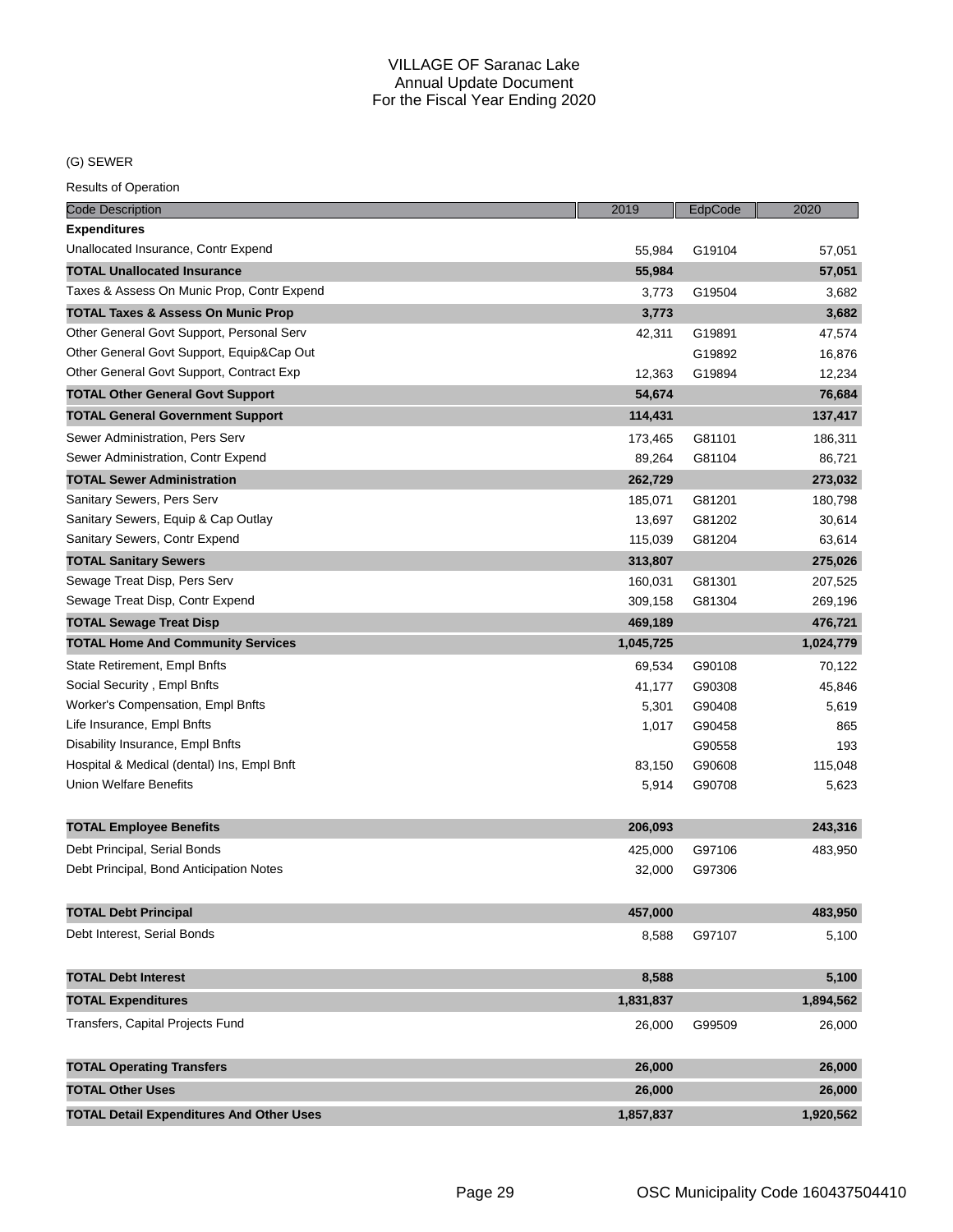(G) SEWER

**Analysis of Changes in Fund Balance**

| <b>Code Description</b>                    | 2019      | EdpCode | 2020      |
|--------------------------------------------|-----------|---------|-----------|
| Analysis of Changes in Fund Balance        |           |         |           |
| <b>Fund Balance - Beginning of Year</b>    | 1.682.708 | G8021   | 2,034,042 |
| <b>Restated Fund Balance - Beg of Year</b> | 1.682.708 | G8022   | 2,034,042 |
| ADD - REVENUES AND OTHER SOURCES           | 2,209,171 |         | 2,193,492 |
| DEDUCT - EXPENDITURES AND OTHER USES       | 1.857.837 |         | 1,920,562 |
| <b>Fund Balance - End of Year</b>          | 2.034.042 | G8029   | 2,306,972 |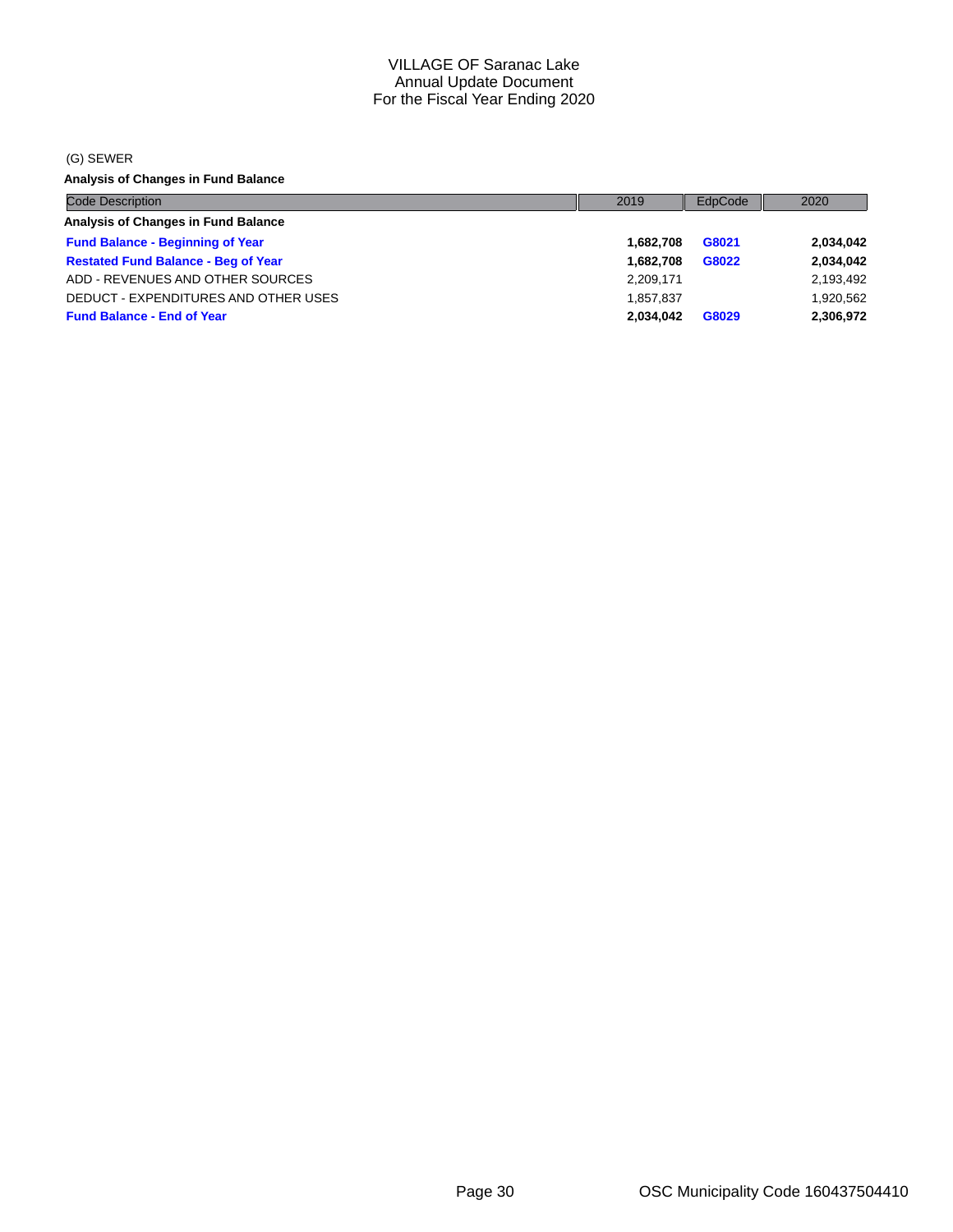## (G) SEWER

Budget Summary

| $-2999$                                           |           |         |           |
|---------------------------------------------------|-----------|---------|-----------|
| Code Description                                  | 2020      | EdpCode | 2021      |
| <b>Estimated Revenues</b>                         |           |         |           |
| Est Rev - Departmental Income                     | 1,250,000 | G1299N  | 1,250,000 |
| Est Rev - Intergovernmental Charges               | 820,000   | G2399N  | 820,000   |
| Est Rev - Miscellaneous Local Sources             | 30.000    | G2799N  | 30.000    |
| <b>TOTAL Estimated Revenues</b>                   | 2.100.000 |         | 2,100,000 |
| <b>TOTAL Estimated Revenues And Other Sources</b> | 2,100,000 |         | 2,100,000 |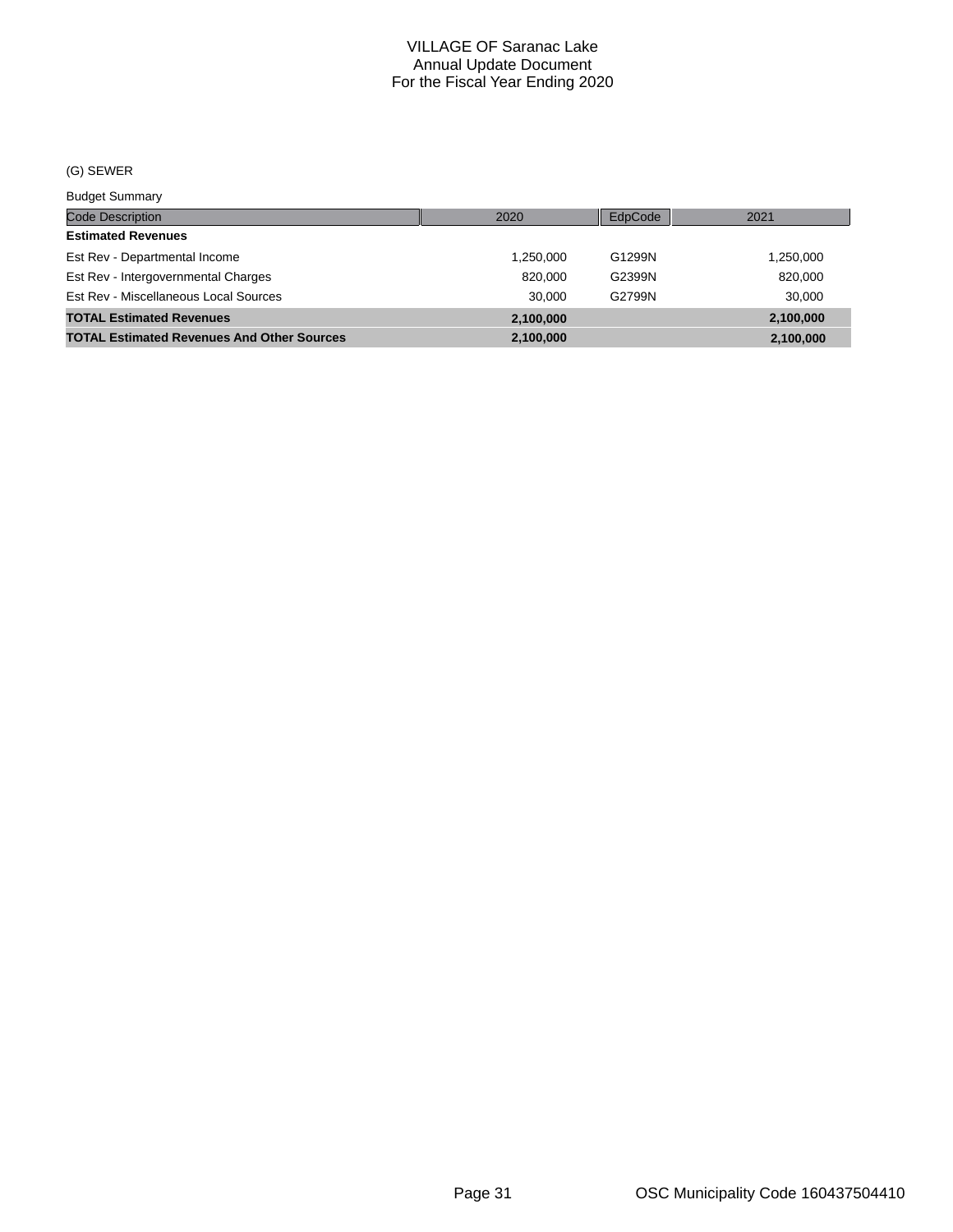#### (G) SEWER

Budget Summary

| <b>Code Description</b>                    | 2020      | EdpCode | 2021      |
|--------------------------------------------|-----------|---------|-----------|
| <b>Appropriations</b>                      |           |         |           |
| App - General Government Support           | 200,000   | G1999N  | 200,000   |
| App - Home And Community Services          | 1,200,000 | G8999N  | 1,200,000 |
| App - Employee Benefits                    | 220,000   | G9199N  | 220,000   |
| App - Debt Service                         | 450.000   | G9899N  | 450,000   |
| <b>TOTAL Appropriations</b>                | 2.070.000 |         | 2,070,000 |
| App - Interfund Transfer                   | 30,000    | G9999N  | 30,000    |
| <b>TOTAL Other Uses</b>                    | 30,000    |         | 30,000    |
| <b>TOTAL Appropriations And Other Uses</b> | 2,100,000 |         | 2.100.000 |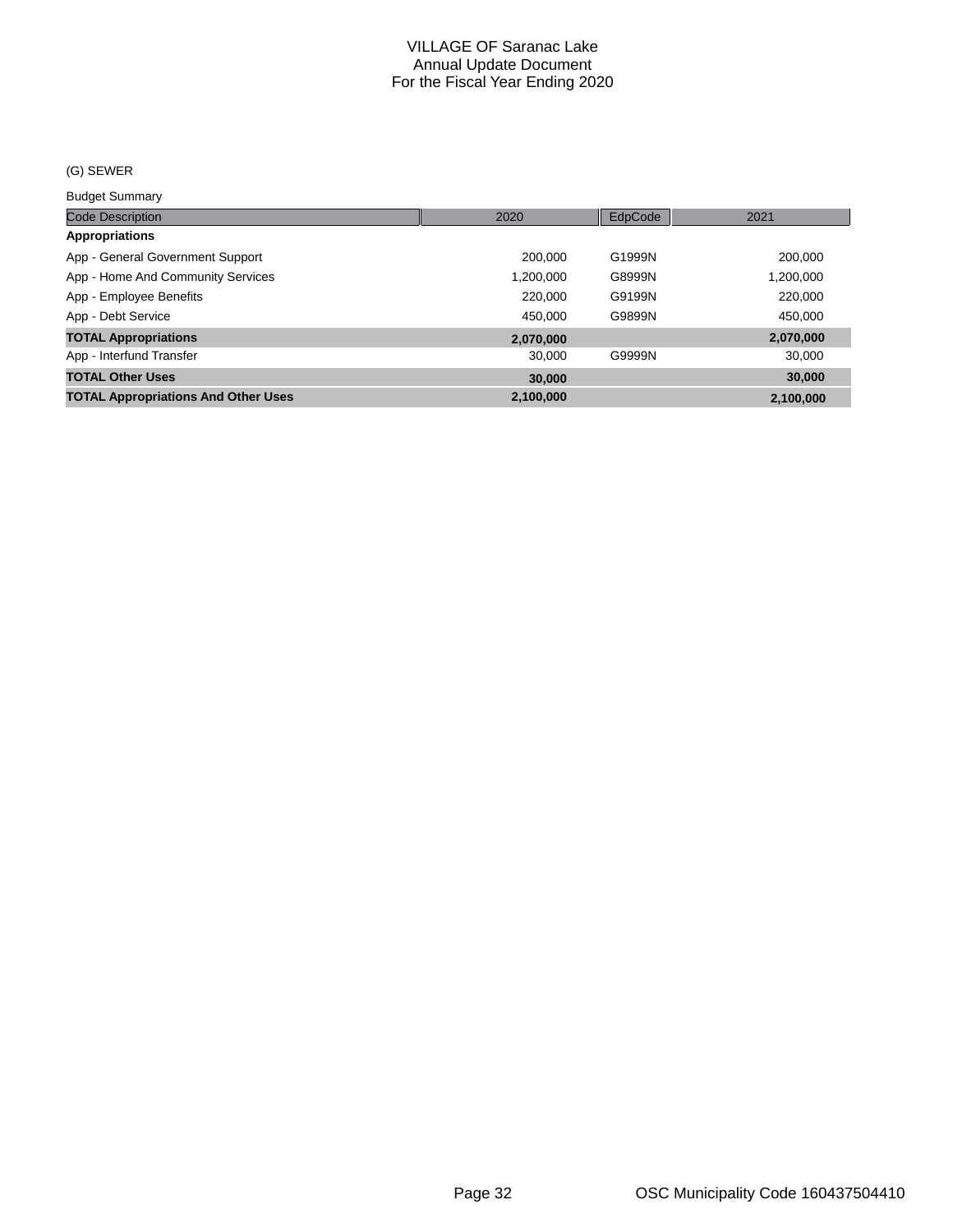#### (H) CAPITAL PROJECTS

| <b>Balance Sheet</b>                                   |           |                  |          |
|--------------------------------------------------------|-----------|------------------|----------|
| Code Description                                       | 2019      | EdpCode          | 2020     |
| <b>Assets</b>                                          |           |                  |          |
| Cash                                                   | 862,934   | H <sub>200</sub> | 477,700  |
| <b>TOTAL Cash</b>                                      | 862,934   |                  | 477,700  |
| Due From Other Funds                                   | 441,460   | H391             |          |
| <b>TOTAL Due From Other Funds</b>                      | 441,460   |                  | $\bf{0}$ |
| <b>TOTAL Assets and Deferred Outflows of Resources</b> | 1,304,394 |                  | 477,700  |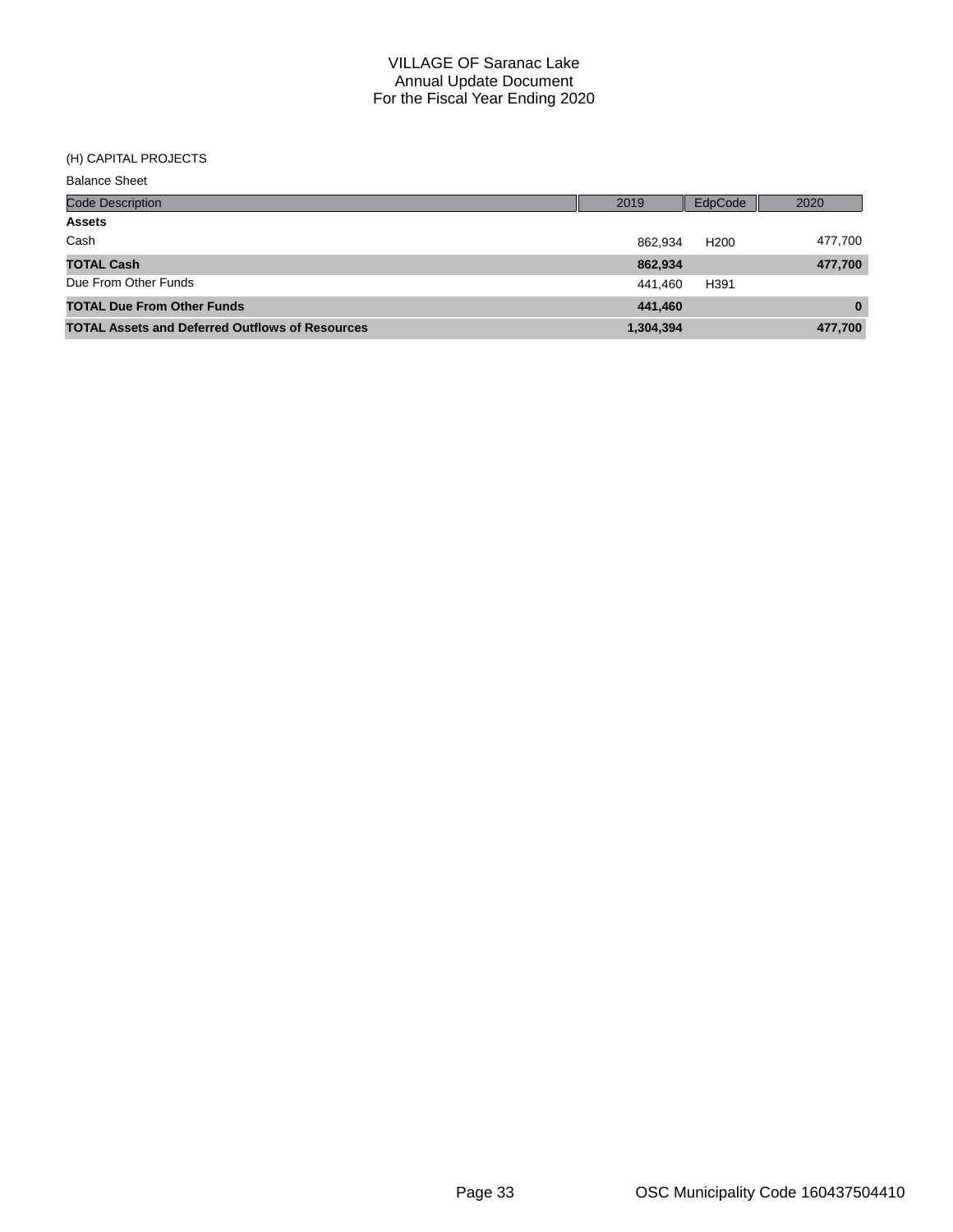#### (H) CAPITAL PROJECTS

| <b>Balance Sheet</b>                                        |              |         |            |
|-------------------------------------------------------------|--------------|---------|------------|
| <b>Code Description</b>                                     | 2019         | EdpCode | 2020       |
| <b>Accounts Payable</b>                                     | 50,332       | H600    | 83,861     |
| <b>TOTAL Accounts Payable</b>                               | 50,332       |         | 83,861     |
| <b>Bond Anticipation Notes Payable</b>                      | 3,383,203    | H626    |            |
| <b>TOTAL Notes Payable</b>                                  | 3,383,203    |         | $\bf{0}$   |
| Due To Other Funds                                          | 114.131      | H630    | 1,027,431  |
| <b>TOTAL Due To Other Funds</b>                             | 114,131      |         | 1,027,431  |
| <b>TOTAL Liabilities</b>                                    | 3,547,666    |         | 1,111,292  |
| <b>Fund Balance</b>                                         |              |         |            |
| Unassigned Fund Balance                                     | $-2,243,272$ | H917    | $-633,592$ |
| <b>TOTAL Unassigned Fund Balance</b>                        | $-2,243,272$ |         | $-633,592$ |
| <b>TOTAL Fund Balance</b>                                   | $-2,243,272$ |         | $-633,592$ |
| <b>TOTAL Liabilities, Deferred Inflows And Fund Balance</b> | 1.304.394    |         | 477.700    |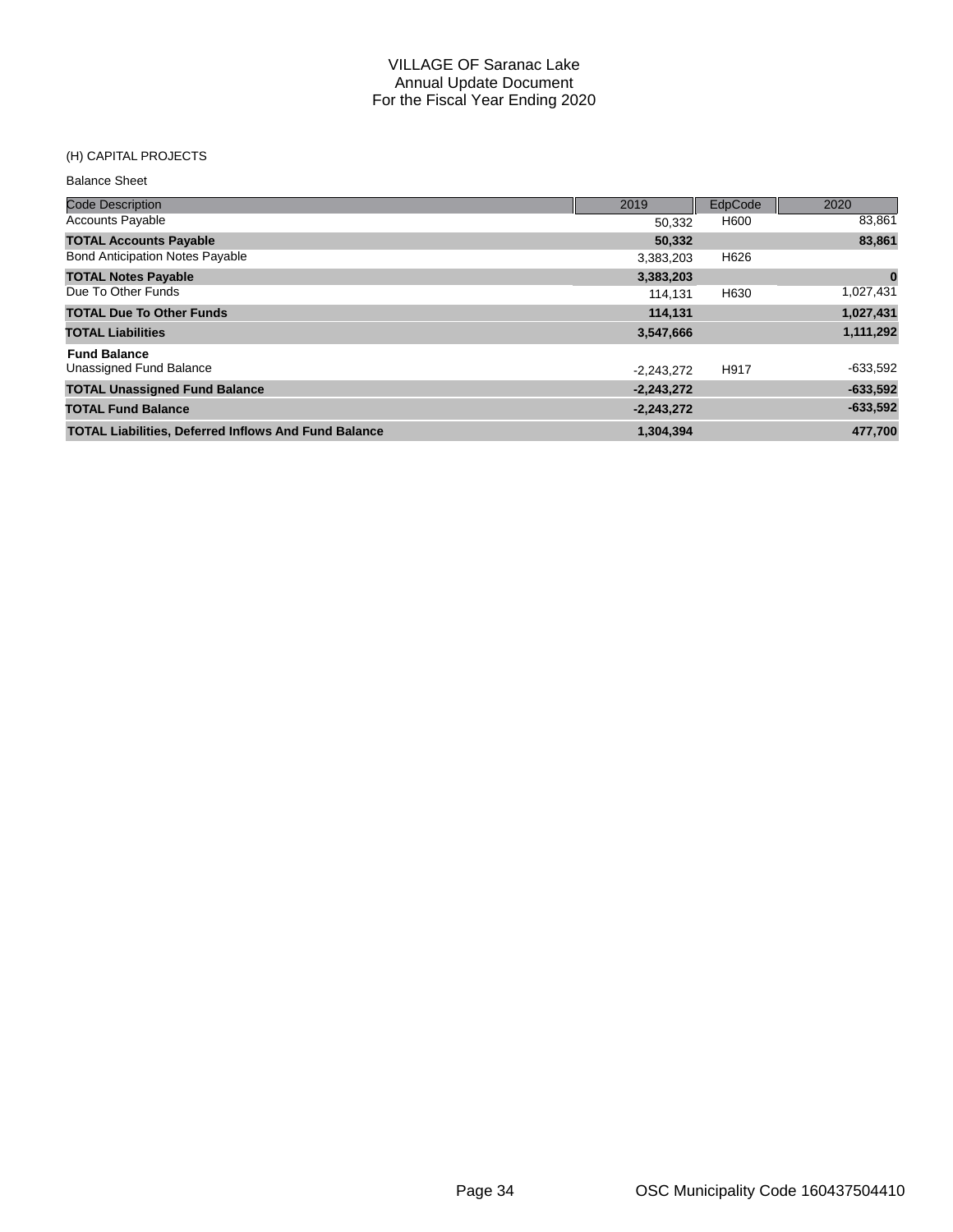### (H) CAPITAL PROJECTS

| <b>Code Description</b>                        | 2019    | EdpCode           | 2020      |
|------------------------------------------------|---------|-------------------|-----------|
| <b>Revenues</b>                                |         |                   |           |
| <b>Interest And Earnings</b>                   | 91      | H <sub>2401</sub> | 79        |
| <b>TOTAL Use of Money And Property</b>         | 91      |                   | 79        |
| St Aid, Sewer Cap Proj                         |         | H3990             | 520,248   |
| St Aid-Water Cap Proj                          | 53,365  | H3991             | 12,395    |
| <b>TOTAL State Aid</b>                         | 53,365  |                   | 532,643   |
| Fed Aid, Water Cap Proj                        | 320,188 | H4991             |           |
| <b>TOTAL Federal Aid</b>                       | 320,188 |                   | $\bf{0}$  |
| <b>TOTAL Revenues</b>                          | 373,644 |                   | 532,722   |
| Interfund Transfers                            | 273,333 | H5031             | 232,333   |
| <b>TOTAL Interfund Transfers</b>               | 273,333 |                   | 232,333   |
| Serial Bonds                                   |         | H5710             | 1,918,242 |
| Bans Redeemed From Appropriations              | 32,000  | H5731             |           |
| <b>TOTAL Proceeds of Obligations</b>           | 32,000  |                   | 1,918,242 |
| <b>TOTAL Other Sources</b>                     | 305,333 |                   | 2,150,575 |
| <b>TOTAL Detail Revenues And Other Sources</b> | 678,977 |                   | 2,683,297 |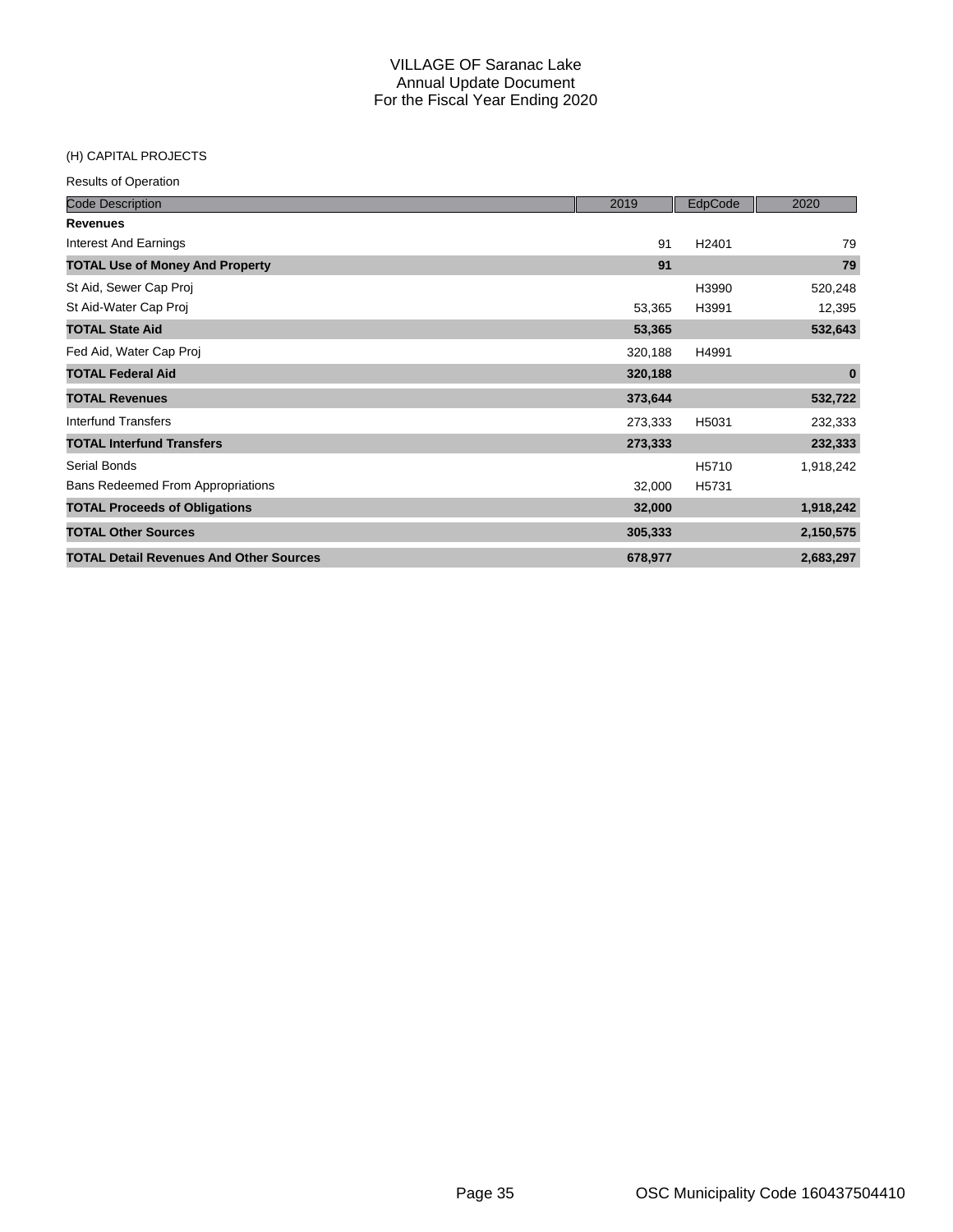## (H) CAPITAL PROJECTS

| <b>Code Description</b>                  | 2019     | EdpCode | 2020    |
|------------------------------------------|----------|---------|---------|
| <b>Expenditures</b>                      |          |         |         |
| Street Admin, Equip & Cap Outlay         |          | H50102  | 109,427 |
| <b>TOTAL Street Admin</b>                | $\bf{0}$ |         | 109,427 |
| <b>TOTAL Transportation</b>              | $\bf{0}$ |         | 109,427 |
| Sanitary Sewers, Equip & Cap Outlay      |          | H81202  | 864,125 |
| <b>TOTAL Sanitary Sewers</b>             | $\bf{0}$ |         | 864,125 |
| Water Administration, Equip & Cap Outlay | 695.958  | H83102  | 29,420  |
| <b>TOTAL Water Administration</b>        | 695,958  |         | 29,420  |
| Urban Renewal Agency, Equip & Cap Outlay |          | H86202  | 12,396  |
| <b>TOTAL Urban Renewal Agency</b>        | $\bf{0}$ |         | 12,396  |
| <b>TOTAL Home And Community Services</b> | 695,958  |         | 905,941 |
| Debt Principal, Serial Bonds             |          | H97106  |         |

| <b>TOTAL Debt Principal</b>                     |         |           |
|-------------------------------------------------|---------|-----------|
| <b>TOTAL Expenditures</b>                       | 695.958 | 1,015,368 |
| <b>TOTAL Detail Expenditures And Other Uses</b> | 695.958 | 1.015.368 |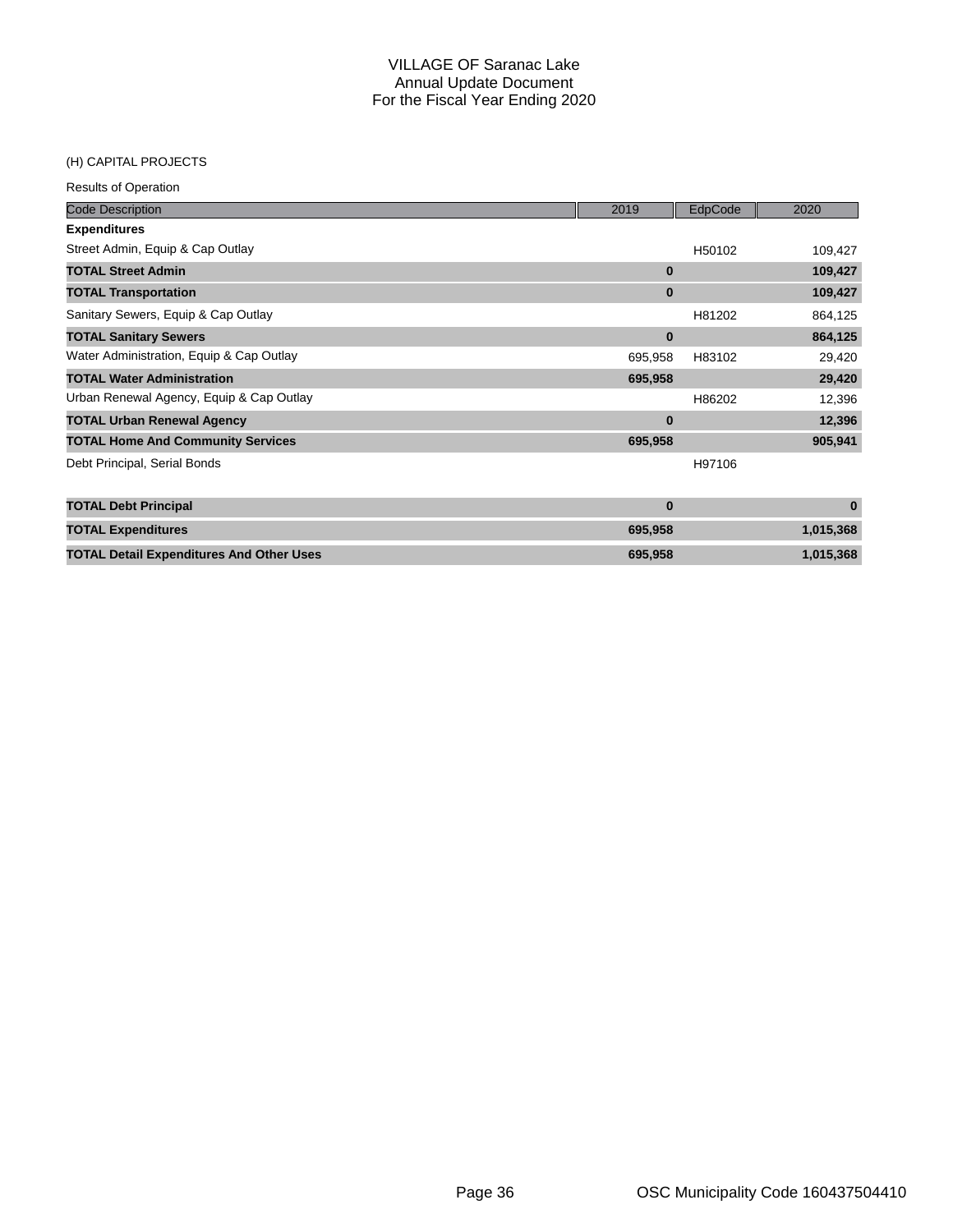#### (H) CAPITAL PROJECTS

## **Analysis of Changes in Fund Balance**

| <b>Code Description</b>                    | 2019         | EdpCode | 2020         |
|--------------------------------------------|--------------|---------|--------------|
| Analysis of Changes in Fund Balance        |              |         |              |
| <b>Fund Balance - Beginning of Year</b>    | $-2,363,160$ | H8021   | $-2,243,272$ |
| Prior Period Adj -Increase In Fund Balance | 136.869      | H8012   |              |
| Prior Period Adj -Decrease In Fund Balance |              | H8015   | 58.249       |
| <b>Restated Fund Balance - Beg of Year</b> | $-2.226.291$ | H8022   | $-2,301,521$ |
| ADD - REVENUES AND OTHER SOURCES           | 678.977      |         | 2,683,297    |
| DEDUCT - EXPENDITURES AND OTHER USES       | 695.958      |         | 1,015,368    |
| <b>Fund Balance - End of Year</b>          | $-2,243,272$ | H8029   | $-633,592$   |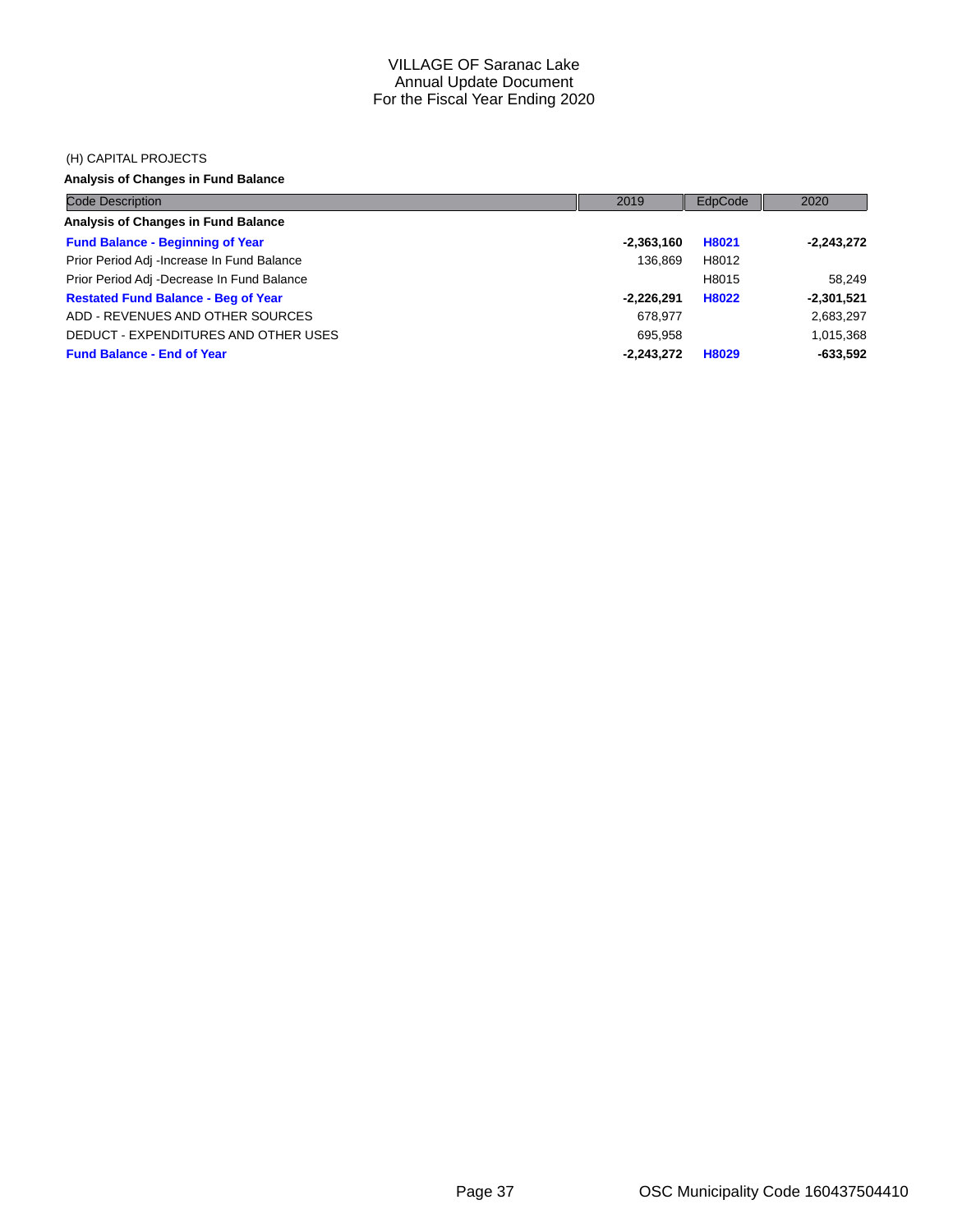### (K) GENERAL FIXED ASSETS

Balance Sheet

| <b>Code Description</b>                                | 2019       | EdpCode          | 2020       |
|--------------------------------------------------------|------------|------------------|------------|
| <b>Assets</b>                                          |            |                  |            |
| Land                                                   | 1.250.000  | K <sub>101</sub> | 1,250,000  |
| <b>Buildings</b>                                       | 30,328,670 | K <sub>102</sub> | 30,328,670 |
| Improvements Other Than Buildings                      | 862.329    | K <sub>103</sub> | 225,800    |
| Machinery And Equipment                                | 6,352,805  | K <sub>104</sub> | 5,514,915  |
| <b>TOTAL Fixed Assets (net)</b>                        | 38,793,804 |                  | 37,319,385 |
| <b>TOTAL Assets and Deferred Outflows of Resources</b> | 38,793,804 |                  | 37,319,385 |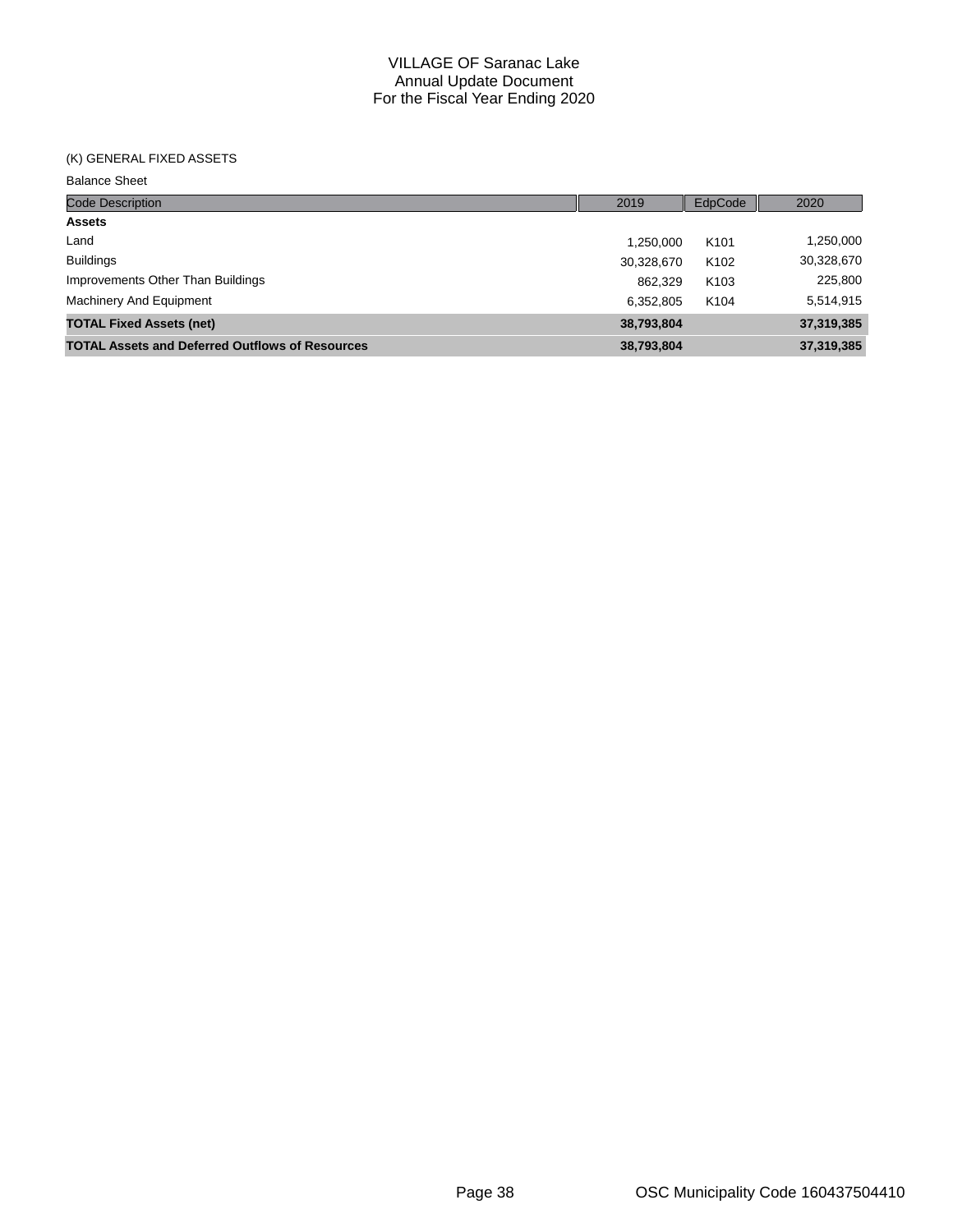## (K) GENERAL FIXED ASSETS

| <b>Balance Sheet</b>                                                                   |            |                  |            |
|----------------------------------------------------------------------------------------|------------|------------------|------------|
| <b>Code Description</b>                                                                | 2019       | EdpCode          | 2020       |
| Liabilities. Deferred Inflows And Fund Balance<br><b>Total Non-Current Govt Assets</b> | 38.793.804 | K <sub>159</sub> | 37,319,385 |
| <b>TOTAL Investments in Non-Current Government Assets</b>                              | 38,793,804 |                  | 37,319,385 |
| <b>TOTAL Fund Balance</b>                                                              | 38,793,804 |                  | 37,319,385 |
| <b>TOTAL</b>                                                                           | 38,793,804 |                  | 37,319,385 |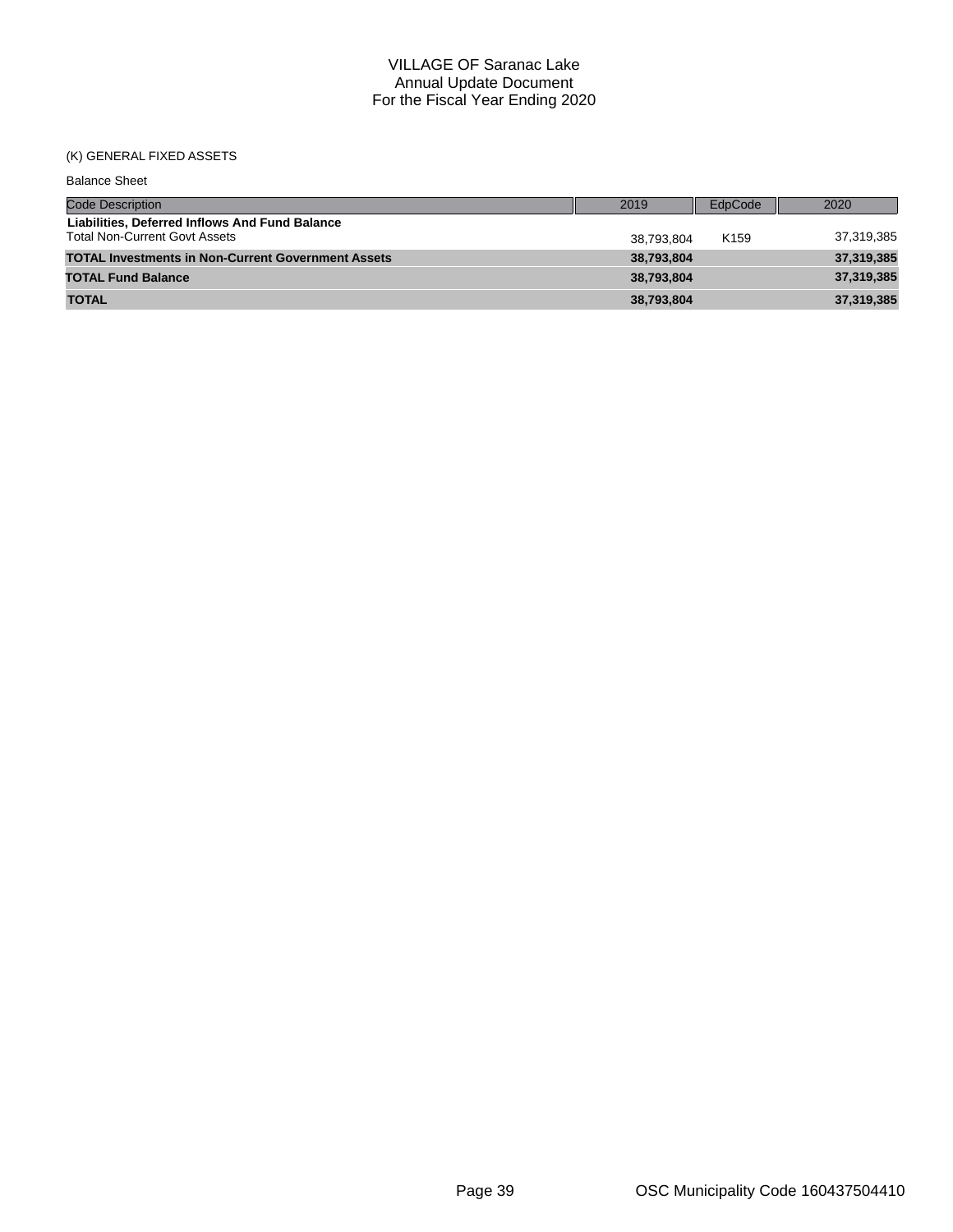(TA) AGENCY

| <b>Balance Sheet</b>                                   |         |              |         |
|--------------------------------------------------------|---------|--------------|---------|
| <b>Code Description</b>                                | 2019    | EdpCode      | 2020    |
| <b>Assets</b>                                          |         |              |         |
| Cash                                                   | 113.530 | <b>TA200</b> | 121,418 |
| <b>TOTAL Cash</b>                                      | 113,530 |              | 121,418 |
| <b>TOTAL Assets and Deferred Outflows of Resources</b> | 113,530 |              | 121,418 |
|                                                        |         |              |         |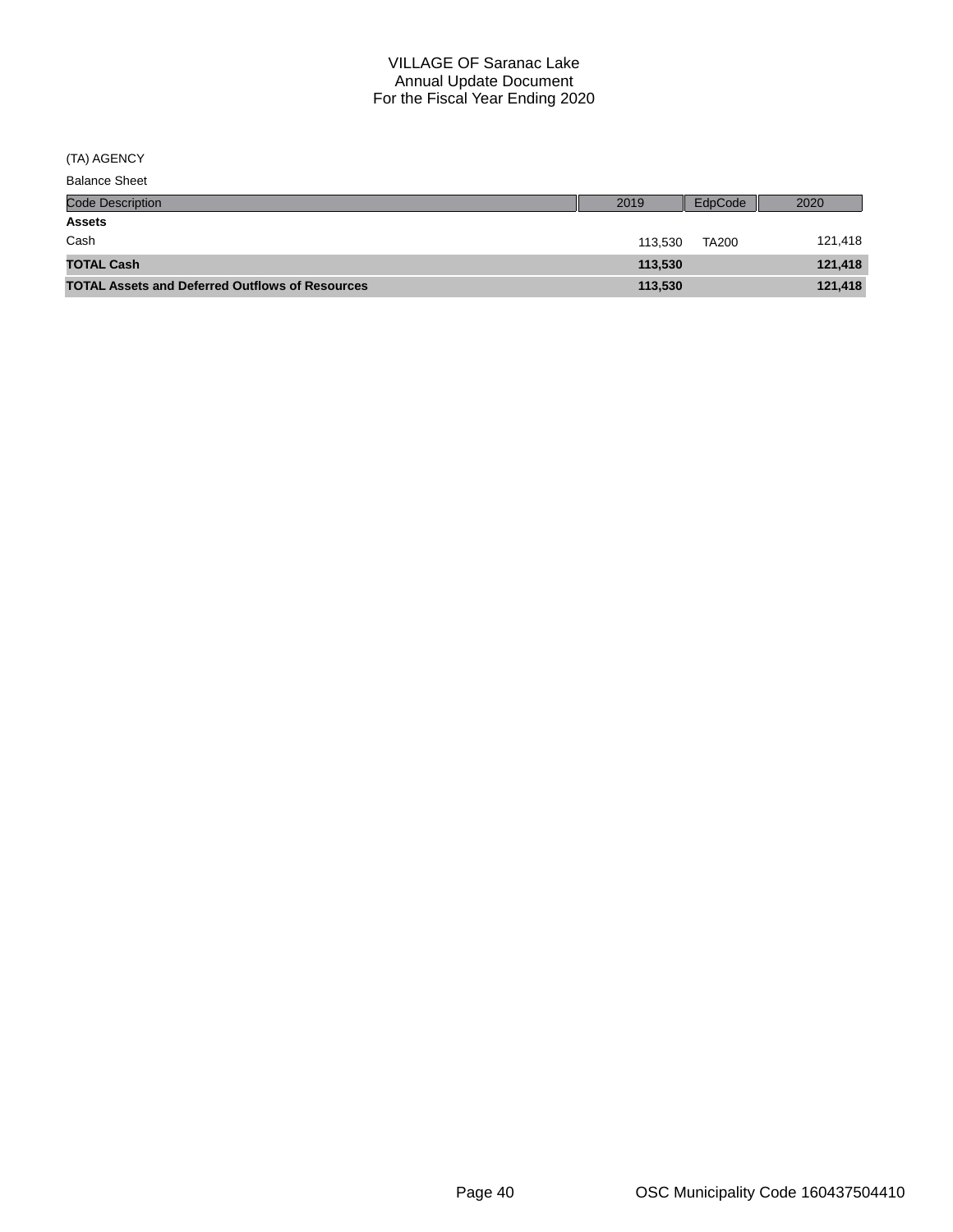## (TA) AGENCY

Balance Sheet

| <b>Code Description</b>                                     | 2019     | EdpCode     | 2020    |
|-------------------------------------------------------------|----------|-------------|---------|
| Due To Other Funds                                          |          | TA630       | 112     |
| <b>TOTAL Due To Other Funds</b>                             | $\bf{0}$ |             | 112     |
| Individual Retirement Account                               | 108,383  | <b>TA16</b> |         |
| <b>State Retirement</b>                                     | 6        | <b>TA18</b> | 44      |
| Disability Insurance                                        | 441      | <b>TA19</b> | 264     |
| Group Insurance                                             | 1.304    | <b>TA20</b> | 1,304   |
| Other Funds (specify)                                       | 3.396    | <b>TA85</b> | 119,694 |
| <b>TOTAL Agency Liabilities</b>                             | 113,530  |             | 121,306 |
| <b>TOTAL Liabilities</b>                                    | 113,530  |             | 121,418 |
| <b>TOTAL Liabilities, Deferred Inflows And Fund Balance</b> | 113,530  |             | 121,418 |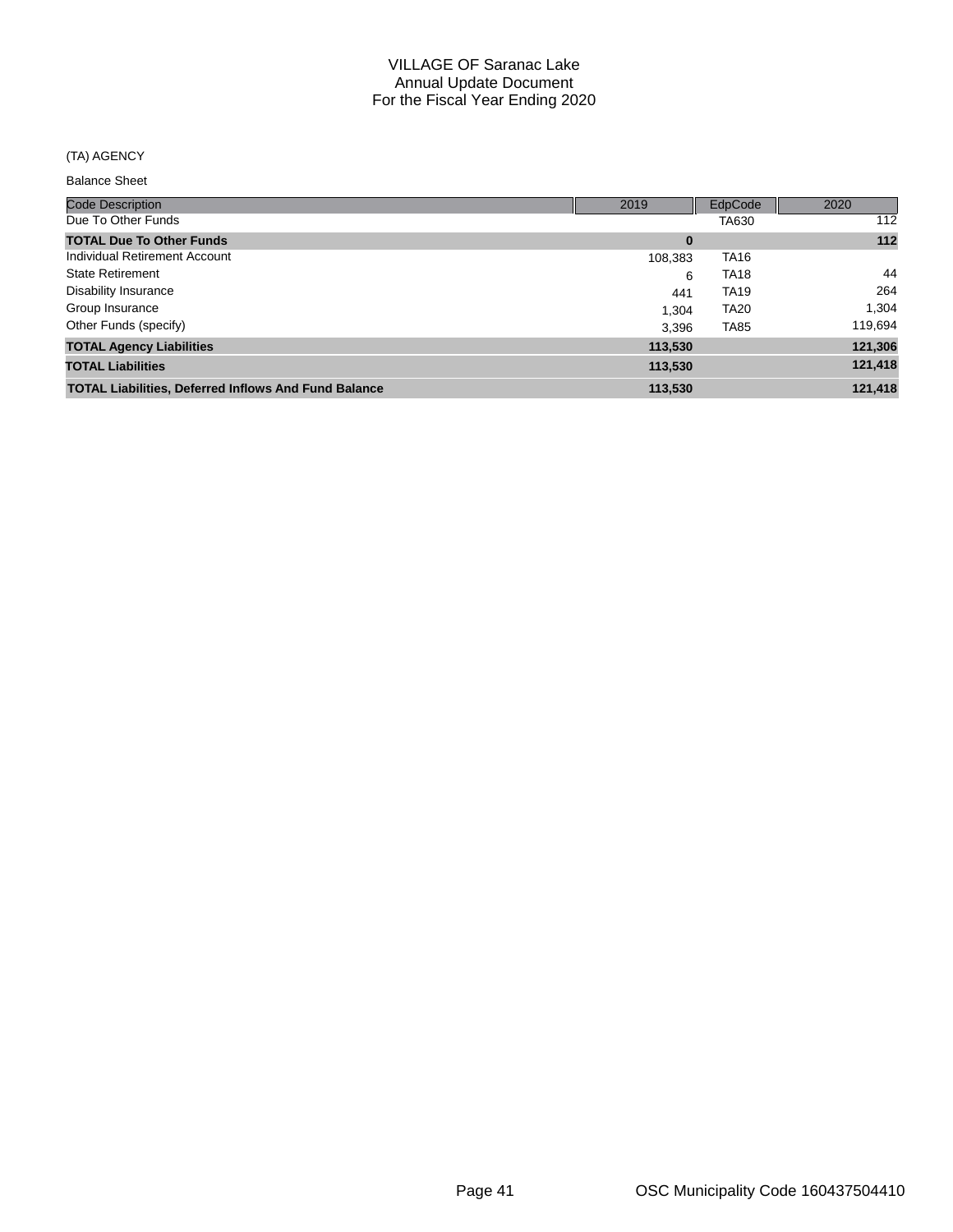### (TE) PRIVATE PURPOSE TRUST

| <b>Balance Sheet</b>                                   |       |              |       |
|--------------------------------------------------------|-------|--------------|-------|
| <b>Code Description</b>                                | 2019  | EdpCode      | 2020  |
| <b>Assets</b>                                          |       |              |       |
| Cash                                                   | 3.478 | <b>TE200</b> | 3,478 |
| <b>TOTAL Cash</b>                                      | 3,478 |              | 3,478 |
| <b>TOTAL Assets and Deferred Outflows of Resources</b> | 3,478 |              | 3,478 |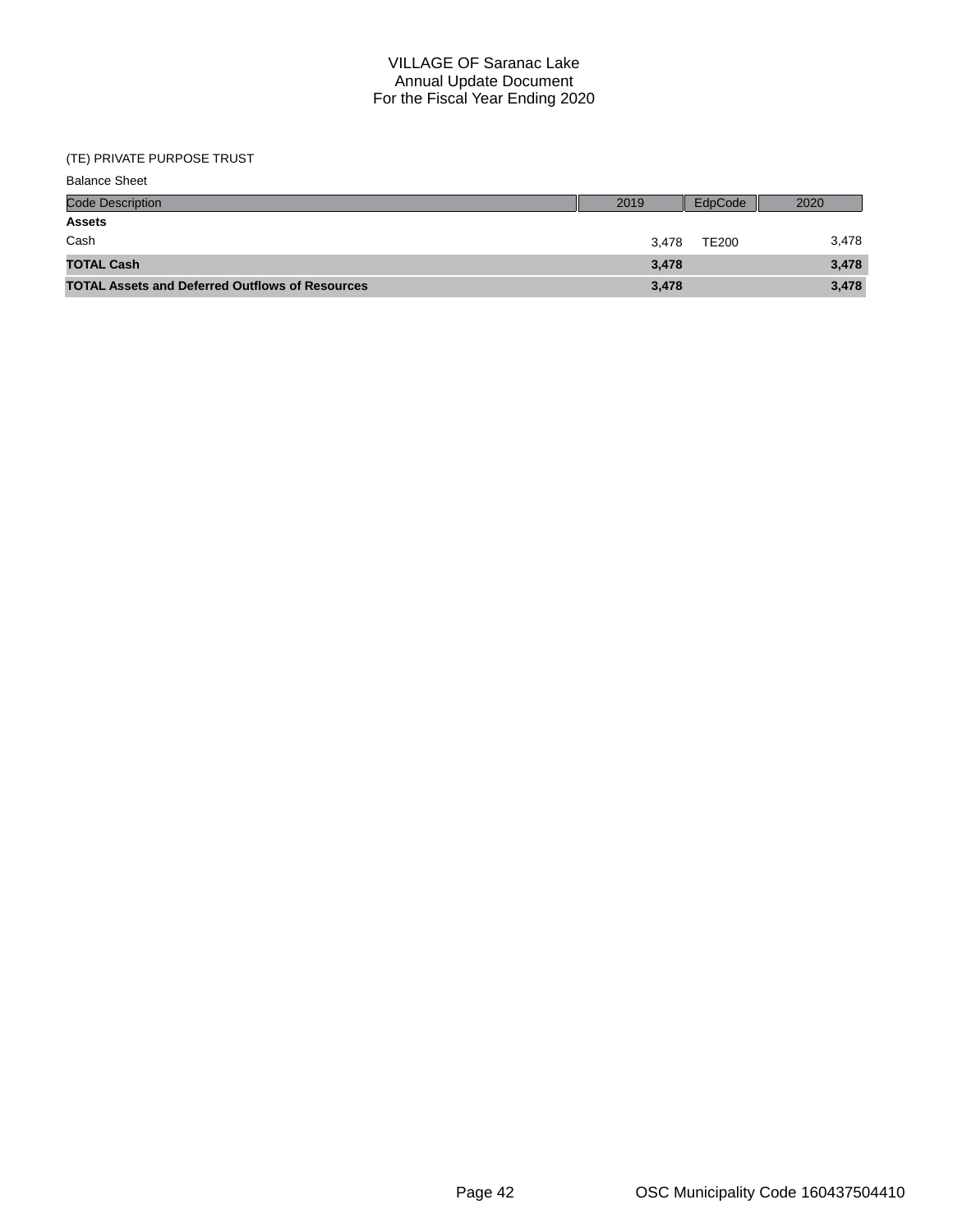## (TE) PRIVATE PURPOSE TRUST

| <b>Balance Sheet</b>                                            |       |         |       |
|-----------------------------------------------------------------|-------|---------|-------|
| <b>Code Description</b>                                         | 2019  | EdpCode | 2020  |
| <b>Fund Balance</b><br>Net Assets-Restricted For Other Purposes | 3.478 | TE923   | 3,478 |
| <b>TOTAL Net Position</b>                                       | 3,478 |         | 3,478 |
| <b>TOTAL Fund Balance</b>                                       | 3,478 |         | 3,478 |
| <b>TOTAL Liabilities, Deferred Inflows And Fund Balance</b>     | 3,478 |         | 3,478 |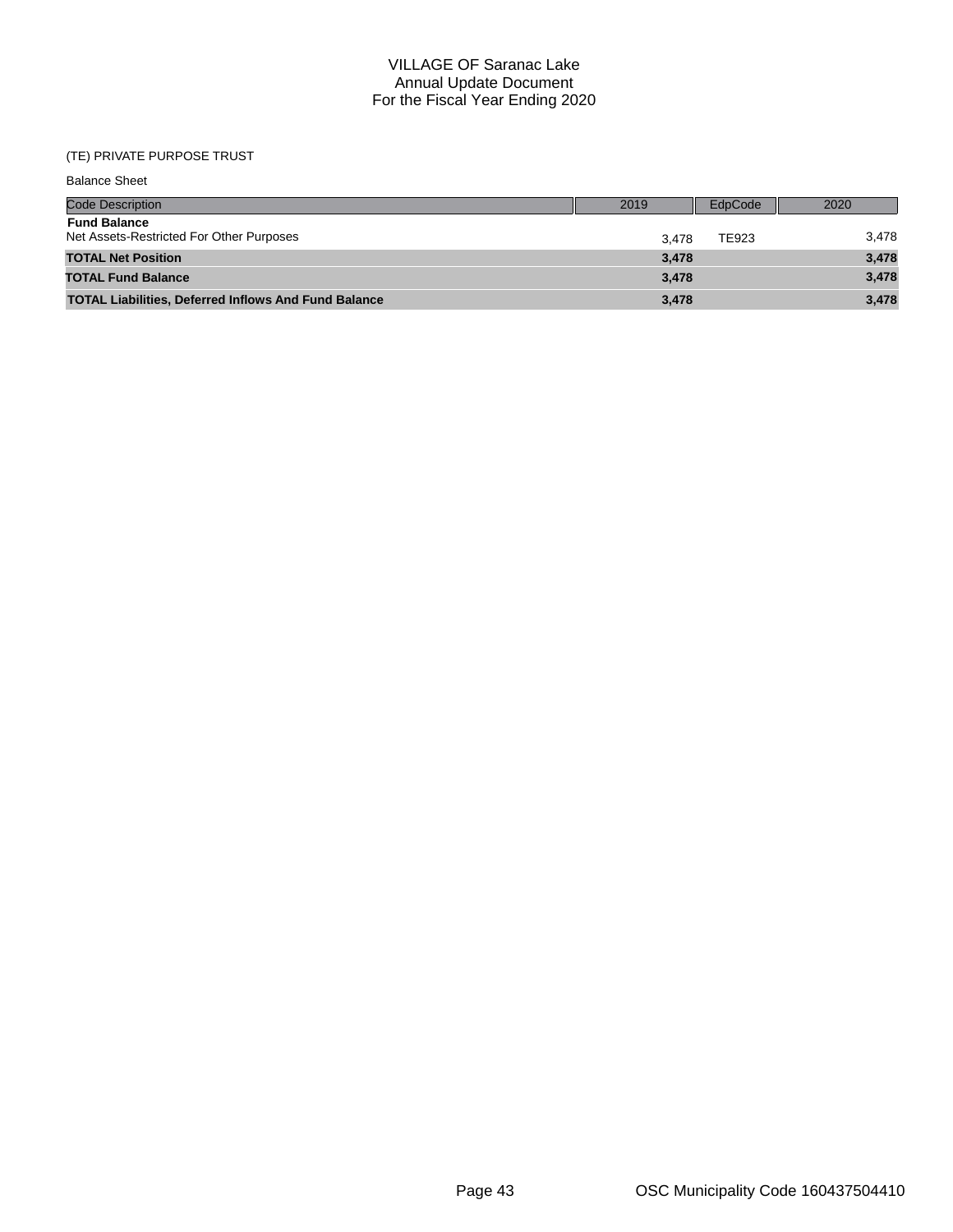## (TE) PRIVATE PURPOSE TRUST

| <b>Results of Operation</b>                    |      |         |          |
|------------------------------------------------|------|---------|----------|
| <b>Code Description</b>                        | 2019 | EdpCode | 2020     |
| Revenues                                       |      |         |          |
| Interest And Earnings                          |      | TE2401  |          |
| <b>TOTAL Use of Money And Property</b>         |      | 0       | $\bf{0}$ |
| <b>TOTAL Revenues</b>                          |      | 0       | $\bf{0}$ |
| <b>TOTAL Detail Revenues And Other Sources</b> |      | 0       | 0        |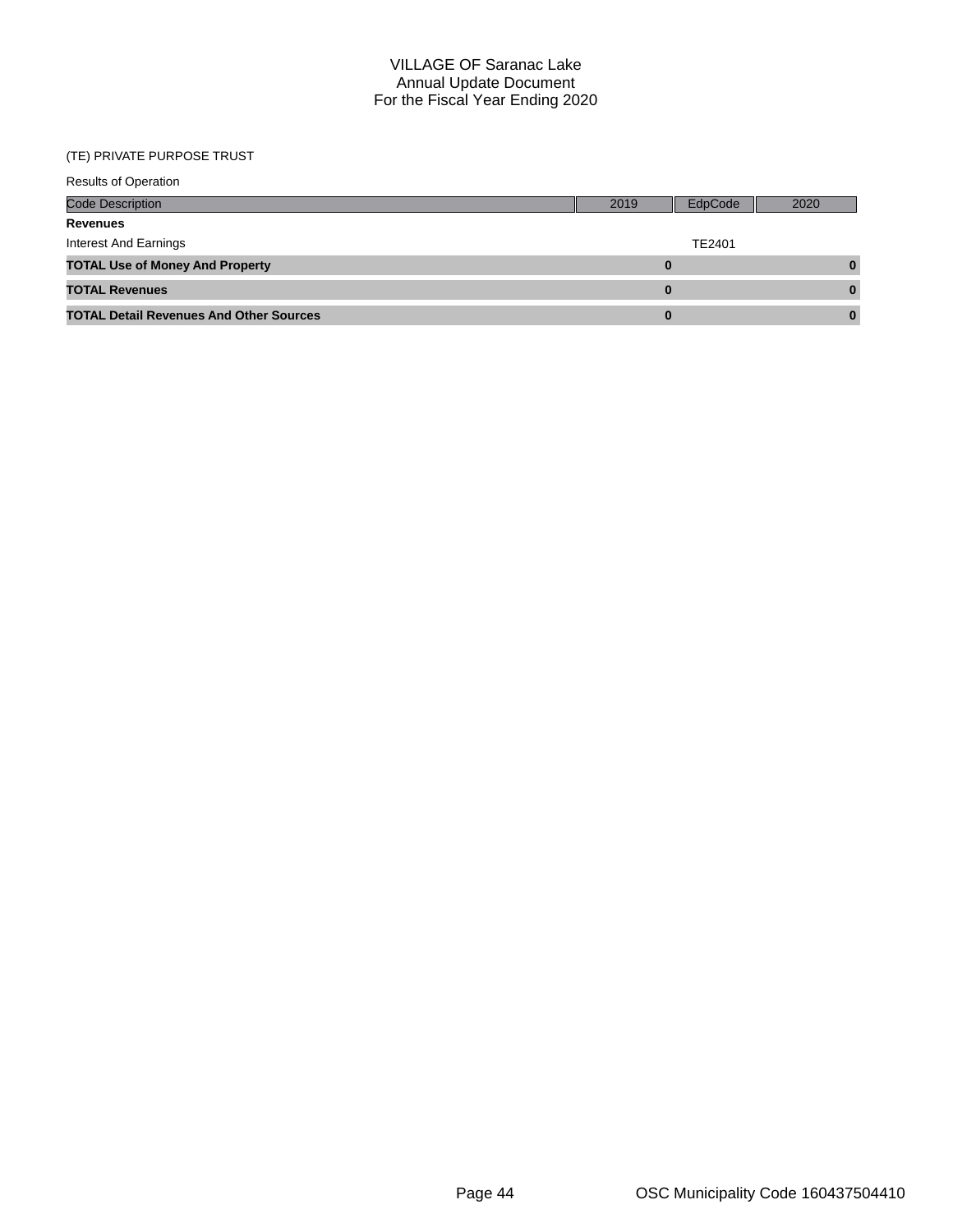| <b>Results of Operation</b> |      |         |      |
|-----------------------------|------|---------|------|
| <b>Code Description</b>     | 2019 | EdpCode | 2020 |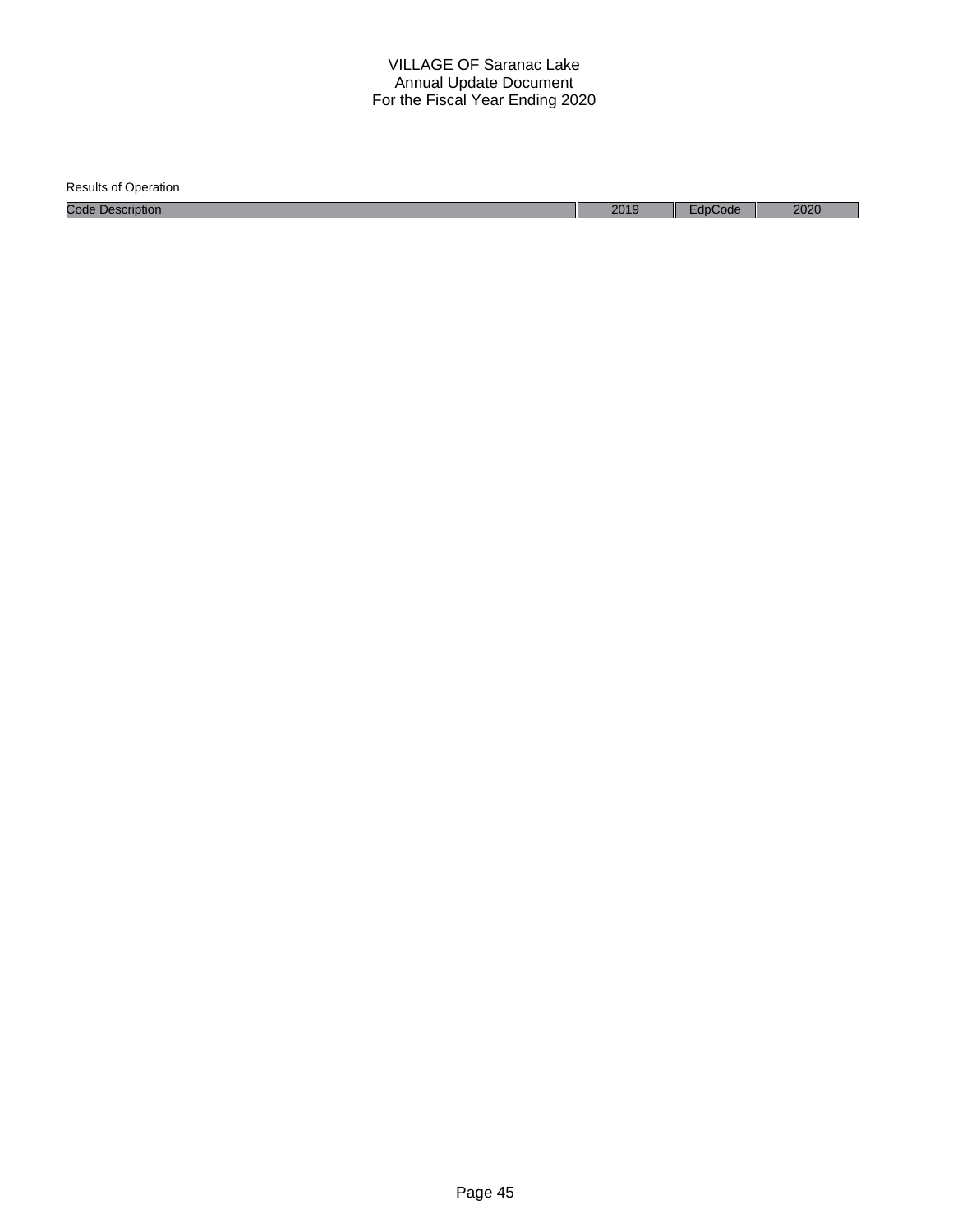#### (TE) PRIVATE PURPOSE TRUST

### **Analysis of Changes in Net Position**

| <b>Code Description</b>                    | 2019  | EdpCode       | 2020  |
|--------------------------------------------|-------|---------------|-------|
| Analysis of Changes in Net Position        |       |               |       |
| <b>Fund Balance - Beginning of Year</b>    | 3.478 | <b>TE8021</b> | 3.478 |
| <b>Restated Fund Balance - Beg of Year</b> | 3.478 | <b>TE8022</b> | 3.478 |
| ADD - REVENUES AND OTHER SOURCES           |       |               |       |
| <b>Fund Balance - End of Year</b>          | 3.478 | <b>TE8029</b> | 3.478 |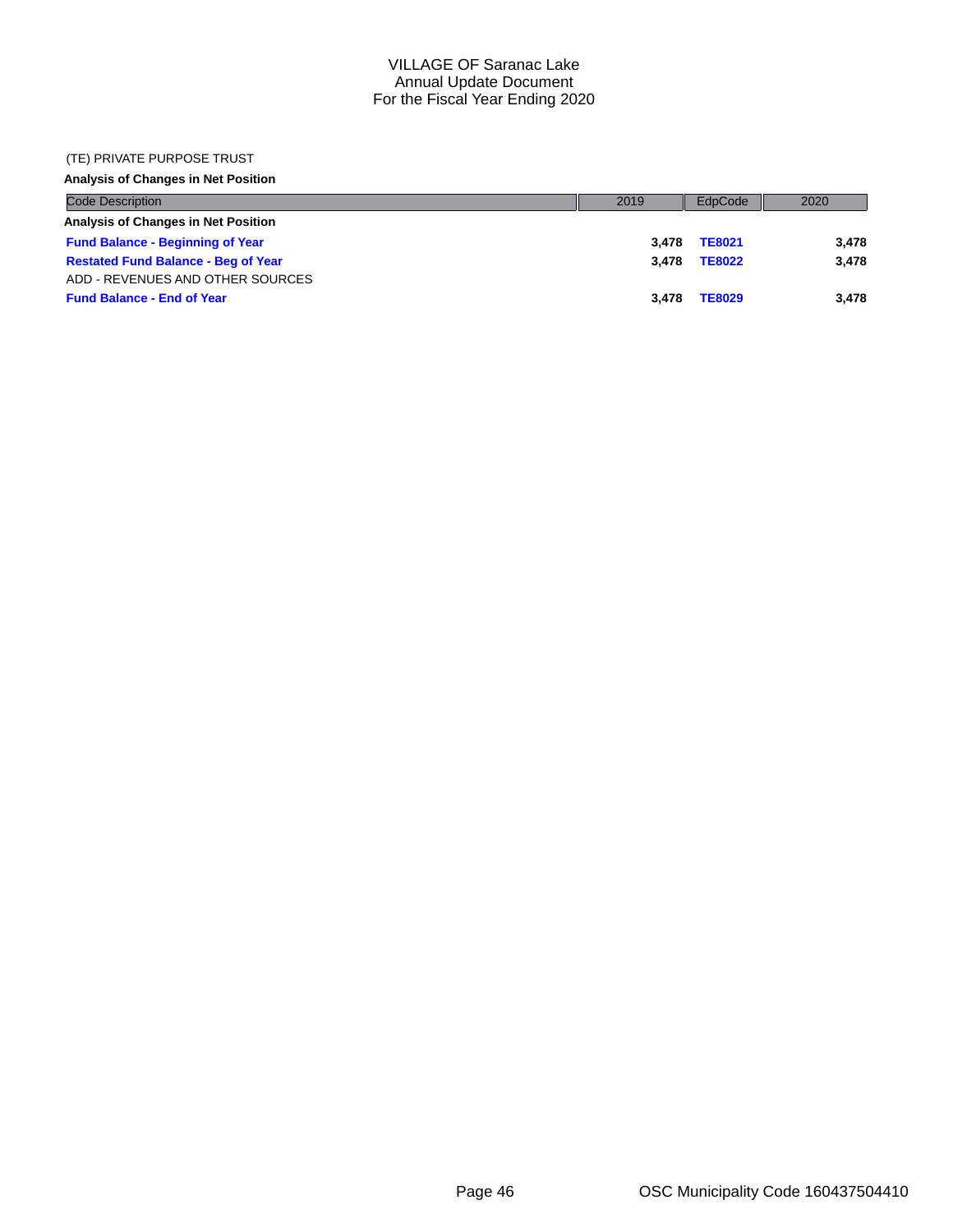#### (W) GENERAL LONG-TERM DEBT

| <b>Balance Sheet</b>                                   |            |         |            |
|--------------------------------------------------------|------------|---------|------------|
| <b>Code Description</b>                                | 2019       | EdpCode | 2020       |
| <b>Assets</b>                                          |            |         |            |
| <b>Total Non-Current Govt Liabilities</b>              | 14.962.313 | W129    | 17,810,953 |
| <b>TOTAL Provision To Be Made In Future Budgets</b>    | 14,962,313 |         | 17,810,953 |
| <b>TOTAL Assets and Deferred Outflows of Resources</b> | 14,962,313 |         | 17,810,953 |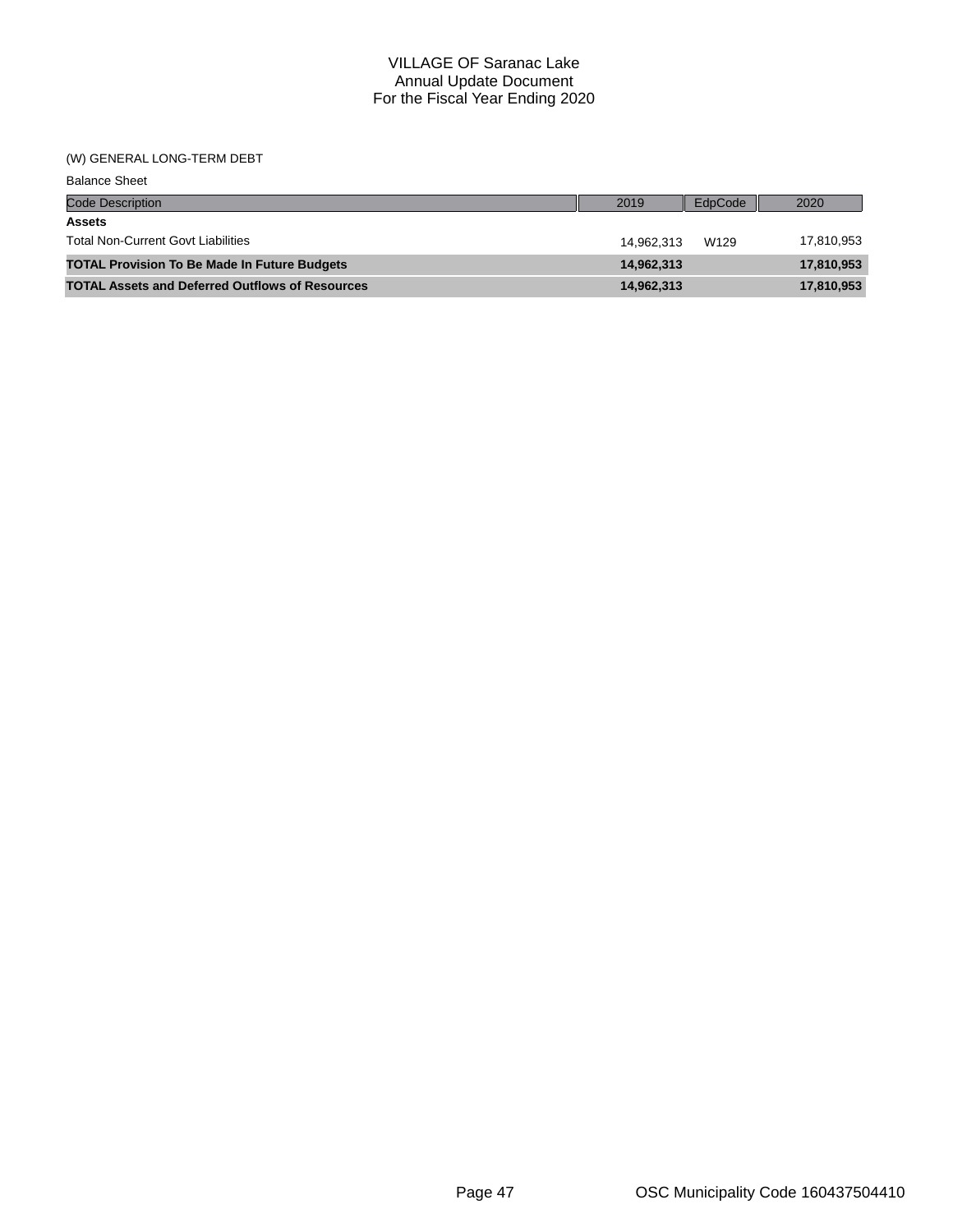## (W) GENERAL LONG-TERM DEBT

| <b>Balance Sheet</b>                        |            |         |            |
|---------------------------------------------|------------|---------|------------|
| Code Description                            | 2019       | EdpCode | 2020       |
| Net Pension Liability - Proportionate Share | 824,913    | W638    | 2,787,297  |
| Landfill Closure & Post Closure Liability   | 50.000     | W684    | 55,000     |
| <b>Compensated Absences</b>                 | 135,000    | W687    | 124,364    |
| <b>TOTAL Other Liabilities</b>              | 1,009,913  |         | 2,966,661  |
| <b>Bonds Payable</b>                        | 13,952,400 | W628    | 14,844,292 |
| <b>TOTAL Bond And Long Term Liabilities</b> | 13,952,400 |         | 14,844,292 |
| <b>TOTAL Liabilities</b>                    | 14,962,313 |         | 17,810,953 |
| <b>TOTAL Liabilities</b>                    | 14,962,313 |         | 17,810,953 |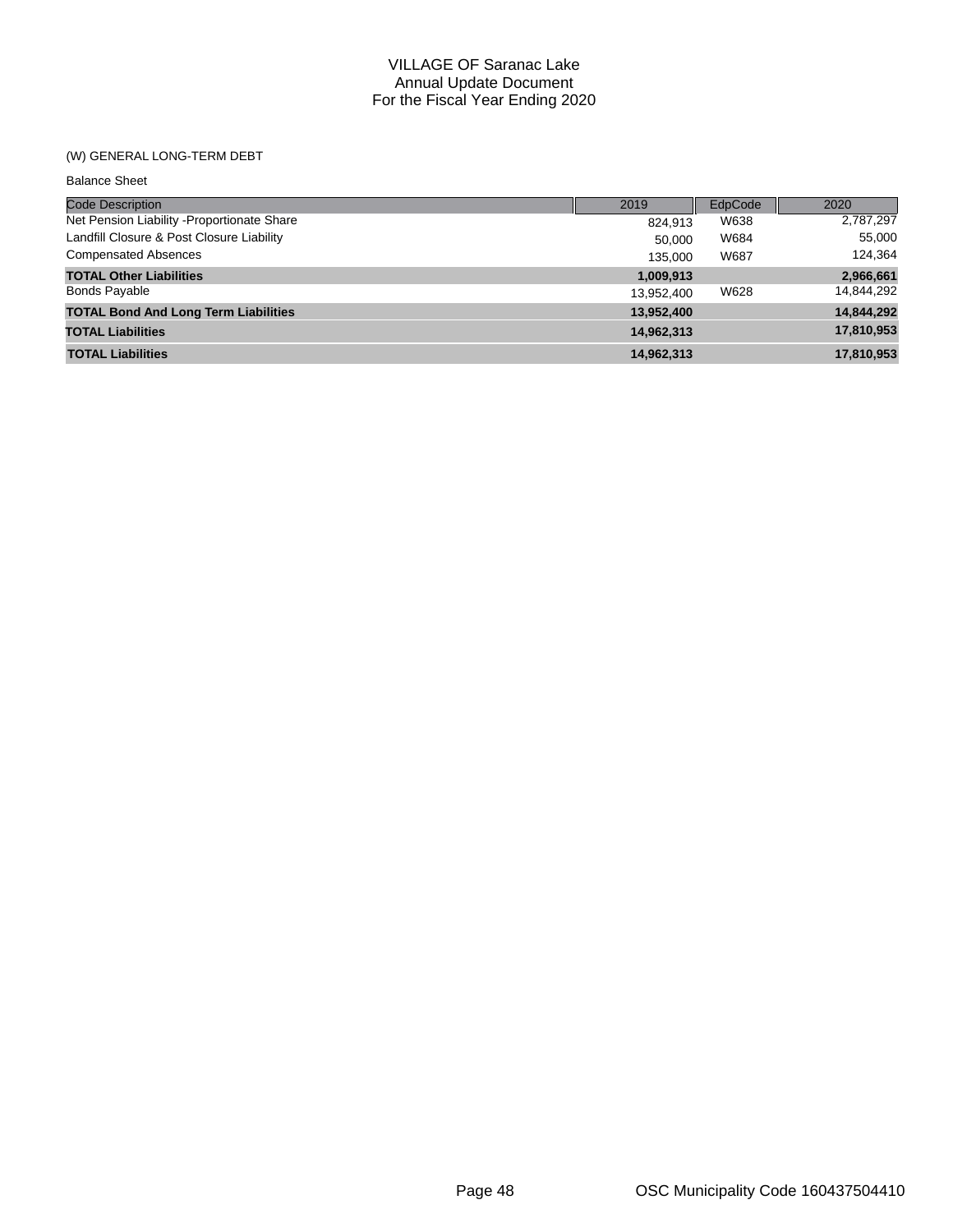## **Office of the State Comptroller 1/17/2022 1/2022 1/17/2020 1/17/2022 1/17/2022 1/17/2022 1/17/2022 1/17/2022 1/17/2022 1/17/2022 1/17/2022 1/17/2022 1/17/2022 1/17/2022 1/17/2022 1/17/2022 Statement of Indebtedness For the Fiscal Year Ending 2020**

#### **Municipal Code: 160437504410**

| First<br>Year | Debt<br>Code  | Description                                                                | Cops<br>Flag | Comp<br>Flag | Date of<br><b>Issue</b> | Date of<br>Maturity   | Int.<br>Rate | Var? | Amt. Orig.<br><b>Issued</b> | O/S Beg.<br>of Year | Paid<br>Dur. Year | Redeemed<br>Bond Proc. | Prior Yr.<br>Adjust. | Accreted<br>Interest | O/S End<br>of Year |
|---------------|---------------|----------------------------------------------------------------------------|--------------|--------------|-------------------------|-----------------------|--------------|------|-----------------------------|---------------------|-------------------|------------------------|----------------------|----------------------|--------------------|
| 2019          | BAN E         | <b>EFC STIFF - LWCC</b><br>Sewer                                           |              |              | 05/16/2019              | 06/20/2019            | 0.00%        |      | \$823,663                   | \$823,663           | \$823,663         | \$0                    | \$0                  |                      | \$0                |
|               | 2016 BAN E    | <b>EFC STIFF - LWCS</b><br>Sewer                                           |              |              |                         | 06/11/2015 06/20/2019 | 0.00%        |      | \$1,680,197                 | \$1,562,197         | \$1,562,197       | \$0                    | \$0                  |                      | \$0                |
| 2017          | BAN           | <b>EFC CWRLF Final</b><br>Clarifier                                        |              |              |                         | 03/03/2017 04/09/2020 | 0.00%        |      | \$1,017,843                 | \$997,343           | \$997,343         | \$0                    | \$0                  |                      | \$0                |
|               |               | Total for Type/Exempt Status - Sums Issued Amts only made in AFR Year      |              |              |                         |                       |              |      | \$0                         | \$3,383,203         | \$3,383,203       | \$0                    | \$0                  | \$0                  | \$0                |
| 2008          | <b>BOND E</b> | <b>SEWER LINE</b><br><b>REPLACEMENT-EFC</b>                                |              |              |                         | 09/28/2006 04/01/2036 | $0.00\%$     |      |                             | \$3,515,000         | \$190,000         | \$0                    | \$0                  |                      | \$3,325,000        |
| 2016          | <b>BOND E</b> | <b>Alternate Water</b><br>Source - EFC                                     |              |              |                         | 10/24/2015 02/19/2045 | 0.00%        |      | \$10,870,000                | \$9,422,400         | \$362,400         | \$0                    | \$0                  |                      | \$9,060,000        |
| 2020          | <b>BOND E</b> | <b>EFC Project</b>                                                         |              |              |                         | 06/19/2019 04/24/2049 | 0.00%        |      | \$1,918,242                 | \$0                 | \$63,950          |                        | \$0                  |                      | \$1,854,292        |
| 2001          | <b>BOND E</b> | Sewer-EFC                                                                  |              |              |                         | 02/01/2001 02/01/2021 | 1.50%        |      | \$5,305,000                 | \$455,000           | \$230,000         | \$0                    | \$0                  |                      | \$225,000          |
| 2017          | <b>BOND N</b> | <b>FIRE TRUCK PURCHASE</b>                                                 |              |              |                         | 07/05/2016 07/05/2021 | 1.625%       |      | \$350,000                   | \$215,000           | \$70,000          | \$0                    | \$0                  |                      | \$145,000          |
| 2012          | <b>BOND N</b> | PUBLIC IMPROVEMENT                                                         |              |              |                         | 11/15/2011 11/15/2021 | 2.39%        |      | \$1,400,000                 | \$345,000           | \$110,000         | \$0                    | \$0                  |                      | \$235,000          |
|               |               | Total for Type/Exempt Status - Sums Issued Amts only made in AFR Year      |              |              |                         |                       |              |      | \$1,918,242                 | \$13,952,400        | \$1,026,350       | \$0                    | \$0                  | \$0                  | \$14,844,292       |
|               |               | AFR Year Total for All Debt Types - Sums Issued Amts only made in AFR Year |              |              |                         |                       |              |      | \$1,918,242                 | \$17,335,603        | \$4,409,553       | \$0                    | \$0                  | \$0                  | \$14,844,292       |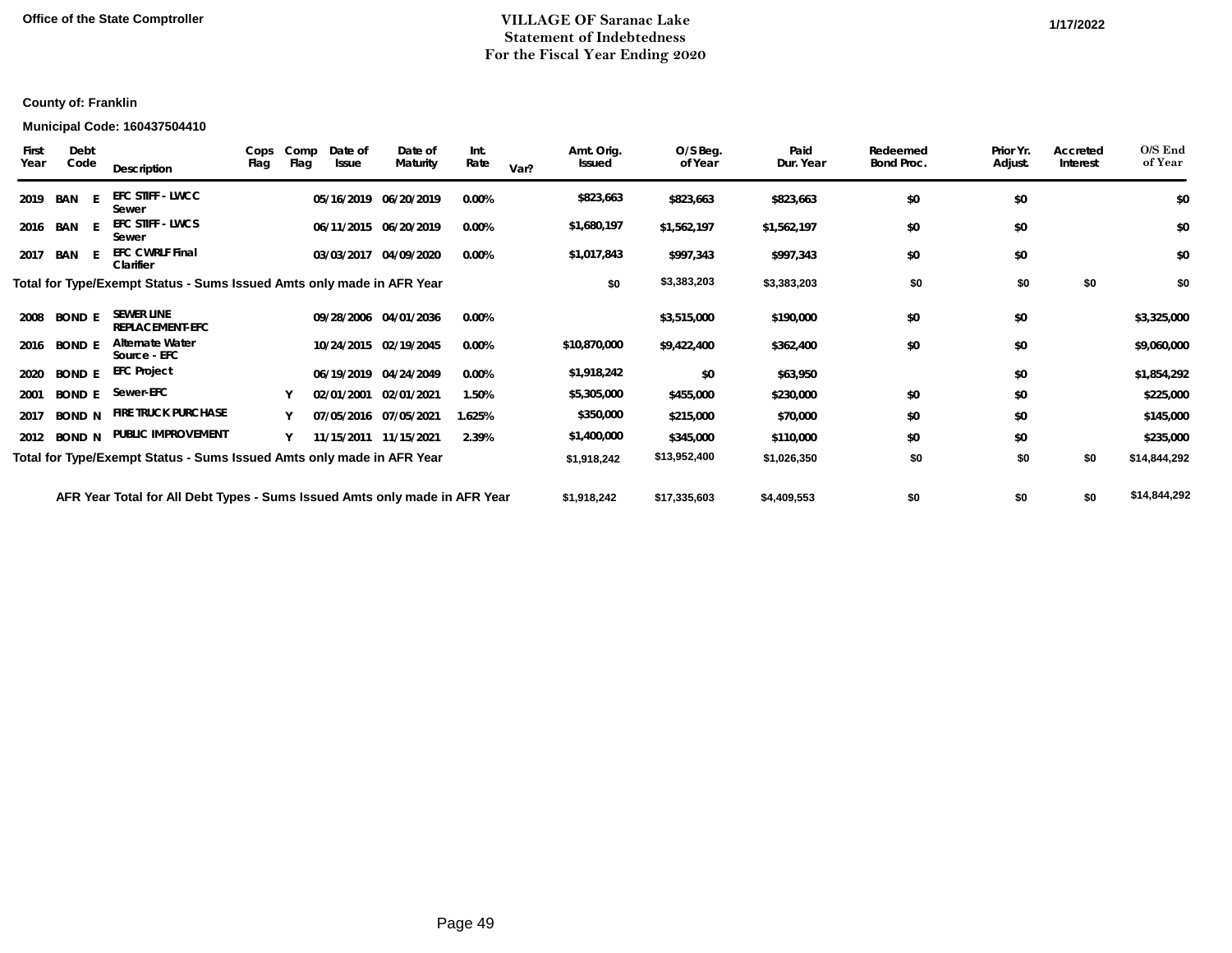### VILLAGE OF Saranac Lake Schedule of Time Deposits and Investments For the Fiscal Year Ending 2020

|                                                                                   | <b>EDP Code</b> | Amount          |
|-----------------------------------------------------------------------------------|-----------------|-----------------|
| CASH:                                                                             |                 |                 |
| On Hand                                                                           | 9Z2001          | \$900.00        |
| <b>Demand Deposits</b>                                                            | 9Z2011          | \$10,359,856.00 |
| <b>Time Deposits</b>                                                              | 9Z2021          | \$1,021,783.00  |
| Total                                                                             |                 | \$11,382,539.00 |
| <b>COLLATERAL:</b>                                                                |                 |                 |
| - FDIC Insurance                                                                  | 9Z2014          | \$500,000.00    |
| Collateralized with securities held in<br>possession of municipality or its agent | 9Z2014A         | \$10,900,000.00 |
| Total                                                                             |                 | \$11,400,000.00 |
| <b>INVESTMENTS:</b>                                                               |                 |                 |
| - Securities (450)                                                                |                 |                 |
| Book Value (cost)                                                                 | 9Z4501          |                 |
| Market Value at Balance Sheet Date                                                | 9Z4502          |                 |
| Collateralized with securities held in<br>possession of municipality or its agent | 9Z4504A         |                 |
| - Repurchase Agreements (451)                                                     |                 |                 |
| Book Value (cost)                                                                 | 9Z4511          |                 |
| Market Value at Balance Sheet Date                                                | 9Z4512          |                 |
| Collateralized with securities held in<br>possession of municipality or its agent | 9Z4514A         |                 |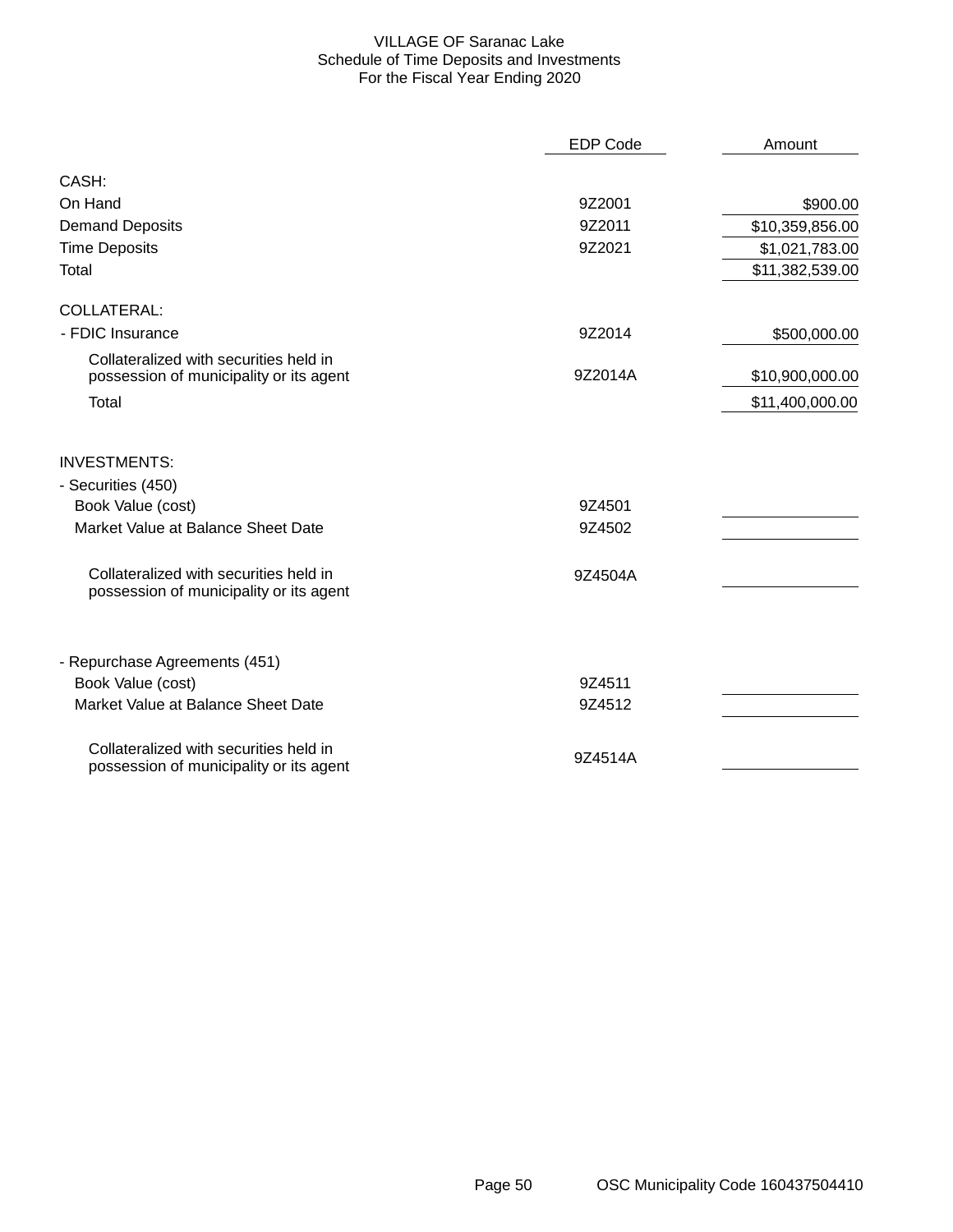#### VILLAGE OF Saranac Lake Bank Reconciliation For the Fiscal Year Ending 2020

# Include All Checking, Savings and C.D. Accounts

| <b>Bank</b><br>Account<br>Number | <b>Bank</b><br>Balance | Add:<br>Deposit<br>In Transit | Less:<br>Outstanding<br>Checks | Adjusted<br><b>Bank</b><br>Balance |
|----------------------------------|------------------------|-------------------------------|--------------------------------|------------------------------------|
| *****-108                        | \$151,579              | \$0                           | \$0                            | \$151,579                          |
| *****-203                        | \$13,725               | \$0                           | \$0                            | \$13,725                           |
| *****-239                        | \$175,119              | \$0                           | \$164,809                      | \$10,310                           |
| *****-256                        | \$110                  | \$0                           | \$0                            | \$110                              |
| *****-258                        | \$56,128               | \$0                           | \$0                            | \$56,128                           |
| *****-263                        | \$136,558              | \$0                           | \$0                            | \$136,558                          |
| *****-271                        | \$1                    | \$0                           | \$0                            | \$1                                |
| *****-295                        | \$16,241               | \$0                           | \$0                            | \$16,241                           |
| *****-329                        | \$47,456               | \$0                           | \$0                            | \$47,456                           |
| *****-336                        | \$15,892               | \$0                           | \$0                            | \$15,892                           |
| *****-355                        | \$397,043              | \$0                           | \$0                            | \$397,043                          |
| *****-423                        | \$144,496              | \$0                           | \$0                            | \$144,496                          |
| *****-431                        | \$67,939               | \$0                           | \$0                            | \$67,939                           |
| *****-443                        | \$1,550,789            | \$0                           | \$0                            | \$1,550,789                        |
| *****-446                        | \$423,767              | \$0                           | \$0                            | \$423,767                          |
| *****-451                        | \$432,089              | \$0                           | \$0                            | \$432,089                          |
| *****-565                        | \$117,954              | \$0                           | \$0                            | \$117,954                          |
| *****-573                        | \$7,983                | \$0                           | \$0                            | \$7,983                            |
| *****-728                        | \$5,306                | \$0                           | \$0                            | \$5,306                            |
| *****-734                        | \$595,483              | \$0                           | \$0                            | \$595,483                          |
| *****-753                        | \$4,112,815            | \$0                           | \$0                            | \$4,112,815                        |
| *****-777                        | \$128,644              | \$0                           | \$0                            | \$128,644                          |
| *****-932                        | \$20,580               | \$0                           | \$0                            | \$20,580                           |
| *****-935                        | \$1,708,992            | \$0                           | \$0                            | \$1,708,992                        |
| *****-938                        | \$33,167               | \$0                           | \$0                            | \$33,167                           |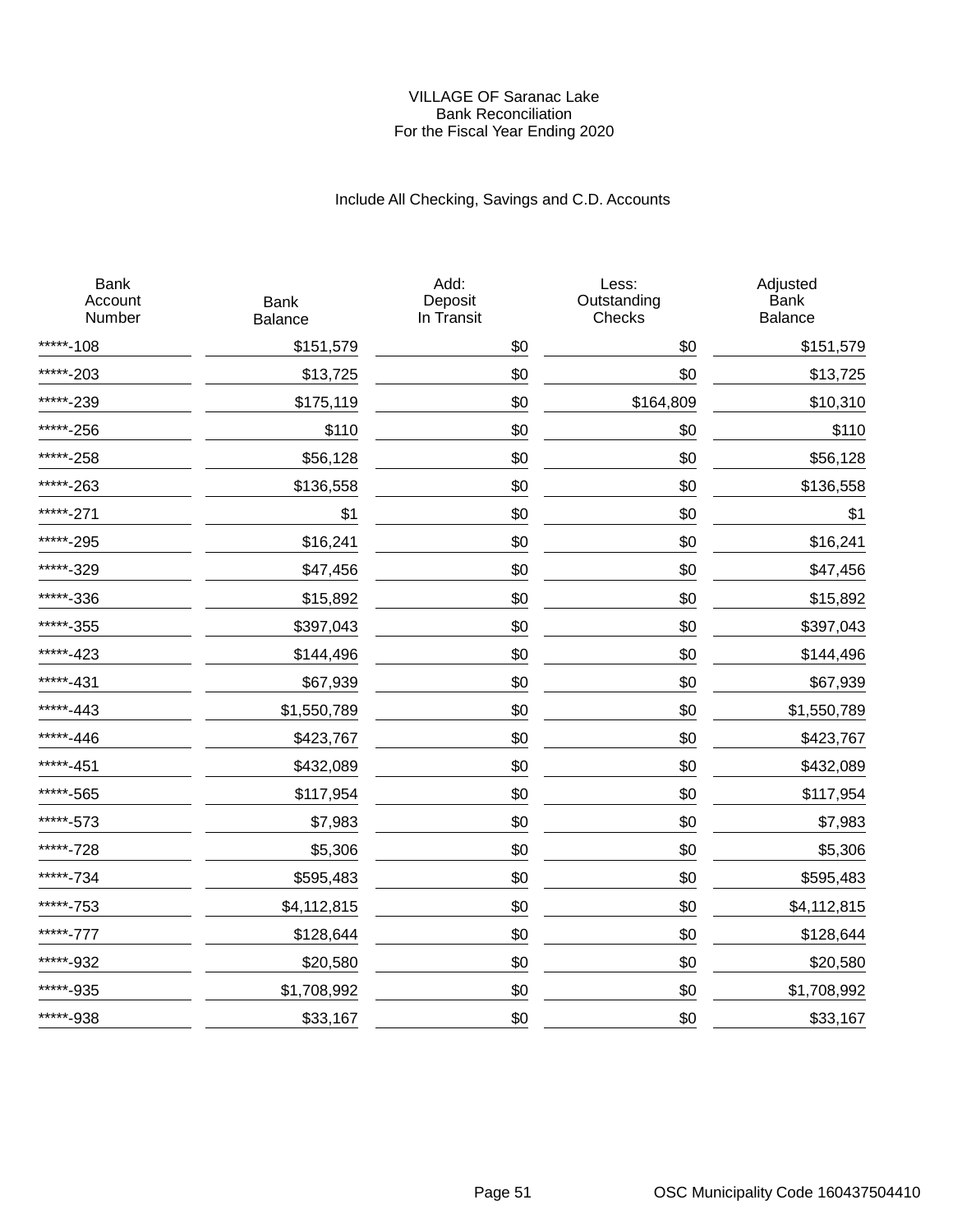#### VILLAGE OF Saranac Lake Bank Reconciliation For the Fiscal Year Ending 2020

# Include All Checking, Savings and C.D. Accounts

| <b>Bank</b><br>Account<br>Number | Bank<br><b>Balance</b>              | Add:<br>Deposit<br>In Transit |     | Less:<br>Outstanding<br>Checks |         |     | Adjusted<br>Bank<br><b>Balance</b> |  |
|----------------------------------|-------------------------------------|-------------------------------|-----|--------------------------------|---------|-----|------------------------------------|--|
| *****-LASS                       | \$1,021,782                         |                               | \$0 |                                |         | \$0 | \$1,021,782                        |  |
|                                  | <b>Total Adjusted Bank Balance</b>  |                               |     |                                |         |     | \$11,216,830                       |  |
|                                  | <b>Petty Cash</b>                   |                               |     |                                |         |     | \$900.00                           |  |
|                                  | <b>Adjustments</b>                  |                               |     |                                |         |     | \$.00                              |  |
|                                  | <b>Total Cash</b>                   |                               |     | 9ZCASH                         | $\star$ |     | \$11,217,730                       |  |
|                                  | <b>Total Cash Balance All Funds</b> |                               |     | 9ZCASHB                        | $\star$ |     | \$11,217,730                       |  |
|                                  | * Must be equal                     |                               |     |                                |         |     |                                    |  |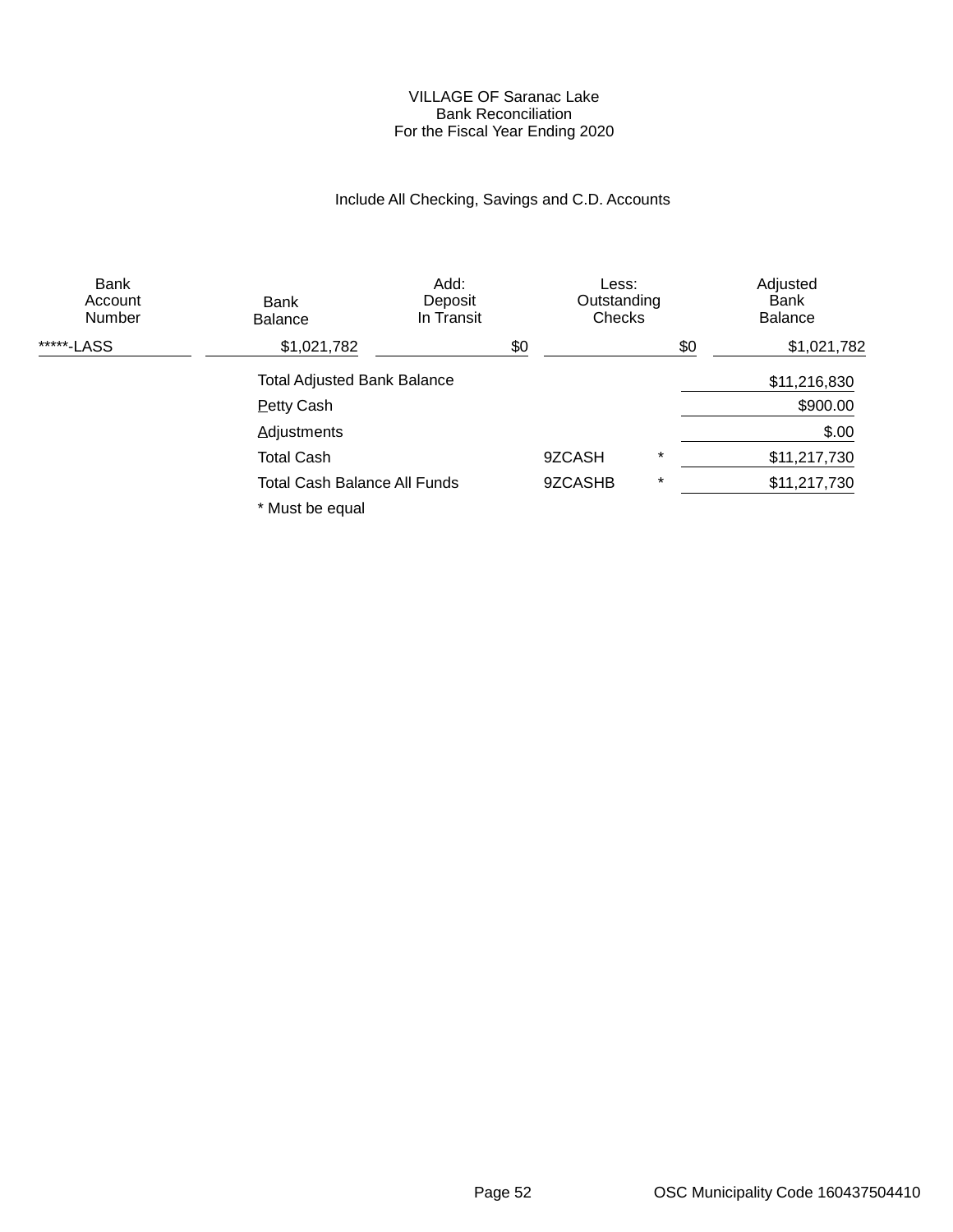## VILLAGE OF Saranac Lake Local Government Questionnaire For the Fiscal Year Ending 2020

|    |                                                                                                             | Response |
|----|-------------------------------------------------------------------------------------------------------------|----------|
|    | 1) Does your municipality have a written procurement policy?                                                | Yes      |
|    | 2) Have the financial statements for your municipality been independently audited?                          | No       |
|    | If not, are you planning on having an audit conducted?                                                      | No       |
|    | 3) Does your local government participate in an insurance pool with other local<br>governments?             | No       |
| 4) | Does your local government participate in an investment pool with other local<br>governments?               | No       |
|    | 5) Does your municipality have a Length of Service Award Program (LOSAP)<br>for volunteer firefighters?     | No       |
|    | 6) Does your municipality have a Capital Plan?                                                              | Yes      |
|    | 7) Has your municipality prepared and documented a risk assessment plan?                                    | No       |
|    | If yes, has your municipality used the results to design the system of internal<br>controls?                |          |
|    | 8) Have you had a change in chief executive or chief fiscal officer during the last<br>year?                | No       |
| 9) | Has your Local Government adopted an investment policy as required by<br>General Municipal Law, Section 39? | Yes      |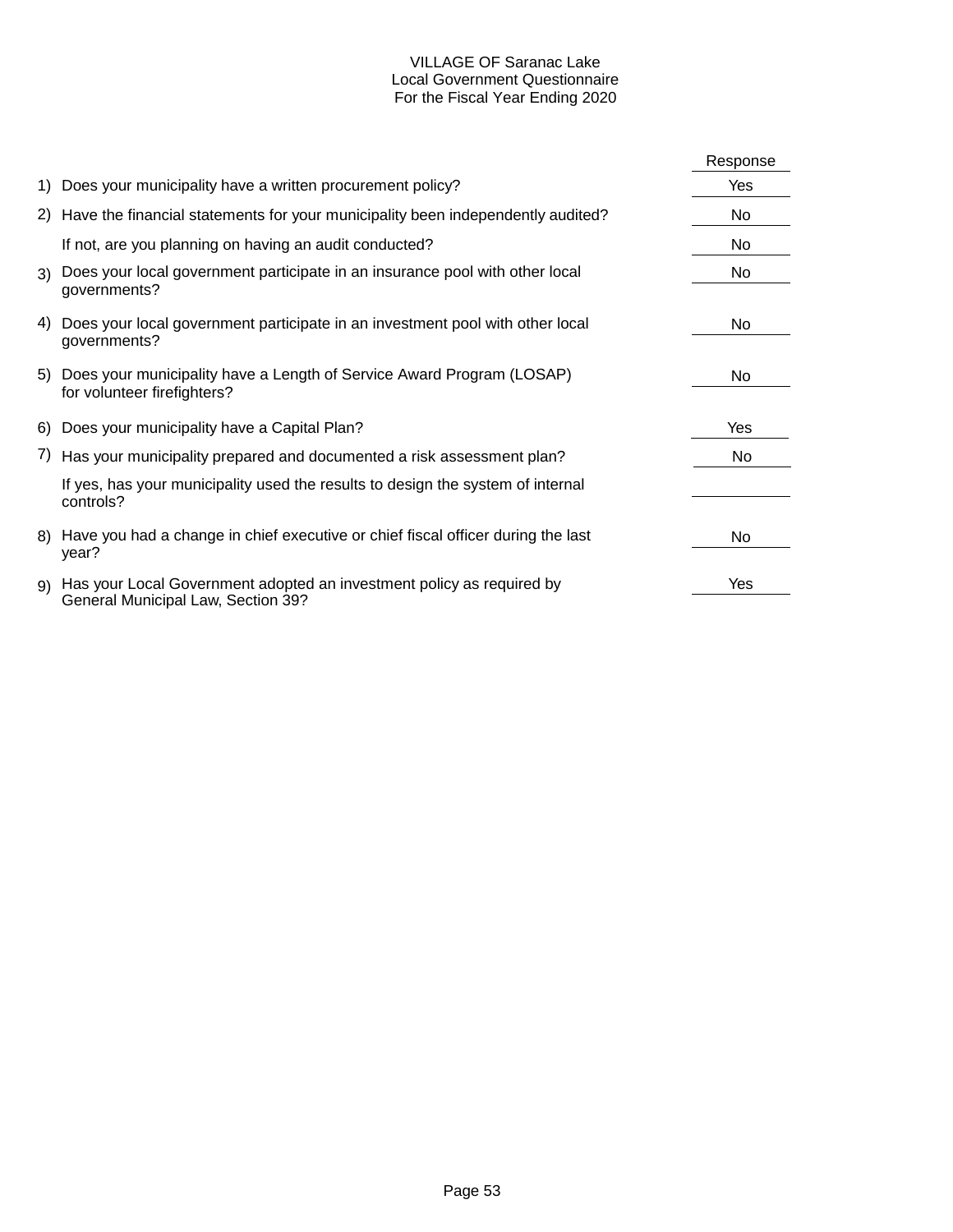### VILLAGE OF Saranac Lake Employee and Retiree Benefits For the Fiscal Year Ending 2020

|                        | <b>Total Full Time Employees:</b>                                           | 50                                                 |                                              |                                              |               |
|------------------------|-----------------------------------------------------------------------------|----------------------------------------------------|----------------------------------------------|----------------------------------------------|---------------|
|                        | <b>Total Part Time Employees:</b>                                           |                                                    |                                              |                                              |               |
| <b>Account</b><br>Code | <b>Description</b>                                                          | <b>Total</b><br><b>Expenditures</b><br>(All Funds) | # of Full<br><b>Time</b><br><b>Employees</b> | # of Part<br><b>Time</b><br><b>Employees</b> | # of Retirees |
| 90108                  | <b>State Retirement System</b>                                              | \$241,570.00                                       | 39                                           | 3                                            |               |
| 90158                  | Police and Fire Retirement                                                  | \$161,865.00                                       | 11                                           |                                              |               |
| 90258                  | <b>Local Pension Fund</b>                                                   |                                                    |                                              |                                              |               |
| 90308                  | Social Security                                                             | \$244,505.00                                       | 50                                           | Λ                                            |               |
| 90408                  | <b>Worker's Compensation</b><br>Insurance                                   | \$29,597.00                                        | 50                                           | 4                                            |               |
| 90458                  | Life Insurance                                                              | \$2,883.00                                         | 50                                           | 4                                            |               |
| 90508                  | Unemployment Insurance                                                      |                                                    |                                              |                                              |               |
| 90558                  | <b>Disability Insurance</b>                                                 | \$585.00                                           | 50                                           |                                              |               |
| 90608                  | <b>Hospital and Medical</b><br>(Dental) Insurance                           | \$641,038.00                                       | 50                                           |                                              |               |
| 90708                  | <b>Union Welfare Benefits</b>                                               | \$21,455.00                                        | 50                                           |                                              |               |
|                        | 90858 Supplemental Benefit Payment to<br><b>Disabled Fire Fighters</b>      |                                                    |                                              |                                              |               |
| 91890                  | <b>Other Employee Benefits</b>                                              |                                                    |                                              |                                              |               |
|                        | Total                                                                       | \$1,343,498.00                                     |                                              |                                              |               |
|                        | <b>Computed Total From Financial</b><br>Section (comparative purposes only) | \$1,343,498.00                                     |                                              |                                              |               |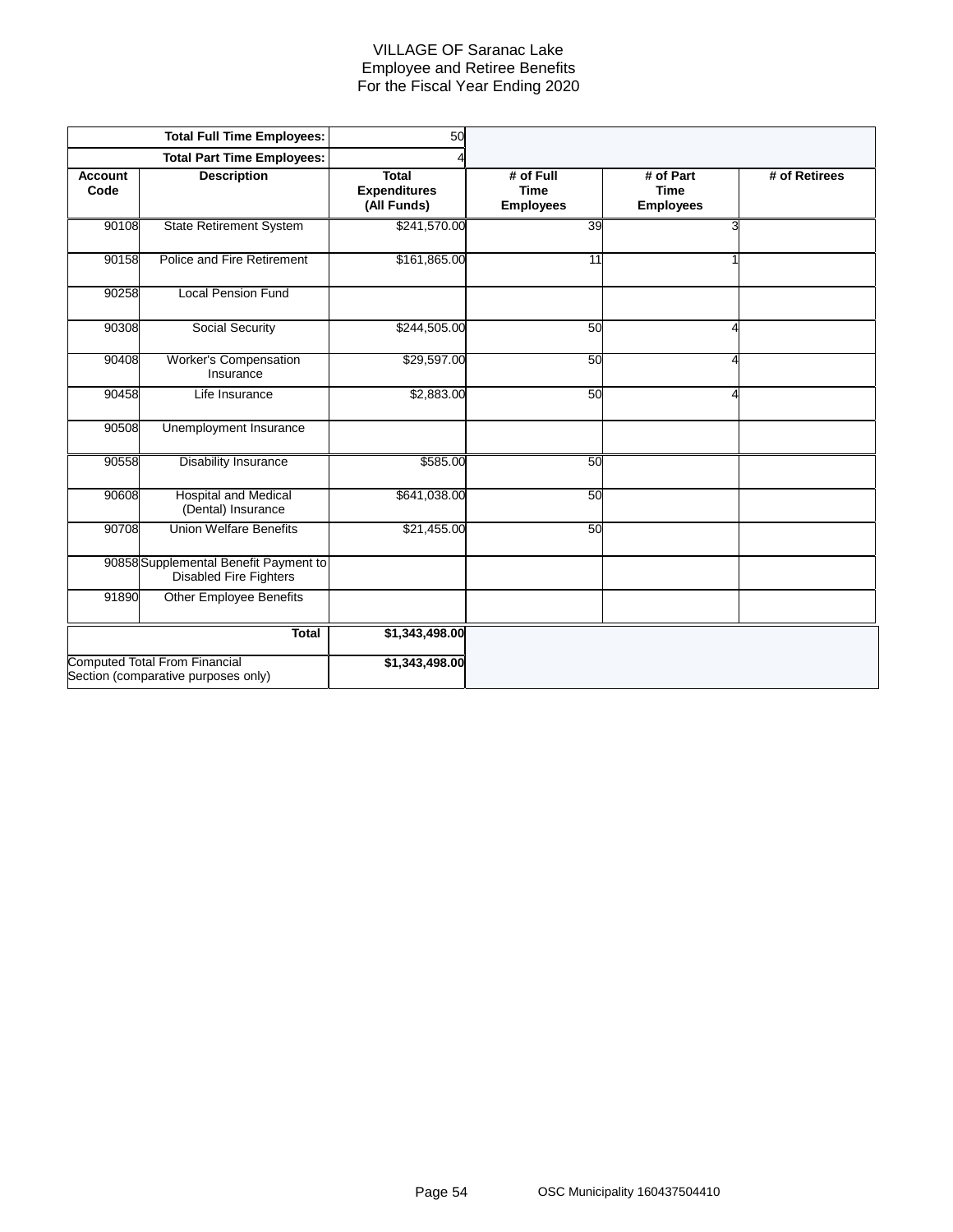#### VILLAGE OF Saranac Lake Energy Costs and Consumption For the Fiscal Year Ending 2020

| <b>Energy Type</b> | <b>Total</b><br><b>Expenditures</b> | <b>Total Volume</b> | Units Of<br><b>Measure</b> | <b>Alternative</b><br><b>Units Of</b><br><b>Measure</b> |
|--------------------|-------------------------------------|---------------------|----------------------------|---------------------------------------------------------|
| Gasoline           |                                     |                     | gallons                    |                                                         |
| Diesel Fuel        |                                     |                     | gallons                    |                                                         |
| Fuel Oil           |                                     |                     | gallons                    |                                                         |
| Natural Gas        |                                     |                     | cubic feet                 |                                                         |
| Electricity        |                                     |                     | kilowatt-hours             |                                                         |
| Coal               |                                     |                     | tons                       |                                                         |
| Propane            |                                     |                     | gallons                    |                                                         |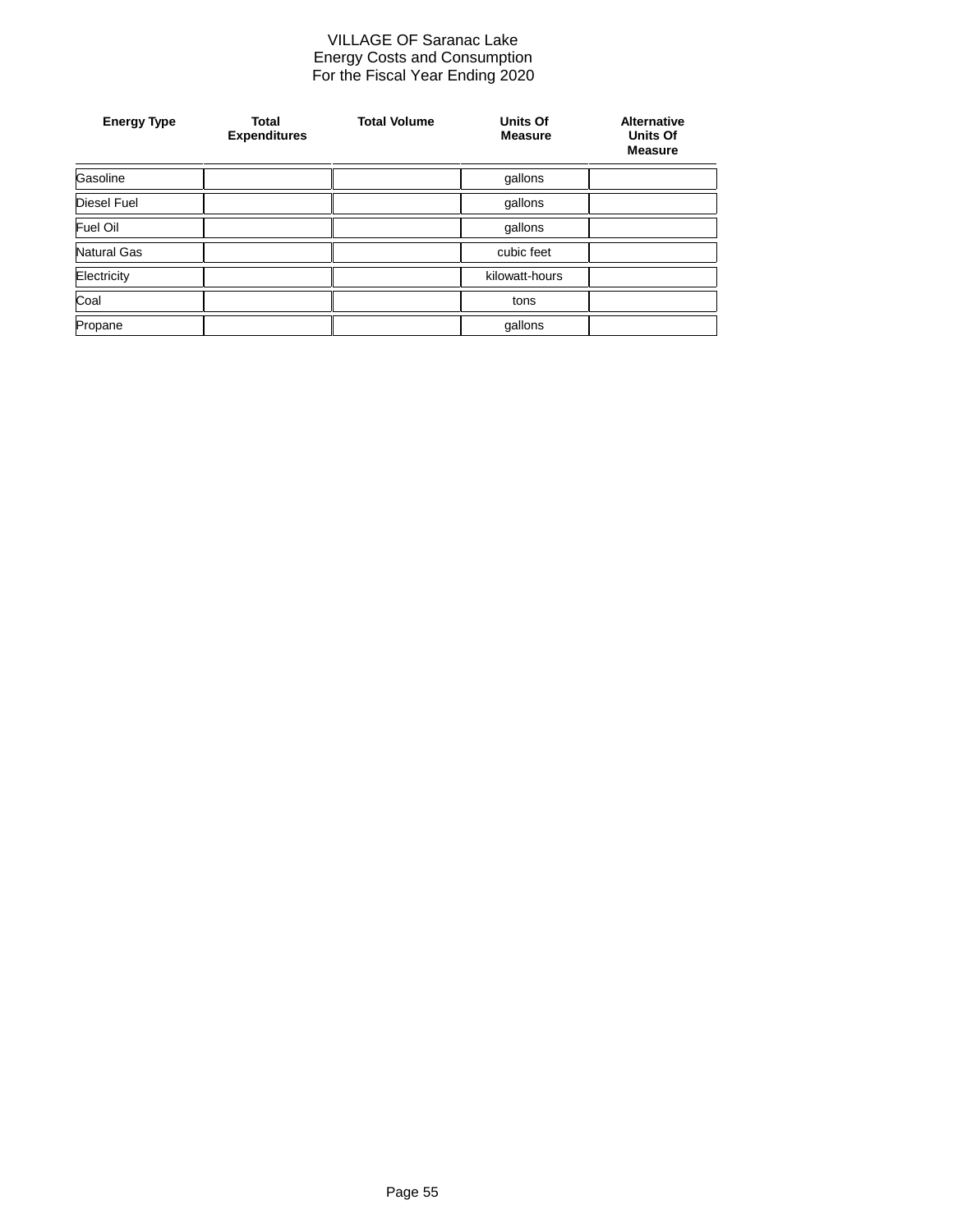## CERTIFICATION OF CHIEF FISCAL OFFICER

| I, Elizabeth Benson                                                                                     |  | , hereby certify that I am the Chief Fiscal Officer of       |  |  |  |  |  |
|---------------------------------------------------------------------------------------------------------|--|--------------------------------------------------------------|--|--|--|--|--|
| the Village of Saranac Lake                                                                             |  | , and that the information provided in the annual            |  |  |  |  |  |
| financial report of the Village of Saranac Lake                                                         |  | , for the fiscal year ended 05/31/2020                       |  |  |  |  |  |
| , is TRUE and correct to the best of my knowledge and belief.                                           |  |                                                              |  |  |  |  |  |
| By entering the personal identification number assigned by the Office of the State Comptroller to me as |  |                                                              |  |  |  |  |  |
| the Chief Fiscal Officer of the Village of Saranac Lake<br>, and adopted by me as                       |  |                                                              |  |  |  |  |  |
| my signature for use in conjunction with the filing of the Village of Saranac Lake's                    |  |                                                              |  |  |  |  |  |
| annual financial report, I am evidencing my express intent to authenticate my certification of the      |  |                                                              |  |  |  |  |  |
| Village of Saranac Lake's                                                                               |  | annual financial report for the fiscal year ended 05/31/2020 |  |  |  |  |  |
| and filed by means of electronic data transmission.                                                     |  |                                                              |  |  |  |  |  |

B. Kennedy (BST & Co. CPAS) Compared to the Elizabeth Benson Compared to the Elizabeth Benson Name of Report Preparer if different than Chief Fiscal Officer

(518) 459-6700 Treasurer Telephone Number Title

Name

39 Main Street, Suite 9 Saranac Lake Official Address

01/17/2022 (518) 891-4150 Date of Certification **Date of Certification Date of Certification Official Telephone Number**